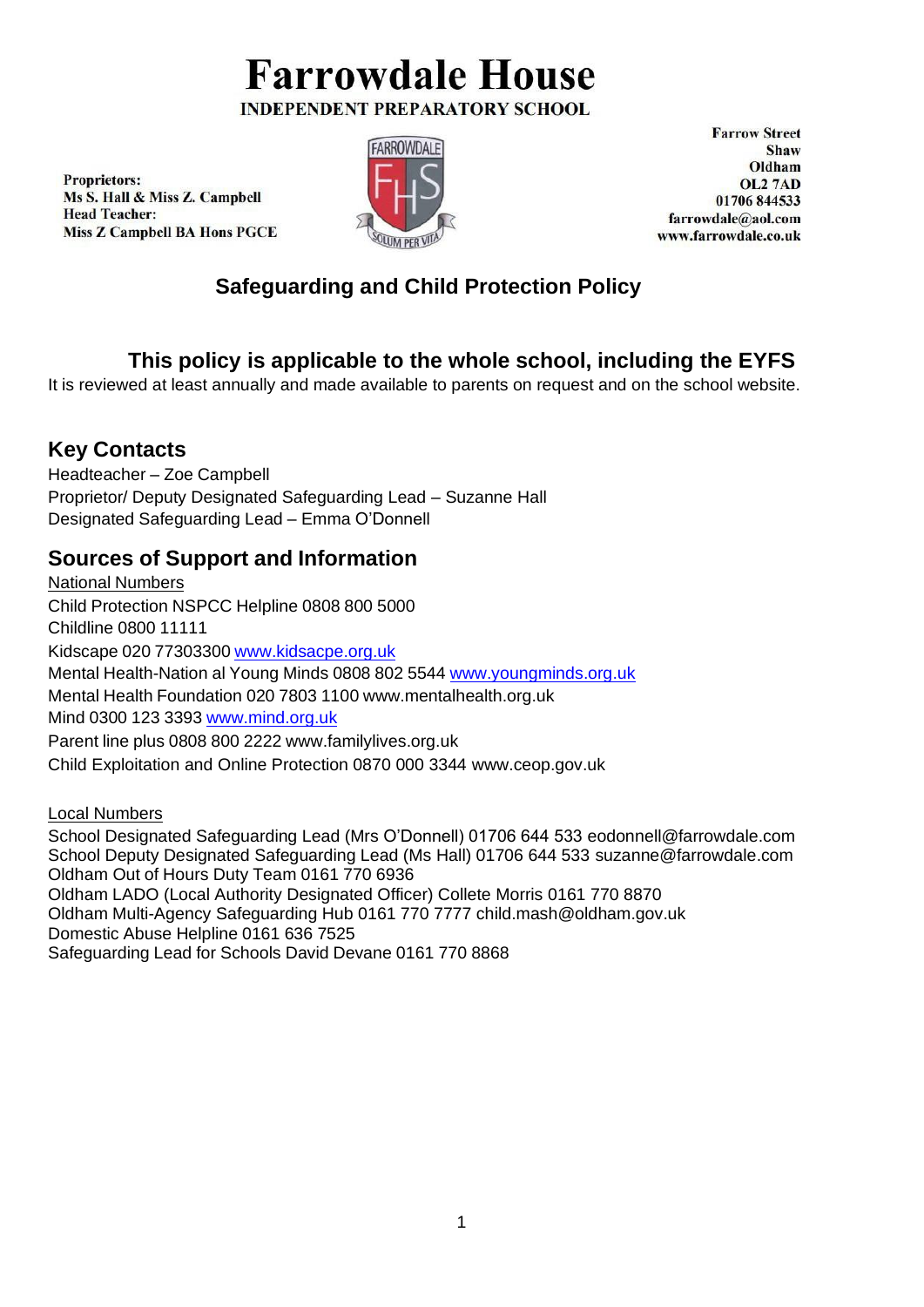# **Terminology**

Safeguarding and promoting the welfare of children refers to the process of protecting children from maltreatment, preventing the impairment of health or development, ensuring that children grow up in circumstances consistent with the provision of safe and effective care and taking action to enable all children to have the best outcomes. It can also include issues such as health and safety, use of reasonable force, meeting the needs of pupils with medical conditions, providing first aid, educational visits,intimate care and emotional well-being, online safety and associated issues and security – taking into account local context.

Child protection refers to the processes undertaken to protect children who have been identified as suffering or being at risk of suffering significant harm.

# **Legislation and guidance**

# **This policy has been written with regard to:**

- *Keeping Children Safe in [Education](https://www.gov.uk/government/publications/keeping-children-safe-in-education--2)* (September 2021) (KCSIE)
- Non-statutory interim supplement to *KCSIE: [Safeguarding](https://www.gov.uk/guidance/safeguarding-and-remote-education-during-coronavirus-covid-19#communicating-with-parents-carers-and-pupils) and remote education during coronavirus [\(COVID-19\)](https://www.gov.uk/guidance/safeguarding-and-remote-education-during-coronavirus-covid-19#communicating-with-parents-carers-and-pupils)*
- *KCSIE* incorporates the additional statutory guidance, *[Disqualification](https://www.gov.uk/government/publications/disqualification-under-the-childcare-act-2006) under the Childcare Act 2006* (September 2018)
- *KCSIE* also provides links to various toolkits and to additional advice and support on: abuse; bullying; children missing from education, home or care; children with family members in prison; child exploitation; drugs; so-called 'honour-based abuse' including FGM and forced marriage; health and well-being; homelessness; private fostering; radicalisation and violence (pages 140-142).
- *Working Together to [Safeguard](https://www.gov.uk/government/publications/working-together-to-safeguard-children--2) Children* (September 2018) (*WT*)
- *WT* refers to the non-statutory but important advice: *[Information](https://www.gov.uk/government/publications/safeguarding-practitioners-information-sharing-advice) sharing* (2018)
- *[Relationships](https://assets.publishing.service.gov.uk/government/uploads/system/uploads/attachment_data/file/908013/Relationships_Education__Relationships_and_Sex_Education__RSE__and_Health_Education.pdf) Education, Relationships and Sex Education (RSE) and Health Education* (2019, updated September 2021)
- *Prevent Duty [Guidance:](https://www.gov.uk/government/publications/prevent-duty-guidance) for England and Wales* (July 2015, updated April 2021) (*Prevent*). *Prevent* is supplemented by non-statutory advice and a briefing note:
- *The Prevent duty: [Departmental](https://www.gov.uk/government/publications/protecting-children-from-radicalisation-the-prevent-duty) advice for schools and childminders* (June 2015)
- *The use of social media for on-line [radicalisation](https://www.gov.uk/government/publications/the-use-of-social-media-for-online-radicalisation)* (July 2015)
- *Schools COVID-19 [operational](https://www.gov.uk/government/publications/actions-for-schools-during-the-coronavirus-outbreak/schools-covid-19-operational-guidance) guidance* (August 2021)
- *Actions for early years and childcare providers during the [Coronavirus](https://www.gov.uk/government/publications/coronavirus-covid-19-early-years-and-childcare-closures) (COVID-19) outbreak* (August 2021)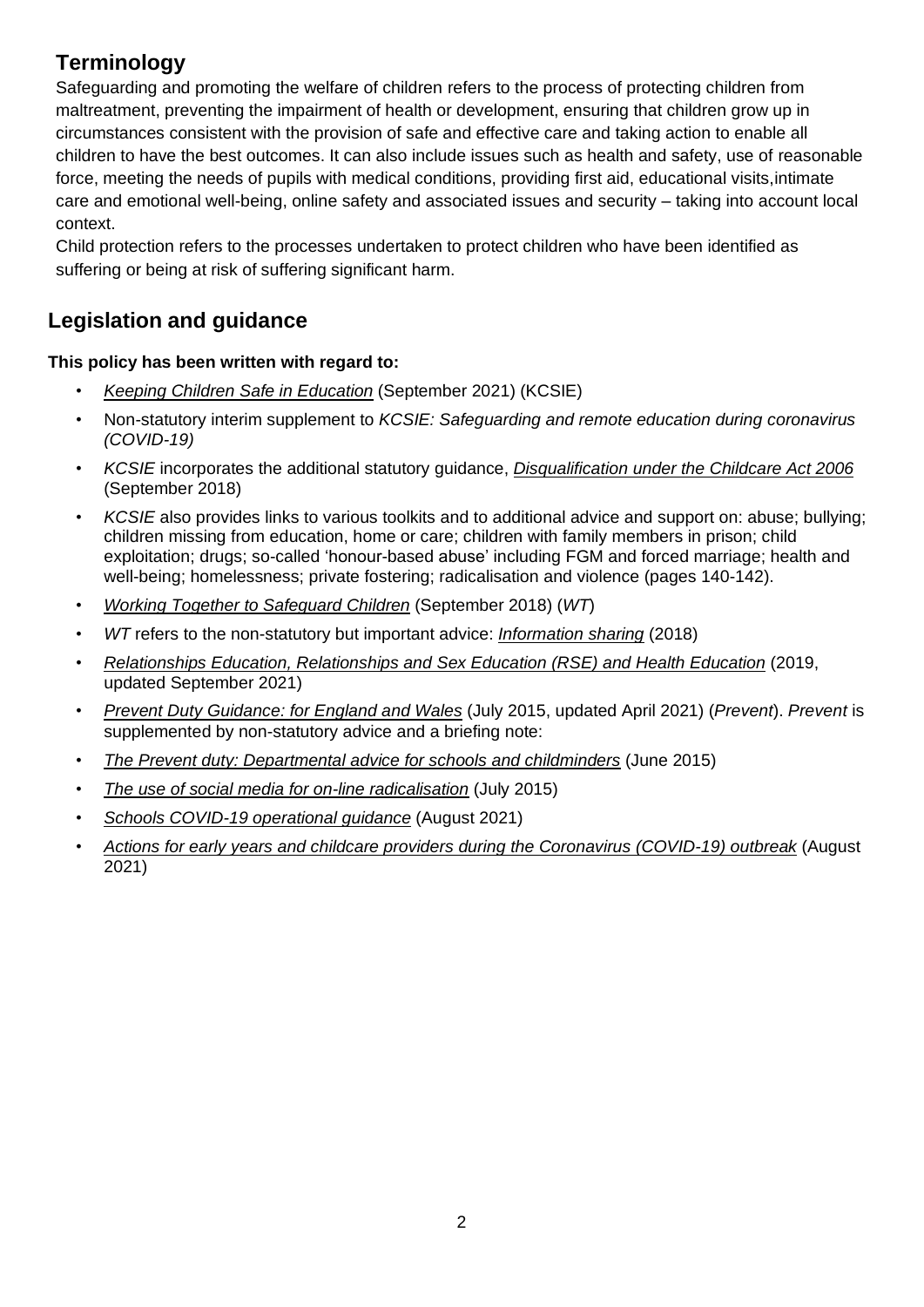# **Related Policies**

Safeguarding covers more than the contribution made to child protection in relation to individual young people. It also encompasses issues such as staff conduct, health and safety, bullying, online safety, arrangements for meeting medical needs, providing first aid and/or intimate care, drugs and substance misuse, positive behaviour management, and the use of physical intervention and restraint. This document must therefore be read, used, and applied alongside the school policies and procedures referred to below:

- **●** The Single Central Record of identity, qualification, and vetting checks for all staff and volunteers.
- **●** The staff recruitment and selection processes, in line with the Children's Workforce Development Council procedures.
- **●** The guidelines for visitors.
- **●** The E-safety and Information Technology Acceptable Use Policy.
- **●** Staff Behaviour Policy or Code of Conduct (whichever applies to the school).
- **●** Data Protection Policy.
- **●** The Behaviour and Anti-bullying Policy.
- **●** The Health and Safety Policy.
- The Whistleblowing Policy
- The RSE Policy

# **Response to COVID-19**

There have been significant changes within our school in response to the outbreak. Some young people are now at home and staffing may be affected through illness and self-isolation. Despite the changes, the school's Child Protection Policy is fundamentally the same: children and young people always come first, staff should respond robustly to safeguarding concerns and contact the DSL in line with our established safeguarding procedure.

# **Online safety away from school**

Farrowdale House Independent School will continue to provide a safe environment, including online. It is important that all staff who interact with children, including online, continue to look out for signs a child may be at risk. Any concerns should be dealt with in line with the school's safeguarding policy.

Farrowdale House Independent School will ensure any use of online learning tools and systems is in line with privacy and data protection requirements.

# **Supporting children not in school**

Farrowdale House Independent School is committed to ensuring the safety and well-being of all children and young people.

If identified as needing support, a communication plan should be created in agreement with that pupil's parent / carer. Details of this plan must be recorded, as should a record of contact that has been made.

The school will share safeguarding messages on its website.

Farrowdale House Independent School recognises that given the current circumstances, the mental health of pupils and their parents / carers can be affected. Teachers need to be aware of this in setting expectations of pupils work whilst they are at home.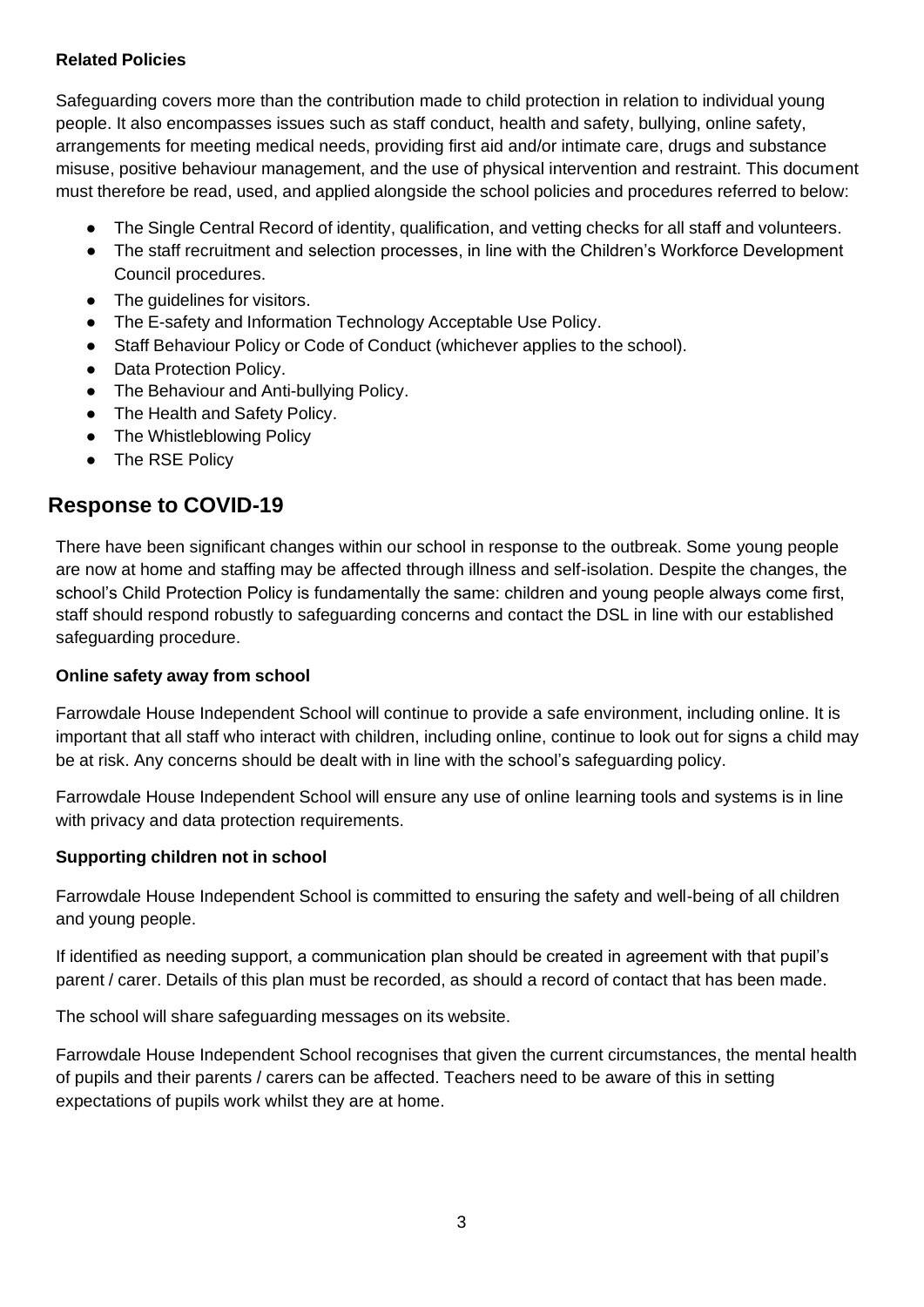# **Contents**

- **1. Purpose of Policy and Opening Statement**
- **2. Safeguarding Children**
- **3. Responsibilities**
- **4. Child Protection Procedures**
- **5. Prevent duty - safeguarding students who are vulnerable to extremism**
- **6. Safeguarding students who are vulnerable to exploitation, child sexual exploitation, honour-based abuse, forced marriage, female genital mutilation, or trafficking**
- **7. Procedure for students identified as being 'at risk' or vulnerable to exploitation, child sexual exploitation; honour-based abuse (forced marriage and female genital mutilation), children who are at risk from or involved with violent crime and peer-on-peer abuse**
- **8. Children Missing in Education**
- **9. Domestic Abuse**
- **10. Online Safety**
- **11. Opportunities to teach safeguarding**
- **12. Looked after children**
- **13. Pupils with a social worker**
- **14. Children who harm other children (Peer on peer abuse, sexual abuse and sexual harassment)**
- **15. Confidentiality and Record Keeping**
- **16. Working with Parents**
- **17. Health and Safety**
- **18. Equal Opportunities**
- **19. Monitoring and Review of this Policy**

**Appendix 1 Staff Guidance**

**Appendix 2 Information on child abuse and categories of abuse**

**Appendix 3 The Schools' Statutory Duty and Guidance Documents**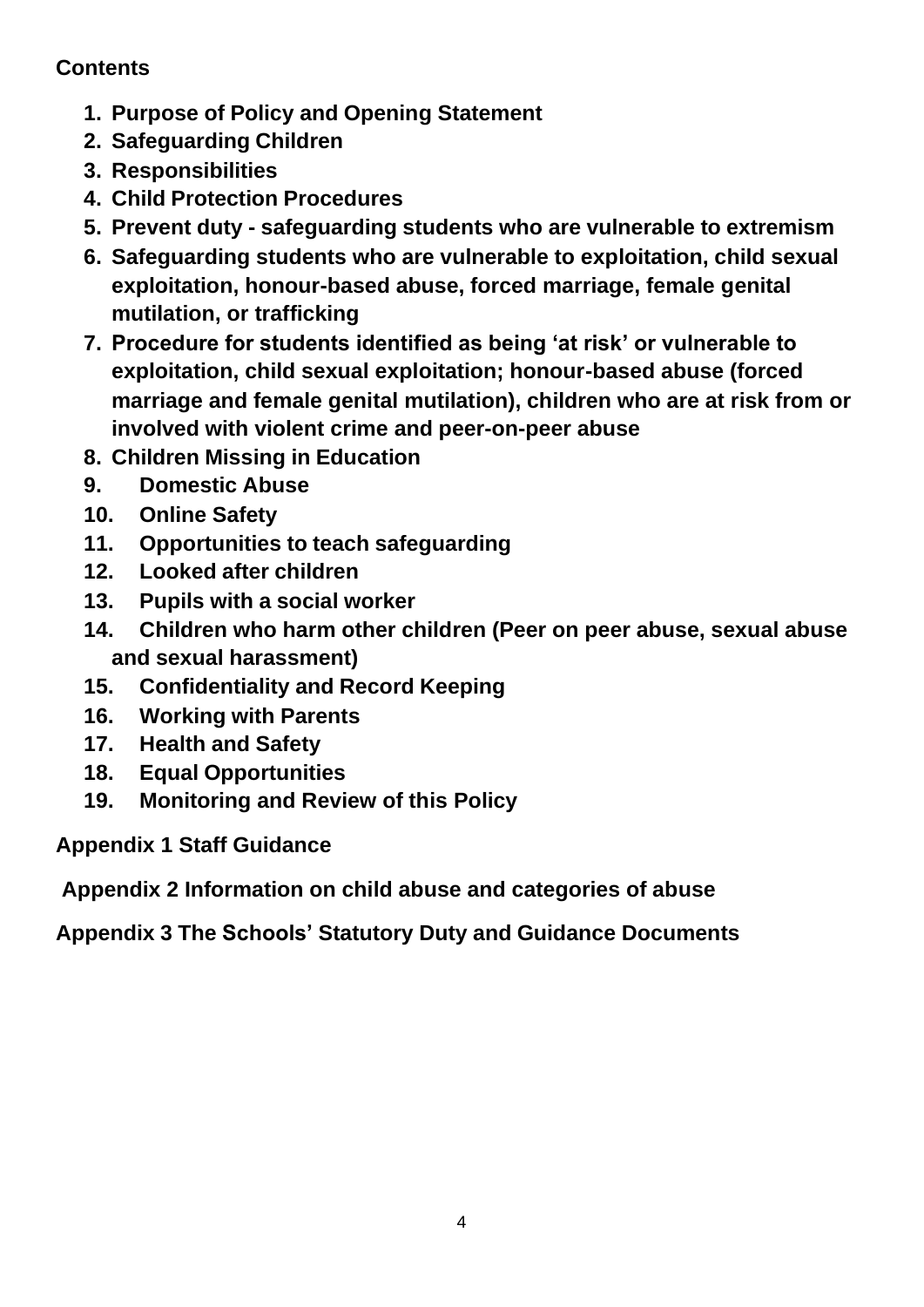# **1. Purpose of Policy**

Farrowdale House Independent School fully recognises its responsibilities for safeguarding children. Our students' welfare and safety are at the heart of our school's ethos and in everything we do and are clear that safeguarding is everyone's responsibility.

In this policy, a 'child' means all children and young people below 18 years of age.

In accordance with relevant law and guidance, as set out below in the second section, this policy details our procedures for safeguarding and child protection. It is applicable to the whole school community. Safeguarding and promoting the welfare of children is everyone's responsibility, whether they work or volunteer in the school. Everyone has a role to play in child protection and safeguarding.

'There are three main elements to our Safeguarding Policy'.

(a) Prevention: (e.g., positive school atmosphere, teaching and pastoral support to pupils).

(b) Protection: (By following agreed procedures, ensuring staff are trained and supported to respond appropriately and sensitively to Child Protection concerns).

(c) Support: (To pupils and school staff and to children who may have been abused).

All staff and volunteers will ensure that their approach and actions are child-centred. This means that they'll consider, at all times, what is in the best interests of the child. Because of the day-to-day contact with students, school staff and volunteers are well placed to observe signs of harm, abuse, neglect, peer on peer sexual violence and sexual harassment, victimisation and/or exploitation.

Farrowdale House Independent School ensures that arrangements are in place to safeguard and promote the welfare of students by:

- **●** Creating and maintaining an environment where all students feel secure, are encouraged to communicate, and are listened to.
- **●** Making sure that all students know which adults in the school they can approach if they have any worries. Our Designated Safeguarding Lead is Miss O'Donnell and our Deputy Designated Safeguarding Lead is Ms Hall. Our Early Years Designated Safeguarding Lead is Miss O'Donnell and our Deputy Designated Safeguarding Lead is Ms Hall. These are displayed on posters in school.
- **●** Teaching students to keep themselves safe from all forms of abuse including: child sexual exploitation, female genital mutilation, forced marriage, extremism, radicalisation, and peer on peer abuse including sexual violence and sexual harassment.
- **●** Appointing senior members of staff from the school leadership team to the roles of Designated and Deputy Safeguarding Leads.
- **●** Providing effective, relevant and ongoing training and development for all staff. This is delivered annually through an online provider as well as ongoing updates provided weekly during termtime.
- **●** Swiftly and effectively addressing any concerns and ensuring robust, timely referrals are made to other agencies. Ensuring effective links with relevant agencies in all matters regarding safeguarding and child protection.
- **●** Operating safeguarding procedures in line with local safeguarding partners available through the Oldham Multi-Agency Safeguarding Hub.
- **●** Reviewing and supporting students who are subject to child protection plans and contributing tothe implementation of the plan.
- **●** Keeping meticulous, written records of concerns about students, even where there is no need to refer the matter immediately (this includes recording dates, times, people responsible, and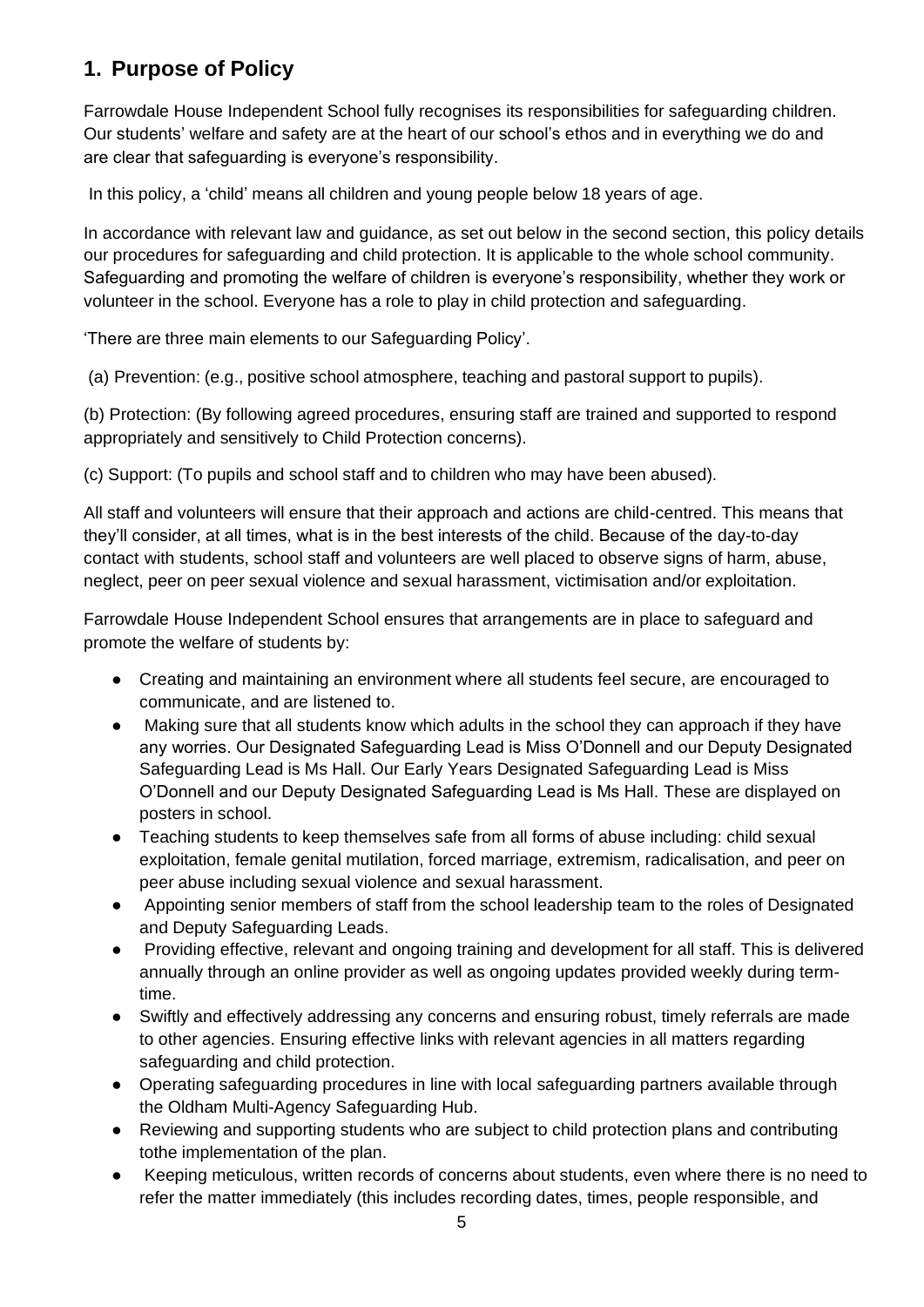actions), and ensuring all records are kept securely and shared appropriately.

- **●** Ensuring the suitability of all staff through safe recruitment practice and maintaining an accurate and up to date Single Central Register.
- **●** Making sure that all school staff and volunteers understand their responsibilities with regard to safeguarding and child protection.
- **●** Ensuring that parents and carers also have an understanding of the responsibility placed on the school and its staff for safeguarding and child protection.
- **●** Maintaining awareness of those students who are persistently absent or missing from school, notifying the local authority in line with 'Children Missing in Education' protocols.
- Maintaining clear procedure in line with the latest guidance for reporting allegations against staff members.
- Appropriate filters DrayTek and monitoring systems are in place and these are managed by Posisoft; however, we are careful that "over blocking" does not lead to unreasonable restrictions as to what children can be taught with regards to online teaching, remote learning and safeguarding

Furthermore, Farrowdale House Independent School recognises that:

- **●** Some students are at increased risk of abuse.
- **●** Some students face additional barriers with respect to recognising or disclosing abuse.

The school is committed to recognising diversity and ensures anti-discriminatory practices. We ensure that all students have the same protection. We give special consideration to students who:

- **●** Have special educational needs (SEN) or disabilities (further information is in section 9).
- **●** Are young carers.
- **●** Show signs of mental health problems.
- **●** Are missing education.
- **●** May experience discrimination due to their race, ethnicity, religion, gender identification, or sexuality.
- **●** Are at risk of FGM, sexual exploitation, forced marriage, or radicalisation.
- **●** Are asylum seekers.
- **●** Have English as an additional language.
- **●** Are known to be living in difficult situations e.g. where there are issues at home, such as: substance abuse/misuse or domestic violence or where a family member has mental health needs.
- **●** Are at risk due to either their own or a family member's mental health needs.
- Are within the care system and are looked after or have been previously looked after or have a social worker.
- is showing signs of being drawn in to anti-social or criminal behaviour, including gang involvement and association with organised crime groups;
- is frequently missing/goes missing from care or from home
- is misusing drugs or alcohol themselves;
- Is at risk of modern slavery, trafficking or exploitation;
- has returned home to their family from care
- is showing early signs of abuse and/or neglect;
- is a privately fostered child.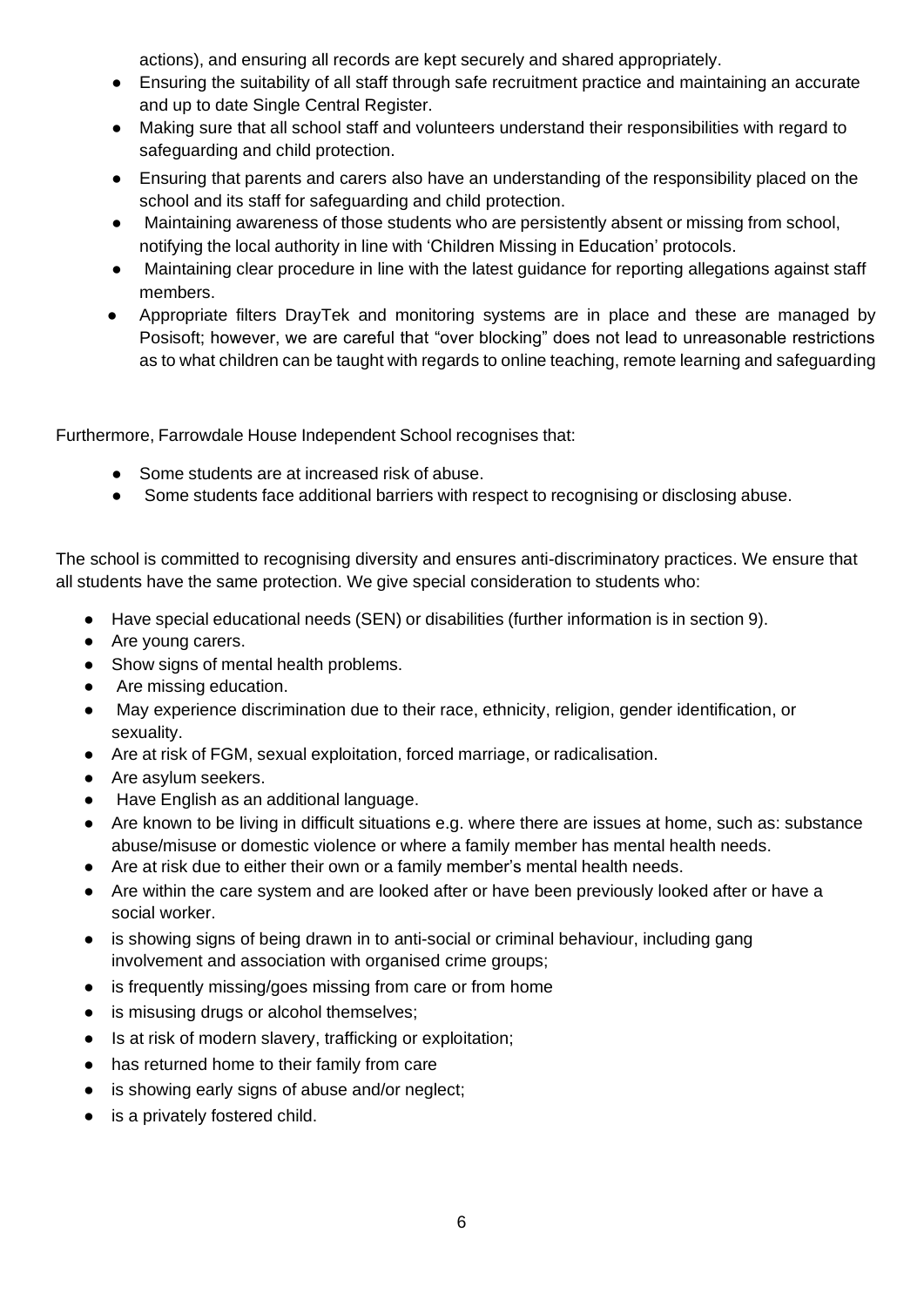Additional barriers can exist when recognising abuse and neglect in this group of children. These can include:

- Assumptions that indicators of possible abuse such as behaviour, mood and injury relate to the child's condition without further exploration;
- These children being more prone to peer group isolation or bullying (including prejudice-based bullying) more than other children
- The potential for children with SEND or certain medical conditions being disproportionally impacted by behaviours such as bullying, without outwardly showing any signs and
- Communication barriers and difficulties in managing or reporting these challenges

# **2. Safeguarding Children**

Farrowdale House Independent School recognises that safeguarding covers a broad range of areasand it aims to achieve the following:

- **●** Protecting children from maltreatment.
- **●** Preventing impairment of children's mental and physical health and/or development.
- **●** Ensuring children are growing up in circumstances consistent with the provision of safe and effective care.
- **●** Undertaking that role so as to enable children to have optimum life chances, so they can enter adulthood successfully

As part of meeting a child's needs, Farrowdale House Independent School:

- Recognises that sharing information, particularly with safeguarding partner agencies and other professionals, in a timely manner is crucial in identifying and tackling all forms of abuse and neglect. Fears about sharing information must not be allowed to stand in the way of the need to promote the welfare, and protect the safety, of children. The Data Protection Act (DPA) 2018 and GDPR do not prevent, or limit, the sharing of information for the purposes of keeping children safe.
- Recognises that, to facilitate the sharing of 'special category personal data', the DPA 2018 contains 'safeguarding of children and individuals at risk' as a processing condition that allows practitioners to share information without consent if it is not possible to gain consent, it cannot be reasonably expected that a practitioner gains consent, or if to gain consent would place a child at risk.
- Will identify children who may benefit from the Early Help process and make timely disclosures to the Local Authority to enable that process to begin.
- Will work with safeguarding partners and otherprofessionals to assist with these assessments and work flowing from these assessments.
- Recognises that mental health issues can be an indicator of abuse and neglect and will share any such concerns appropriately.
- Will identify students who may be suffering from significant harm and make child protection referrals and/or contact the police.
- Will identify students who need extra help and make appropriate referrals, including to early help service, to prevent concerns escalating.

Farrowdale House Independent School also understands the importance of contextual safeguarding, i.e. that incidents or behaviours can be associated with factors outside the school and can occur between children outside of school. All staff should be considering the context within which such incidents and behaviours occur. This is known as contextual safeguarding and simply means that assessments should consider whether wider environmental factors are present in a child's life that are athreat to their safety and/or welfare.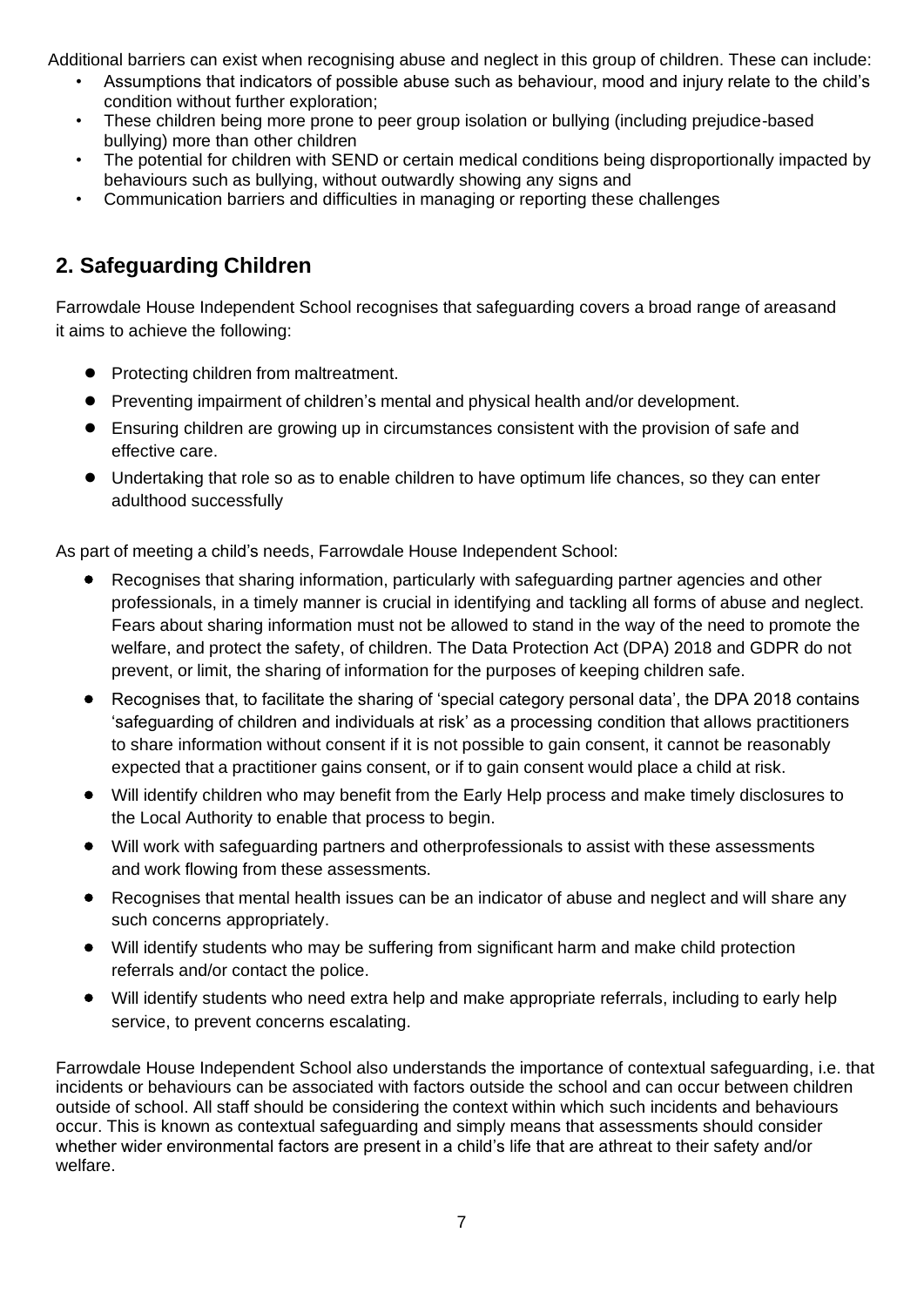# **3. Responsibilities**

Farrowdale House Independent School recognises that safeguarding and promoting the welfare of children is everyone's responsibility. Everyone who comes into contact with children and their parents or carers has a role to play in safeguarding children.

All staff working (including visiting staff) are required to:

- Read and understand Part 1 or Annex A (a condensed version of Annex A) and Annex B of the Department for Education's statutory safeguarding giang Keeping Children Safe in Education, and review this guidance at least annually.
- Be aware of our child protection and safeguarding policy and procedures, including referrals to statutory agencies. They must understand the role of the DSL and know how to deal with children missing from education.
- Observe and comply with the staff code of conduct.
- Attend all relevant training and development provided by the school and be aware of all their responsibilities in line with Keeping Children Safe in Education 2021.
	- This training includes Safeguarding Young People, Online Safety, The Prevent Duty, Female Genital Mutilation Awareness and Raising Awareness of Peer-on-Peer Abuse.
- Know how to deal with a disclosure. If a student discloses to a member of staff that they are being abused, the staff member should follow the guidance set out in Appendix 1.
- Report instances of actual or suspected child abuse or neglect to the Designated Safeguarding Lead (DSL)or in their absence, the Deputy, in line with the Child Protection Procedures and legal duty forreporting FGM as set out in this policy.
- Understand the school's management policy and procedure and knows what to do in the event of an allegation made against someone working with children.
- Be alert to the signs of harm and abuse, including issues that can manifest themselves due to peeron-peer abuse. This is most likely to include, but not limited to: bullying (including cyber bullying), gender-based violence/sexual assaults and sexting. Staff should follow the Child Protection Procedures with regards to peer-on-peer abuse as outlined in this policy. Further information can be found in Appendix 2.
- Know the Designated and Deputy Safeguarding Lead's name and contact details including email.
- Be aware of the early help process. This includes identifying emerging problems, liaising with the DSL, sharing information with other professionals to support early identification and assessment including CAF or TAC approaches and, in some cases, acting as the lead professional in undertaking an early help assessment.

The Proprietors will:

- **●** Be responsible for the implementation of this and all related policies and procedures, ensuring that the outcomes are monitored.
- **●** Meet regularly with the DSL, and keep minutes of these meetings.
- **●** Ensure that the DSL has appropriate time, funding, training, and resources to fulfill all of their functions and ensure adequate cover in the event that the DSL isn't available.
- **●** Ensure that everyone connected to the school is aware of this policy including safeguarding and child protection procedures.
- **●** Ensure that all staff are vigilant to harm and abuse, are able to identify those students for whom there are child protection concerns, and can make appropriate referrals, including to early help services.
- **●** Communicate clearly to visitors, parents, and students so everyone understandsthe school's safeguarding policy and procedures.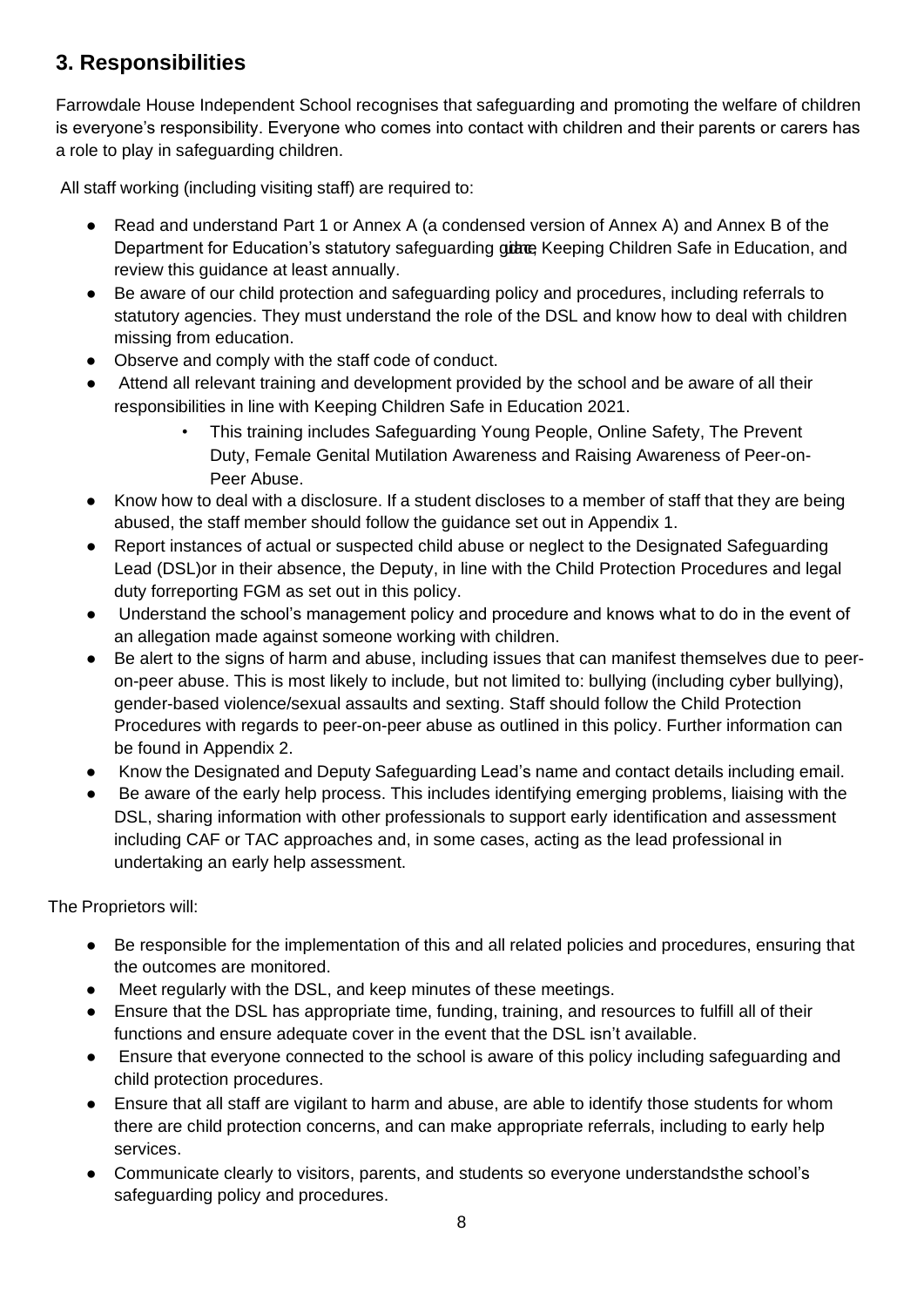- **●** Appoint a DSL and Deputy DSL giving consideration to the range of responsibilities the DSL undertakes, e.g. the DSL needs to have the flexibility to act immediately on a referral that requires an urgent response and time to attend lengthy meetings or case conferences.
- **●** Ensure that contact and role details of the DSL and Deputy DSL are clearly displayed in staff online areas and the website (along with this policy).
- **●** Ensure safe recruitment practice is followed when recruiting for posts, and ensure appropriate action is taken when an allegation is made against a member of staff.
- **●** Ensure the school offers a safe environment via a robust health and safety policy and procedure to meet the statutory responsibilities for the safety of students and staff at the school.
- **●** Ensure the relevant staffing ratios are met, where applicable

The Designated Safeguarding Lead is responsible:

- **●** Being available for all staff to discuss any safeguarding issues or concerns.
- **●** Ensuring all staff are aware of the DSL and deputy contact details.
- **●** Ensuring that all cases of suspected or actual problems associated with child protection or safeguarding concerns (including cases where the early help process may be appropriate) are referred to the appropriate agencies in line with procedures set out in this policy, keeping the Head Teacher appraised
- **●** Ensuring the school's safeguarding policy and practice is relevant and consistent with the most recent statutory guidance outlined in Appendix 3 and 4 of Keeping Children Safe in Education (2021) (See Appendix 4)
- **●** Being aware of the latest national and local guidance and requirements and keeping the Head Teacher and staff informed as appropriate.
- **●** Attending accredited, enhanced training each year, as required to fulfil the role.
- **●** Ensuring that appropriate training for staff (including periodic updates via e-bulletins, email, or as part of staff meetings) is organised according to the agreed programme with the Head Teacher and renewed through ongoing professional development.
- **●** Ensuring families are fully aware of the school policies and procedures and kept informed and involved.
- **●** Ensuring that effective communication and liaison takes place between the school and the Local Authority or partner agencies, and any other relevant agencies, where there is a Safeguarding concern in relation to a student.
- **●** Ensuring that all staff have an understanding of specific safeguarding issues as outlined in Appendix 2.
- **●** Maintaining details of any looked after child's social worker and attend training as relevant.
- **●** Dealing with allegations of abuse, including assessments for early help, in accordance with local and statutory procedures.
- **●** Supporting the staff member in liaising with other agencies and setting up an interagency assessment as appropriate if early help is appropriate.
- **●** Ensuring that adequate reporting and recording systems are in place.
- **●** Ensuring relevant records (and further information not contained in the child's child protection file) are passed on appropriately when students transfer to other schools, or are being educated at alternative provision or off-site education.
- **●** Being aware of children who are or who may be living in a private fostering arrangement. The Local Authority Private Fostering Officer is known to the school and ensures liaison to support the welfare and safety of the child.
- **●** Undertaking the Children and Safeguarding Board Executive (LSBC) annual safeguarding audit.
- **●** Referring suspected cases, as appropriate, to the relevant body (local authority children's social care, Channel programme, Disclosure and Barring Service, and/or police), and support staff who make such referrals directly.
- **●** Contributing and helping other staff to contribute to early help assessments.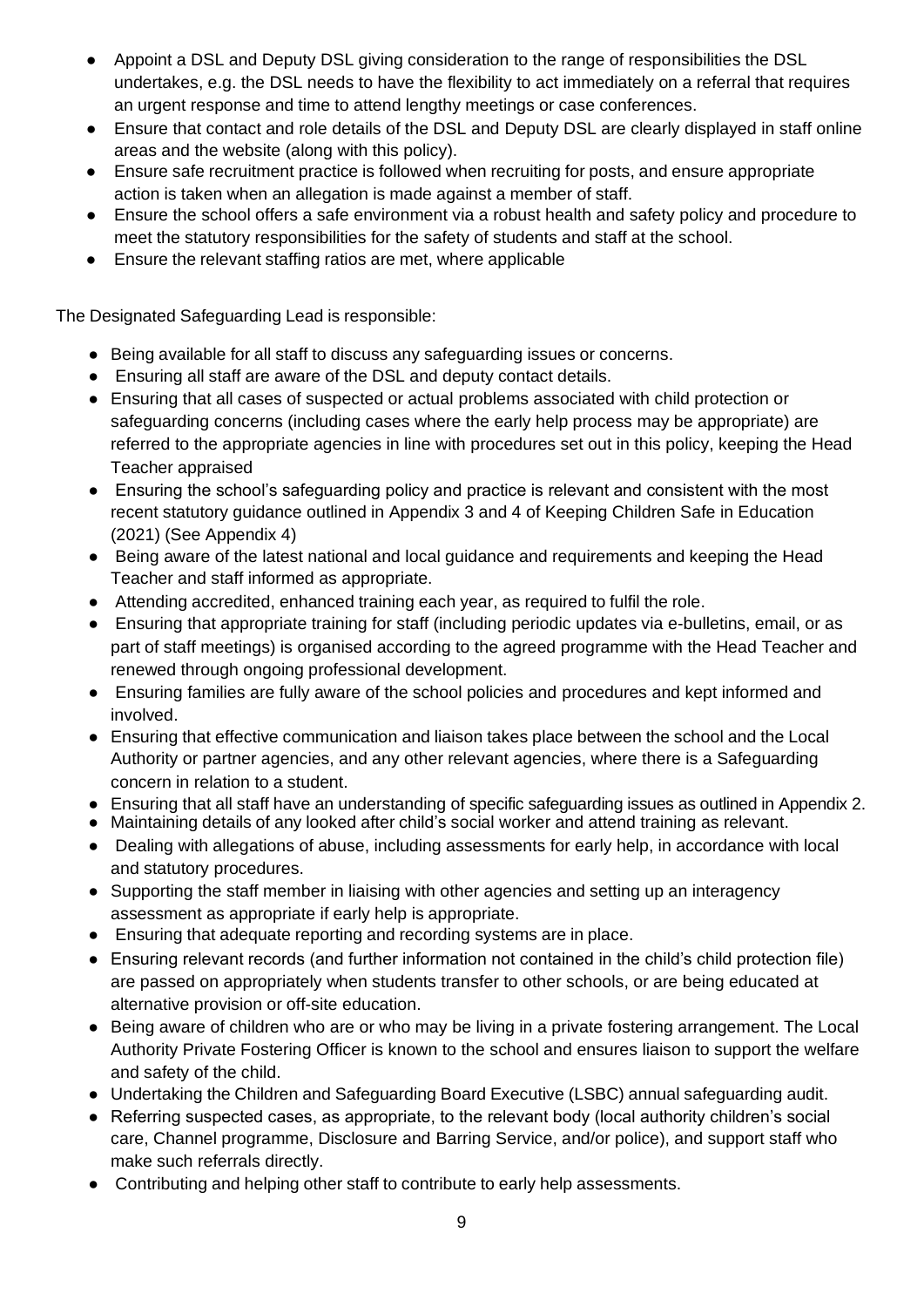● Meeting regularly with the Head Teacher to discuss safeguarding issues including outcomes and implementation of actions relating to case conferences and core groups and all current case work. Other key staff will be invited as appropriate. Safeguarding matters arising will be discussed routinely at each staff and/or Senior Leadership Team (SLT) meeting.

## **Listening to Children**

At Farrowdale, we monitor pupil welfare, keep accurate records, communicate with our families and parents and notify appropriate agencies when necessary.

The voice of the child is paramount; therefore, our pupils are actively involved in safeguarding development. There is an established school council which works with staff in order to develop aspects of safeguarding through discussing safeguarding, school curriculum, the school environment and displays.

We consult with our pupils in a variety of methods. These include; discussing in our PSHE lessons in line with our RSE policy, taking part in special events such as Anti-Bullying Week, Children's Mental Health Week amongst others, assemblies, school council and our school worry box. Our school worry box is checked daily, and children are encouraged to either write their worry and name, or if they are younger to just write their name which will lead to either the class teacher or a member of the safeguarding team speaking with them. If necessary, this will be logged on a cause for concern form.

The children in our school are made aware that there are adults whom they can approach if worried or in difficulty. There are safeguarding posters in every classroom with photographs of the DSL and DDSL.

There is adequate signposting to external sources of support and advice for staff, parents and pupils in the front reception area and in the staff room.

As a staff we actively encourage the children to speak to any member of staff about any concerns that they may have. The children are also told that this person may be the member of staff they feel most comfortable approaching. If pupils do not feel as though they can do this, we request that they use the school worry box which is located outside the Headteacher's Office. These concerns would be then reported to the DSL and records of any conversations would be kept. All information must be shared quickly.

If children have any concerns or worries, there are a variety of procedures in place. They may:

- Speak to their class teacher as their main contact
- Speak to ANY member of staff if they have a concern
- Speak to designated staff who are the school's DSL and DDSL.
- Outside the head teacher's office there are worry boxes
- PSHE lessons

• Regular school council meetings which act as an open forum for discussion including any worries or concerns the children may have.

• The children can talk to a representative of the School Council who will report urgent messages to the DSL

• There are playground buddies circulating the playground, so the children have a peer to talk about concerns amongst the Year 5 and 6 children.

• At dinner time, all children are on lunch tables with lunch table monitors

#### Opportunities to Teach Pupils Safeguarding

The school has raised awareness in all KS2 pupils of our basic safeguarding procedures. They all understand that it is always important to share information with a trusted adult who can help keep them safe. Within the school's PSHE curriculum, assemblies and special events, pupils are taught key safeguarding issues such as safety online, and relationships and sex education (in line with our other policies).

# **4. Child Protection Procedures**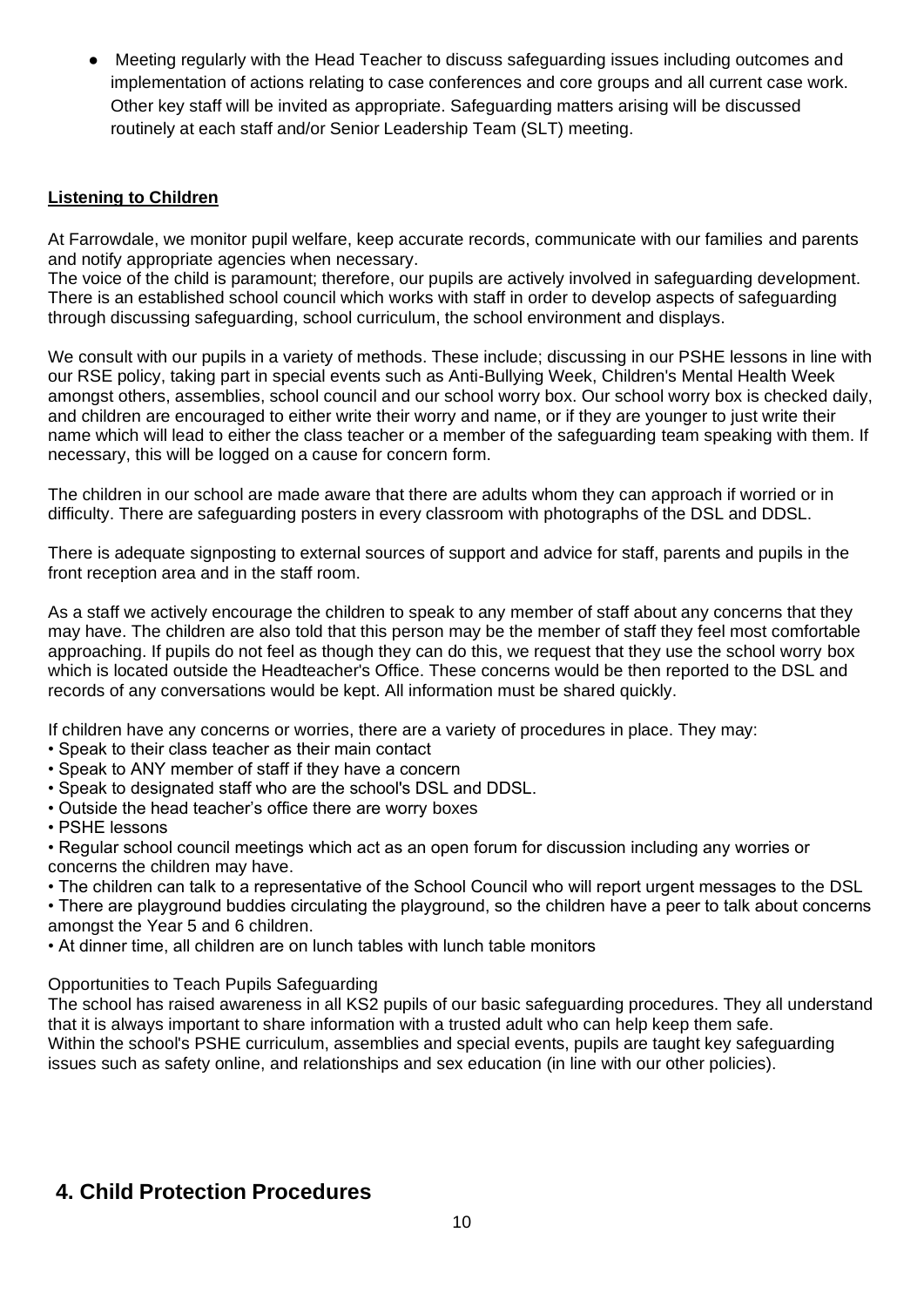Staff Farrowdale House Independent School will follow the necessary child protection procedures if an incident occurs.

They will be made aware that:

- **●** Where a child is in immediate danger or at risk of harm, a referral should be made to children's social care and/or the police immediately.
- **●** Anyone can make a referral.
- **●** Staff should not assume that somebody else will take action/share information that might be critical in keeping children safe.
- **●** Where referrals are not made by the DSL, the DSL should be informed, as soon as possible, that a referral has been made.
- **●** The reporting of concerns relating to Female Genital Mutilation (FGM) is mandatory.

The DSL or Deputy DSL will always be available to discuss safeguarding concerns. When a member of staff suspects that any student may have been subject to abuse, or a student has suggested that abuse has taken place either to themselves or another student, the allegation must be reported immediately to the Designated Safeguarding Lead (DSL) or the Deputy DSL if the DSL is off site.

The DSL or Deputy DSL will:

- Ensure the allegation is acted on within the school day by referring to children's social care/police if a crime has been committed.
- Ensure that the Head Teacher is informed of all allegations against staff, volunteers, visitors or contractors unless the allegation is against the Head, in which case the LADO will be informed.
- Deal with the allegation in accordance with the agreed procedures. In the case of a violent sexual assault or sexual harassment matter, will follow the latest procedures as set out in Keeping Children Safe in Education 2021
- Be best placed to carry out a risk assessment of the issue and determine the escalation and timescales for dealing with the allegation.

It is best practice to ensure that all colleagues who are involved in the allegation are informed of the outcome, so there is closure or continual vigilance as necessary.

# **Allegations of Abuse**

Appendix 1 provides guidance and detail about:

- **●** Each child abuse category.
- **●** Potential signs of abuse.
- **●** Specific procedures about how to deal with a disclosure.

# **5.2 Allegations Against Members of Staff**

At Farrowdale House School we recognise the possibility that adults working in the school; including directly employed staff, volunteers, and supply teachers, may harm children; that they may have

- behaved in a way that has harmed a child, or may have harmed a child
- committed a criminal offence against or related to a child
- behaved towards a child or children in a way that indicates he or she may pose a risk of harm to children
- behaved or may have behaved in a way that indicates they may not be suitable to work with children.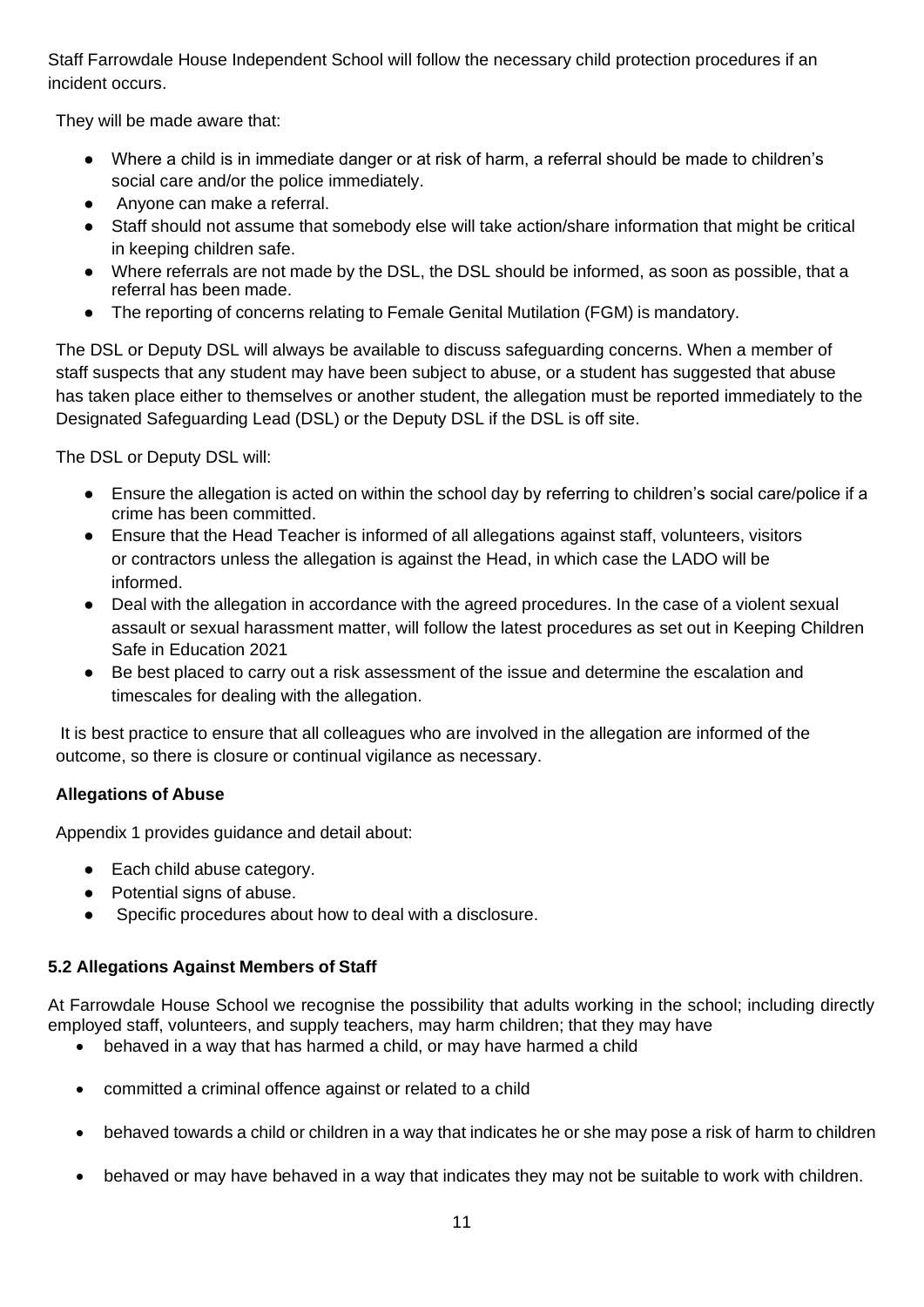These can include incidents outside of school which do not involve children but could have an impact on their suitability to work with children

Any concerns of this nature, about the conduct of other adults, should be taken to the Headteacher without delay or, where that is a concern about the Headteacher, to the LADO.

Staff are aware that this must be done on the same working day. In the most serious of cases and if a crime has been committed, the police must be informed.

The school will not internally investigate until instructed by the LADO.

As part of our whole School approach to safeguarding we promote an open and transparent culture in which all concerns about adults working in or on behalf of the School (including supply teachers, volunteers and contractors) are dealt with promptly and appropriately. This includes allegations which do not meet the harms threshold- see below.

Supply Staff- if an allegation is made against a supply member of staff, school will (along with the LADO) take the lead whilst keeping the supply agency fully informed and involved. In no circumstances would we cease to use supply staff for safeguarding reasons without involving the agency and/or other authorities.

We would send a report to the DBS if we dispensed with a member of staff's services because of their unsuitability to work with children, or if they resigned beforehand. Likewise, if a member of staff is suspended or redeployed because of concerns that they pose a risk of harm.

Consideration will be given to making a referral to the TRA where a teacher has been dismissed (or would have been dismissed if they had not resigned) and a prohibition order may be appropriate because of 'unacceptable professional conduct', 'conduct that may bring the profession into disrepute' or a 'conviction at any time for a relevant offence'.

#### **Levels of thresholds**

KCSIE (2021*)* has two sections covering two levels of allegation/concern and should be referred to as the source document:

- allegations that may meet the harms threshold;
- allegations/concerns that do not meet the harms threshold ('low level concerns')*.*

#### **Allegations that may meet the harms threshold**

These are allegations that might indicate that a person would pose a risk of harm if they continue to work in their present position, or in any capacity with children in our school. If it has been alleged that any member of staff including supply teachers, volunteers and contractors has:

- behaved in a way that has harmed a child, or may have harmed a child and/or;
- possibly committed a criminal offence against or related to a child and/or;
- behaved towards a child or children in a way that indicates he or she may pose a risk of harm to children: and/or
- behaved or may have behaved in a way that indicates they may not be suitable to work with children (including because of transferable risk)

If we identify:

- that a child has been harmed.
- that there may be an immediate risk of harm to a child, or
- if the situation is an emergency,

then we contact children's social care and as appropriate the police immediately in accordance with the processes set out in part one of *KCSIE*.

If an allegation is made, it is essential to looking after the welfare of the child and also investigate and support the person subject to the allegation. We will conduct basic enquiries to establish facts that will help then determine whether there is any foundation to the allegation.

Further, detailed guidance can be found in KSCIE (2021) on: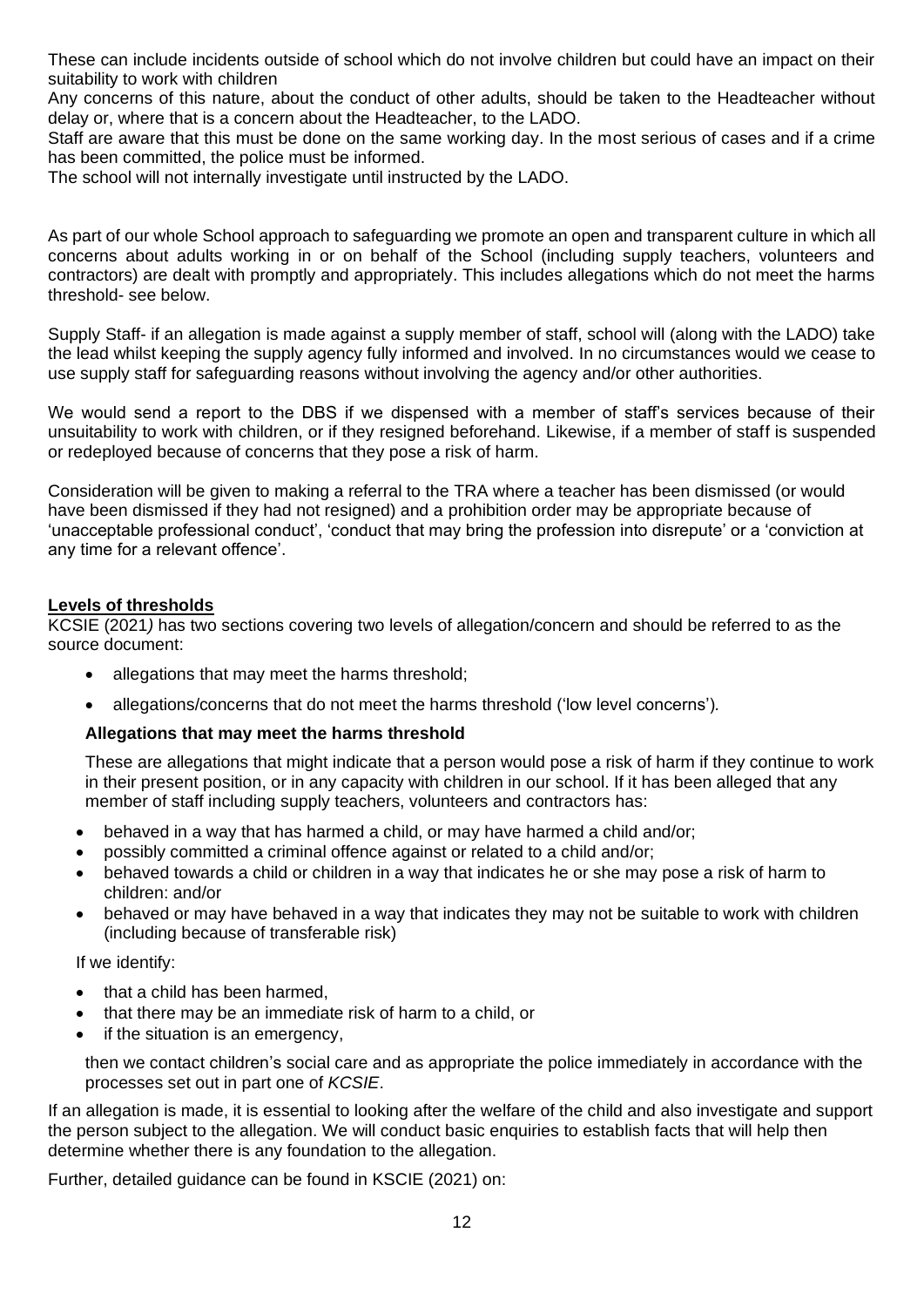- when to inform the individual of the allegation;
- what to do if there is cause to suspect a child is suffering or is likely to suffer significant harm;
- where the case manager is concerned about the welfare of other children in the community of the member of staff's family;
- where it is clear or decided that an investigation by the police or children's social care is unnecessary;
- where the initial discussion leads to no further action;
- where further enquiries are necessary (including where there is a lack of appropriate resource within the school);
- suspension (which should not be an automatic response when an allegation is reported);
- support (of the child(ren) involved, employees of the school subject to an allegation and the parents or carers of any child involved);
- confidentiality and information-sharing;
- allegation outcomes;
- following a criminal investigation or prosecution;
- unsubstantiated, unfounded, false or malicious accusations;
- returning to work;
- resignations and settlement agreements;
- record keeping;
- references;
- learning lessons;
- non-recent allegations.

As soon as basic enquiries and initial information have been conducted to establish facts and help determine whether there is any foundation to the allegation, the LADO will be promptly contacted. There will then be a discussion with the LADO(s) about the allegation which will consider the nature, content and context and agree a course of action including any involvement of the police. GDPR cannot be allowed to stand in the way of safeguarding children. Discussions should be recorded in writing, and any communication with both the individual and the parents of the child/children agreed. Schools should give due weight to the views of the LADO, *KCSIE* and *WT* when making a decision about suspension and whether the circumstances warrant it or if alternative arrangements should be put in place.

#### **Record Keeping**

Records concerning allegations of abuse must be preserved for the term of the Independent Inquiry into Child Sexual Abuse and at least until the accused has reached normal pension age or for 10 years from the date of the allegation if it is longer. For all allegations, other than those found to have been malicious or false, the following information must be kept on the file of the person accused:

- a clear and comprehensive summary of the allegation;
- details of how the allegation was followed up and resolved;
- a note of any action taken, and decisions reached and (new) whether the outcome was substantiated, unsubstantiated or unfounded;
- a copy provided to the person concerned, where agreed by children's social care or the police
- a declaration on whether the information will be referred to in any future reference

Substantiated allegations should from September 2021 be included in references, provided that the information is factual and does not include opinions.

#### **Concerns that do not meet the harm threshold ('low-level concerns')**

Along with the staff code of conduct and whistleblowing policy, this policy makes clear the importance of sharing ANY concerns that staff may have. These may arise from a variety of sources, including suspicion, complaint, a disclosure (by child or adult) or during vetting checks.

*KCSIE* 2021 describes it as critical that a culture is created in which **all** concerns about adults are shared responsibly and with the right person, recorded and dealt with appropriately. This should enable an open and transparent culture, enable the early identification of concerning, problematic or inappropriate behaviour, minimise the risk of abuse, ensure that adults working in schools are clear about and act within professional boundaries in accordance with the values and ethos of the institution, and protect those working in or on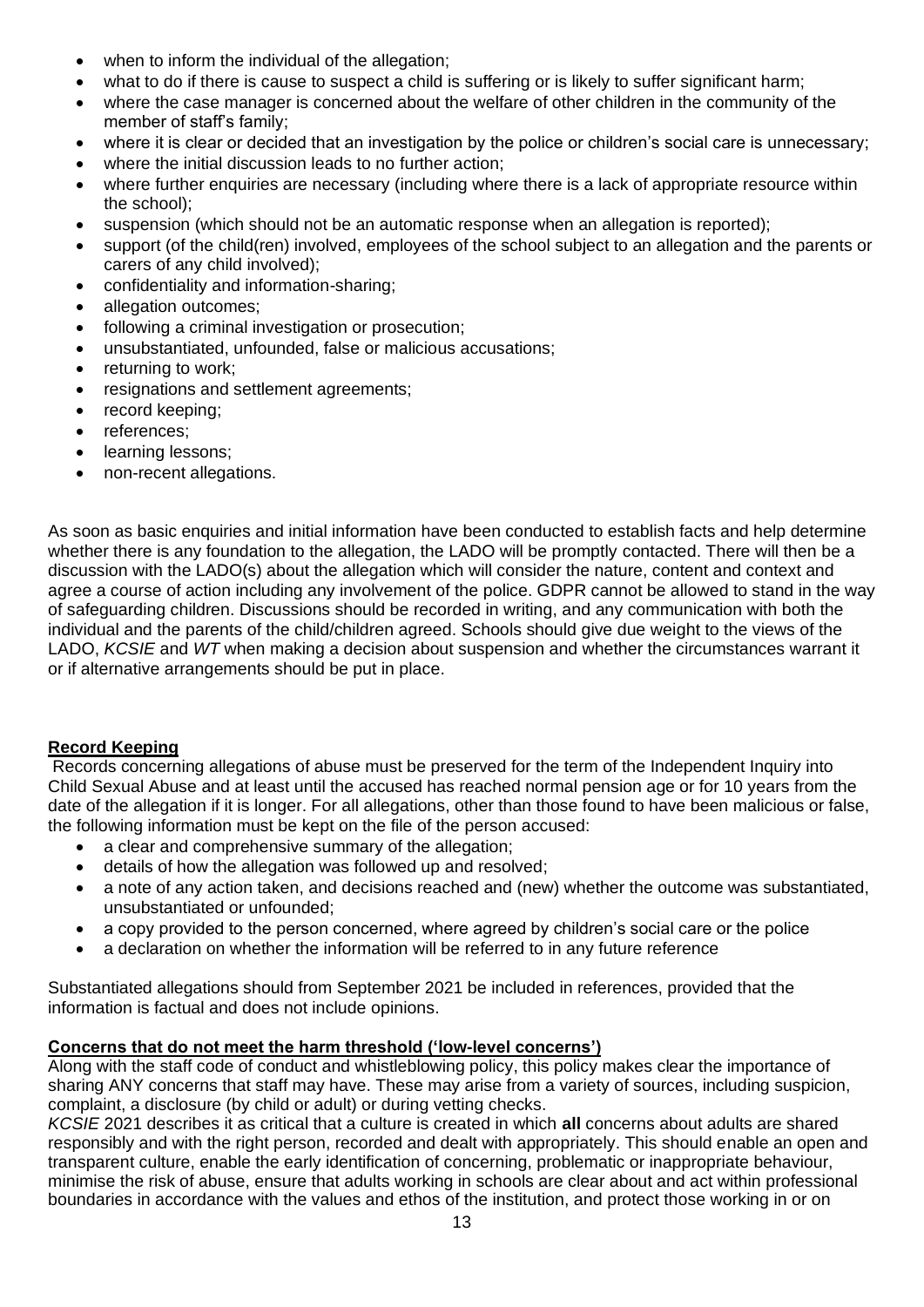behalf of schools from potential false allegations or misunderstandings.

A low-level concern is 'any concern – no matter how small, and even if no more than causing a sense of unease or a 'nagging doubt' – that an adult working in or on behalf of the school or college may have acted in a way that:

- is inconsistent with the staff code of conduct, including inappropriate contact outside of work, and
- does not meet the allegations threshold or is otherwise not considered serious enough to consider a referral to the LADO.'

These behaviours can exist on a wide spectrum, from inadvertent to that which is ultimately intended to enable abuse. They include, for example:

- being over friendly with children:
- having favourites;
- taking photographs of children on their mobile phone;
- engaging with children on a one-to-one basis in a secluded area or behind a closed door
- using inappropriate sexualised, intimidating or offensive language.

Low-level concerns about a member of staff should be reported to the headteacher. Staff should feel confident to self-refer. Low-level concerns about someone employed by a supply agency or contractor should be shared with the head, the concern recorded, and their employer notified so that potential patterns of inappropriate behaviour can be identified.

Where a third party has raised the concern, the headteacher should collect as much evidence as possible by speaking:

- directly to the person who raised the concern (if known);
- to the individual involved and any witnesses.

The headteacher should record all low-level concerns in writing. This should include:

- details of the concern;
- the context in which it arose;
- evidence collected by the DSL where the concern has been raised via a third party;
- the decision categorising the type of behaviour;
- action taken:
- the rationale for decisions and action taken; the name of the individual sharing the concerns (respecting any wish to remain anonymous as far as possible

The records must be kept confidential, held securely and comply with the Data Protection Act 2018 and the UK GDPR. They **should be reviewed** so that potential patterns of concerning, problematic or inappropriate behaviour can be identified. Where such a pattern is identified, the school should either take action through its disciplinary procedures or, if it meets the harms threshold, refer to the LADO. *KCSIE* specifies that, '**Consideration should also be given to whether there are wider cultural issues within the school that enabled the behaviour to occur and where appropriate policies could be revised or extra training delivered to minimise the risk of it happening again.'** It is recommended that schools retain this information at least until the individual leaves their employment.

Detailed guidance is provided in *KCSIE* as to when a low-level concern should be referred to in a reference. More detailed guidance and case studies on low-level concerns are available in [Developing and implementing](https://www.farrer.co.uk/news-and-insights/developing-and-implementing-a-low-level-concerns-policy-a-guide-for-organisations-which-work-with-children/)  [a low-level concerns policy](https://www.farrer.co.uk/news-and-insights/developing-and-implementing-a-low-level-concerns-policy-a-guide-for-organisations-which-work-with-children/) [\(farrer.co.uk\)](file:///C:/Users/grahamsims/Dropbox/Dropbox%20Graham/ISI/ISI%20Documentation/02%20RCI%20and%20EQI%20Inspection%20Documentation/farrer.co.uk).

# **Staff code of conduct**

# **The staff disciplinary procedures will be followed if a member of staff does not follow the procedures outlined in the Safeguarding Policy or any other related policies.**

# **Safer Working Practice**

The guidelines from the Safer Recruitment Consortium: Guidance for safer working practice for those working with children and young people in education settings (May 2019) on personal and professional conduct offers guidance to all staff and volunteers on the way they should behave when working with children by

- treating pupils with dignity, building relationships rooted in mutual respect, and at all times observing proper boundaries appropriate to their role
- having regard for the need to safeguard pupils' well-being, in accordance with statutory provisions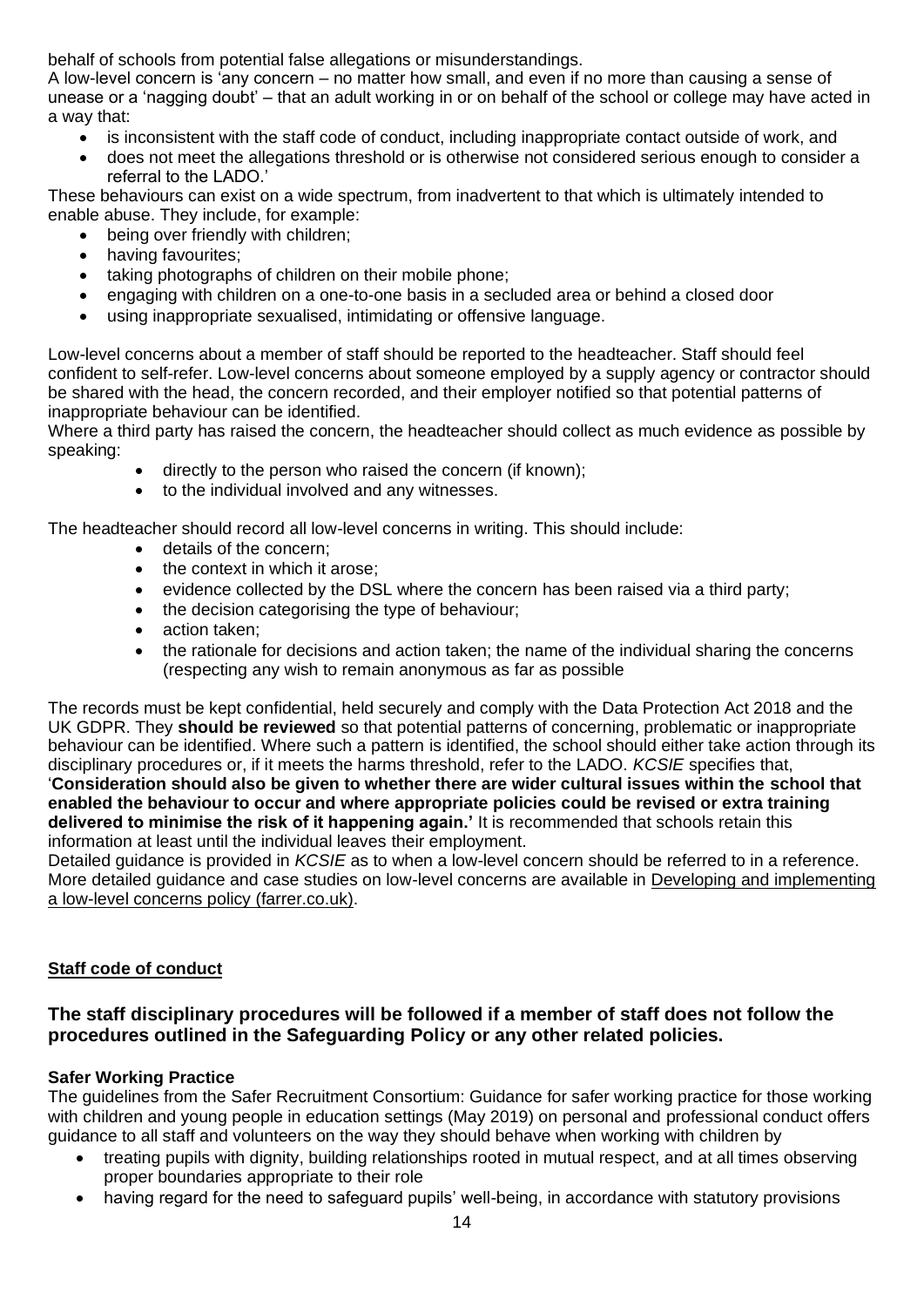- showing tolerance of and respect for the rights of others
- not undermining fundamental British values, including democracy, the rule of law, individual liberty and mutual respect, and tolerance of those with different faiths and beliefs
- ensuring that personal beliefs are not expressed in ways which exploit pupils' vulnerability or might lead them to break the law

Safe working practice ensures that pupils are safe and that all staff, volunteers and governors:

- are responsible for their own actions and behaviour and should avoid any conduct which would lead any reasonable person to question their motivation and intentions
- work in an open and transparent way
- work with other colleagues where possible in situations open to question
- discuss and/or take advice from school management over any incident which may give rise to concern
- record any incident or decisions made
- apply the same professional standards regardless of gender, race, disability of sexuality
- are aware of the 'Whistle Blowing' Policy
- are aware of confidentiality policy
- are aware that breaches of the law and other professional guidelines could result in criminal or disciplinary action being taken against them
- are aware that the school is required to consider referring to the DBS/TRA any person whose services are no longer used, and the referral criteria are met.

# **Notes of Guidance for Staff (also read Staff Code of Conduct)**

All staff, whether teaching or non-teaching, should take every care to ensure that their actions and behaviour do not place pupils at risk of harm. Staff should also take every care to ensure that their actions or behaviour do not place themselves at risk of allegations of harm to a pupil. Particular care must be taken in situations such as one - to-one tuition (each classroom has glass panels in the doors), sports coaching, conveying a pupil in a car (staff would endeavour not to transport individual children, but where this is not possible, the pupil must sit in the rear of the car), engaging in electronic communication with a pupil and so on. These are a list of examples; the list, however, is not exhaustive and staff must use their own good judgement in all situations.

Staff organising trips and activities off the school site must obtain assurance that appropriate child protection checks and procedures are undertaken with respect to any staff employed by another organisation and working with the school's children on another site. See staff code of conduct policy

# **Whistleblowing**

Where a staff member at Farrowdale House Independent School feels unable to raise an issue with their employer, or feels that their genuine concerns are not being addressed, other whistleblowing channels may be open to them.

General guidance on whistleblowing can be found via: <https://www.gov.uk/whistleblowing>

The NSPCC's "what you can do to report abuse" dedicated helpline is available as an alternative route for staff who do not feel able to raise concerns regarding child protection failures internally or have concerns about the way a concern is being handled by their school. Staff can call 0808 800 5000, which is available from 8:00am to 8:00pm, Monday to Friday, and email [help@nspcc.org.uk.](mailto:help@nspcc.org.uk)

Further information regarding whistleblowing can be found in the school's Whistleblowing Policy.

# **Training for staff**

The school trains all staff, volunteers and governors, regardless of their role, to be vigilant and watchful for, and aware of, signs that a child may be in need of help, as well as the signs of abuse and neglect. To this end, all staff members receive appropriate safeguarding and child protection training which is regularly updated in line with guidance. In addition, all staff members receive safeguarding and child protection updates (via email, staff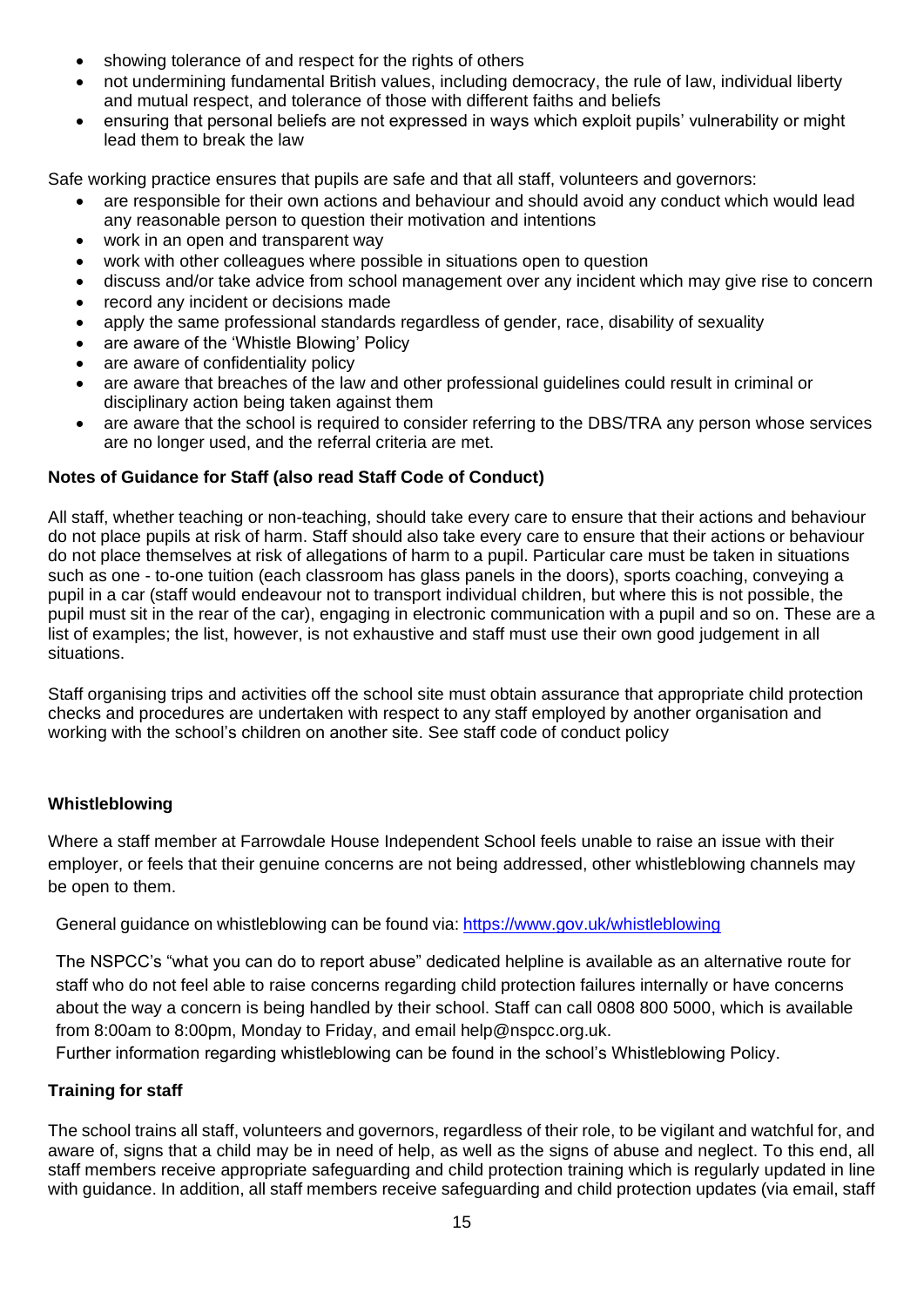meetings) as required, but at least annually, to provide them with the relevant skills and knowledge to safeguard children effectively. The DSL leads on ensuring that regular safeguarding and child protection updates are circulated to all staff.

As part of their induction programme all newly appointed staff, including part-time, temporary and voluntary staff, receive training in safeguarding issues. This includes reading, understanding and following:

- this policy
- Keeping Children Safe in Education (September 2021) Part 1 and Annex B for school leaders and those who work directly with children
- Code of Conduct for Staff
- What to do if you're worried a child is being abused
- Whistleblowing Policy
- **Behaviour Policy**
- The role of the DSL, DDSL and their identities
- Online safety and acceptable use of technology

Staff are expected to sign to note they have read, understand and will follow the relevant sections of KCSIE; this policy; the Code of Conduct for Staff; the Behaviour, Rewards and Sanctions Policy; and the Whistleblowing by Staff and Volunteers Policy. The training for all staff will cover a number of aspects, including but not limited to:

- Part 1 of KCSIE (and Annex B for adults working directly with children), this policy and the Code of Conduct for Staff
- contact details if they have a concern about the safety or welfare of a child, or a concern about the behaviour of an adult
- the signs that a child may be in need of early help or additional support, at risk of harm or suffering from harm
- indicators of abuse and neglect and specific safeguarding issues
- what to do if a child discloses abuse, including that confidentiality should never be promised and to avoid asking leading questions
- how to escalate concerns about a child and allegations of abuse
- inter-agency working, including in the context of a referral made to Oldham's Children's First Response, Children's Social Services and / or the LADO, the statutory assessment process and that the staff member may be asked to contribute to a child protection strategy meeting
- early help
- peer on peer abuse and how to manage a report of child-on-child sexual violence and sexual harassment
- online safety
- information sharing
- boundaries and appropriate behaviour, to ensure that their behaviour and actions do not place pupils or themselves at risk of harm or of allegations of harm to a pupil (for example, in one-to-one tuition, sports coaching, engaging in inappropriate electronic communication with a pupil, and so on)
- the existence and whereabouts of this policy, other relevant policies and safeguarding documentation including local authority procedures.

All staff should re-read and understand at least KCSIE Part 1 (and Annex B) for adults working directly with children) each time it is updated by the DfE and are told of updates by the DSL and Deputy DSL. Mechanisms to assist colleagues in understanding KCSIE include regular updates at term in INSET sessions, staff meetings, and short quizzes.

They are also reminded of the:

- school's overarching safeguarding procedures
- Safeguarding and Child Protection Policy
- Staff Code of Conduct,
- **E-Safety Policy**
- Whistle Blowing Policy
- Acceptable Use of ICT
- Positive Behaviour Policy
- Bullying including cyber bullying
- Care and Supervision policy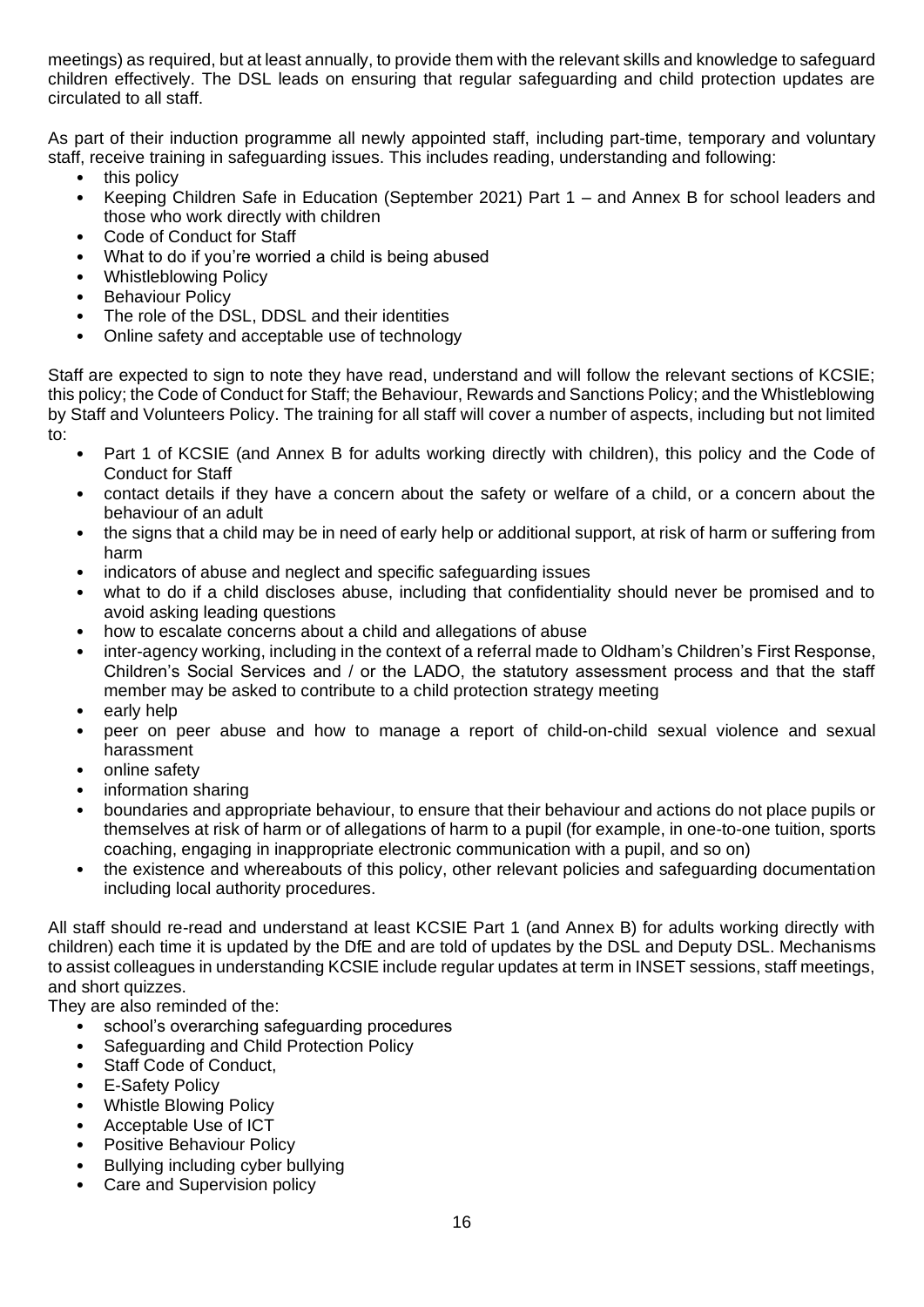• information on the role of the Designated Safeguarding Lead.

The statutory guidance refers to the importance of *Prevent* awareness training to equip staff to identify children at risk of being drawn into terrorism and to challenge extremist ideas. The Home Office has developed a core training product for this purpose – Workshop to Raise Awareness of Prevent (WRAP). All our staff have received WRAP training sessions in house on what *Prevent* is about and how to deal with any issues they may see inside or outside school. In order to fulfil the requirements of the Prevent Duty the school will:

- ensure the Designated Safeguarding Lead (DSL) undertakes Prevent awareness training and is able to provide advice and support to other members of staff on protecting children from the risk of radicalisation
- ensure staff are trained to be vigilant in spotting signs of extremist views and behaviours and that they always report anything to the DSL which may suggest a pupil, another staff member or a visitor is expressing opinions which may cause concern. Staff should follow the usual reporting procedures as for any other safeguarding concern as laid out in the school's Safeguarding (Child Protection) Policy
- ensure staff understand the importance of monitoring pupil absences and promptly address concerns about irregular absence with parents and / or carers
- ensure staff and governors are aware of how to identify and respond to risks to children from extreme or radical views
- teach children to build resilience towards the risk of radicalisation and e-safety

All staff / volunteers sign to record their acknowledgement that they have read, understood and will follow the School's child protection and safeguarding procedures and Policy and Part 1 and Annex B of *Keeping Children Safe in Education* (KCSIE) each year.

# **Use of mobile phones, cameras and internet:**

The school and staff (including EYFS) take safeguarding seriously and understand this policy is over- arching. We refer staff to the '*Acceptable Use Policy'* and '*Code of conduct'*.

Personal mobile phones and recording devices (tablets, cameras etc) are never used by staff (including EYFS) at the school/setting.

If staff have personal phones or devices these are stored securely and will be switched off or on silent whilst during the teaching day.

Electronic devices should be password protected so that content cannot be accessed by unauthorised users. It is the responsibility of the staff member to ensure that there is no illegal or inappropriate content stored or used on their device when brought on to school grounds.

# **School devices:**

School devices remain the property of FHS and in using them staff (including EYFS) will follow the Acceptable Use Policy.

Electronic devices should be password protected so that content cannot be accessed by unauthorised users. **Cameras, photography and images:**

FHS will obtain parents' and carers' written consent for photographs to be taken or published (for example, on our website or in newspapers or publications).

Staff will ensure the designated camera or recording devices (tablets, cameras, laptops etc) are used when capturing evidence of work undertaken.

# **Online safety:**

On school equipment we ensure that appropriate filters and appropriate monitoring systems are in place. We use EXA.

# **Working off school premises:**

Where staff take school computer/digital equipment / or records in paper form off the school site they do so with the view that they abide by the Acceptable Use Policy and Data Protection policy.

Staff are reminded that information, both in paper or electric form, is sensitive and protected under data protection and GDPR and should be safe and securely stored off the premises and during transportation. (See FHS Data Protection Policy)

# **Suitability of staff and safe recruitment practices**

The school recognises that safe recruitment practices are an essential part of creating a safe environment for children and young people. Consequently, we will ensure that staff (including supply teachers) and volunteers working at the school are suitable to do so and therefore do not pose any kind of risk to our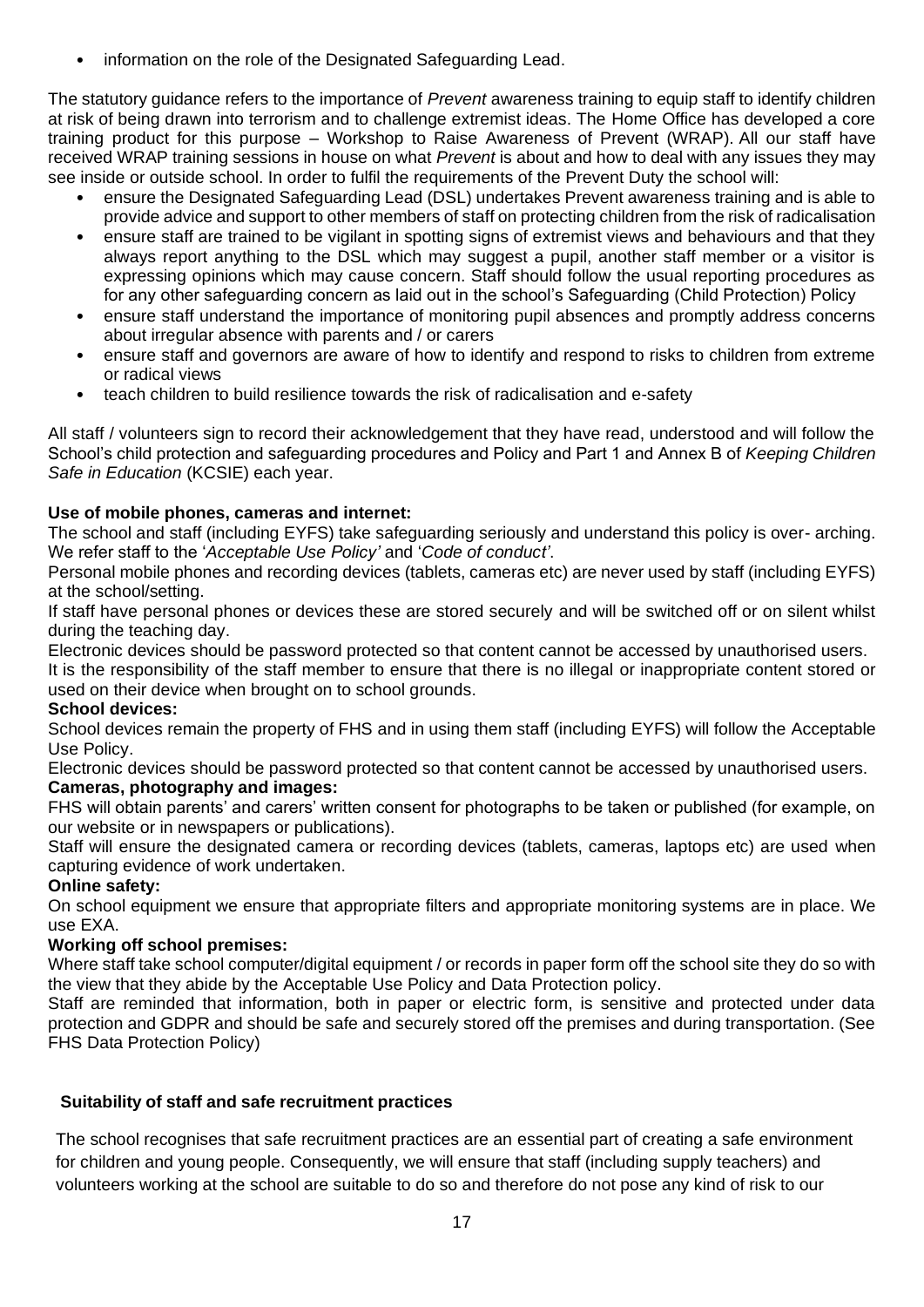students.

The Proprietor and Designated Safeguarding Lead have completed Safer Recruitment Training in order to ensure that one panel member on every selection panel is trained is 'Safer Recruitment.'

The school pays full regard to DfE guidance 'Keeping Children Safe in Education' 2021 and with reference to the 'Position of Trust' offence (Sexual Offences Act 2003). We ensure that all appropriate measures are applied in relation to everyone who works in the school who is likely to be perceived by the children as a safe and trustworthy adult. We do this by:

- Operating safe recruitment practices; including highlighting the importance we place on safeguarding children in our recruitment adverts and interview questions, appropriate Disclosure and Barring Service (DBS) and reference checks, verifying identity, academic and vocational qualifications, obtaining practitioner references, checking previous employment history and ensuring that a candidate has the health and physical capacity for the job. It also includes undertaking interviews and checking the Children's Barred List and right to work in England checks in accordance with DBS and Department for Education procedures
- Ensuring that staff and volunteers adhere to a published code of conduct and other professional standards at all times, including after school activities. Staff are aware of social media/ on-line conduct- see Staff Handbook and Code of Conduct Policy.
- Ensuring that all staff and other adults on site are aware of the need for maintaining appropriate and professional boundaries in their relationship with pupils and parents, following our Code of Conduct
- Requiring all staff to disclose any convictions, cautions, court orders, reprimands and warnings that may affect their suitability to work with children (whether received before or during their employment at the setting). Disqualification under the Child Care Act 2006 (amended following the 2018 Regulations)
- Maintaining an accurate, complete, up to date Single Central Record
- Those members of staff teaching or caring for children in the EYFS, or in out of school care will sign a declaration that they are not disqualified from working in childcare.

See Safer Recruitment Policy

# **5. Specific Safeguarding Issues**

All staff at Farrowdale House Independent School will be provided with an awareness of safeguarding issues that can put children at risk of harm. Behaviours linked to issues such as drug taking, alcohol abuse, deliberately missing education, and sexting (also known as youth produced sexual imagery) put children in danger.

# **Children and the court system**

Children are sometimes required to give evidence in criminal courts, either for crimes committed against them or for crimes they have witnessed. There are two age-appropriate guides to support children: 5-11-year-olds and 12-17 year olds which of which links can be found in KCSIE 2021. The guides explain each step of the process, support and special measures that are available. There are diagrams illustrating the courtroom structure and the use of video links is explained. Making child arrangements via the family courts following separation can be stressful and entrench conflict in families. This can be stressful for children. The Ministry of Justice has launched an online child arrangements information tool with clear and concise information on the dispute resolution service. This may be useful for some parents and carers.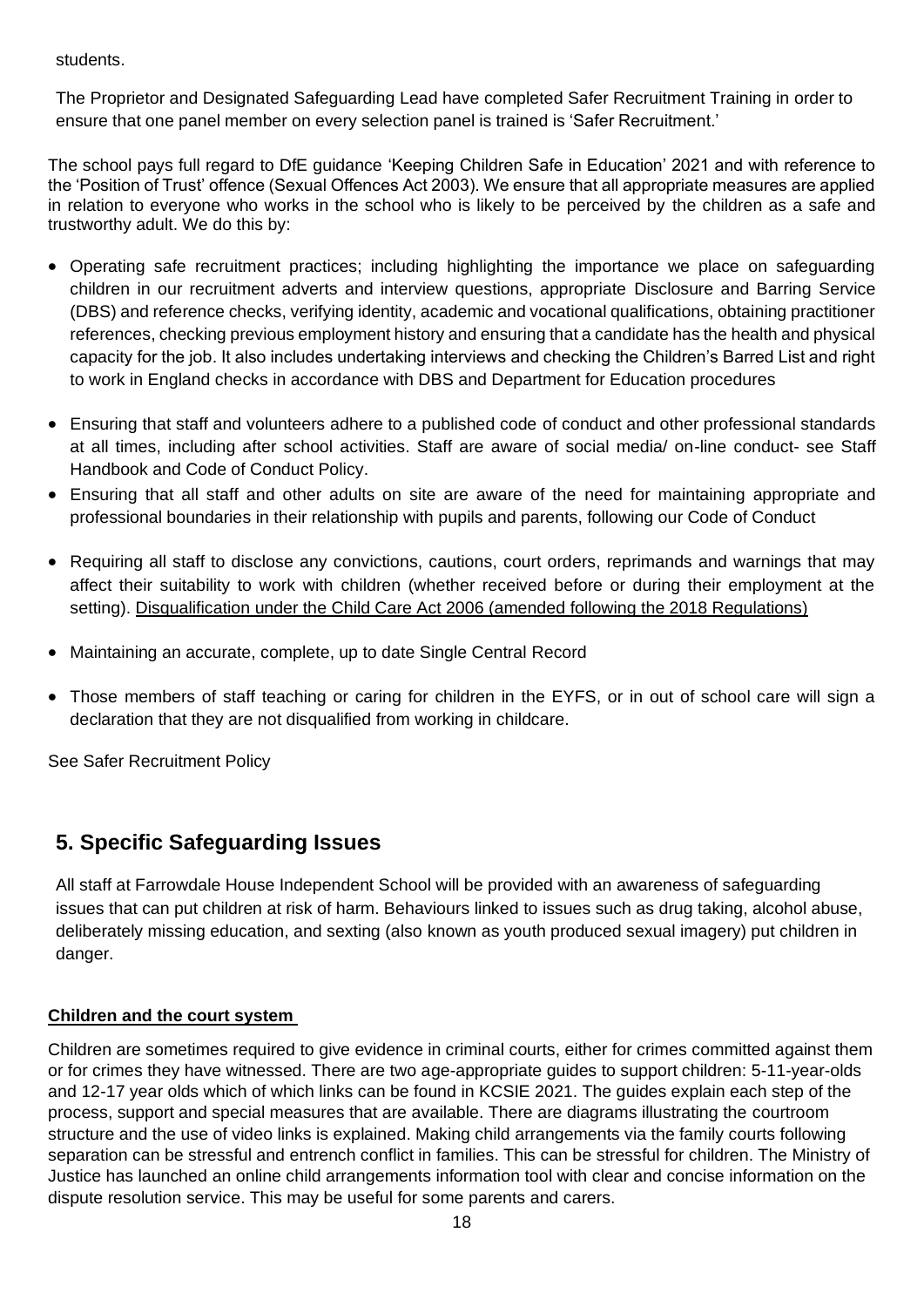# **Children Missing from Home or Care**

Children who run away from home or from care can provide a clear behavioural indication that they are either unhappy or do not feel safe in the place that they are living. Research shows that children run away from conflict or problems at home or school, neglect or abuse, or because they are being groomed by predatory individuals who seek to exploit them. Many run away on numerous occasions.

The association of chief police officers has provided the following definition a missing person *is:* 'Anyone whose whereabouts cannot be established will be considered as missing until located, and their well-being or otherwise confirmed'.

Within any case of children who are missing both push and pull factors need to be considered.

#### **Push factors** include:

- Conflict with parents/carers
- Feeling powerless
- Being bullied/abused
- Being unhappy/not being listened to
- The Toxic Trio

#### **Pull factors** include:

- Wanting to be with family/friends
- Drugs, money and any exchangeable item
- Peer pressure
- For those who have been trafficked into the United Kingdom as unaccompanied asylum-seeking children there will be pressure to make contact with their trafficker

As a school we will inform all parents of children who are absent (unless the parent has informed us).

If the parent is also unaware of the location of their child, and the definition of missing is met, we will either support the parent to contact the police to inform them, or we will take the relevant action.

#### **Children with family members in prison**

Approximately 200,000 children in England and Wales have a parent sent to prison each year. These children are at risk of poor outcomes including poverty, stigma, isolation and poor mental health. The National Information Centre on Children of Offenders, NICCO provides information designed to support professionals working with offenders and their children, to help mitigate negative consequences for those children.

#### **Cyberbullying**

Central to our School's anti-bullying policy is the principle that '*bullying is always unacceptable'* and that '*all pupils have a right not to be bullied*'.

The school recognises that it must take note of bullying perpetrated outside school which spills over into the school and so we will respond to any bullying including cyber-bullying that we become aware of carried out by pupils when they are away from the site.

Cyber-bullying is defined as "an aggressive, intentional act carried out by a group or individual using electronic forms of contact against a victim who cannot easily defend himself/herself."

By cyber-bullying, we mean bullying by electronic media:

- Bullying by texts or messages or calls on mobile phones
- The use of mobile phone cameras to cause distress, fear or humiliation
- Posting threatening, abusive, defamatory or humiliating material on websites, to include blogs, personal websites, social networking sites
- Using e-mail to message others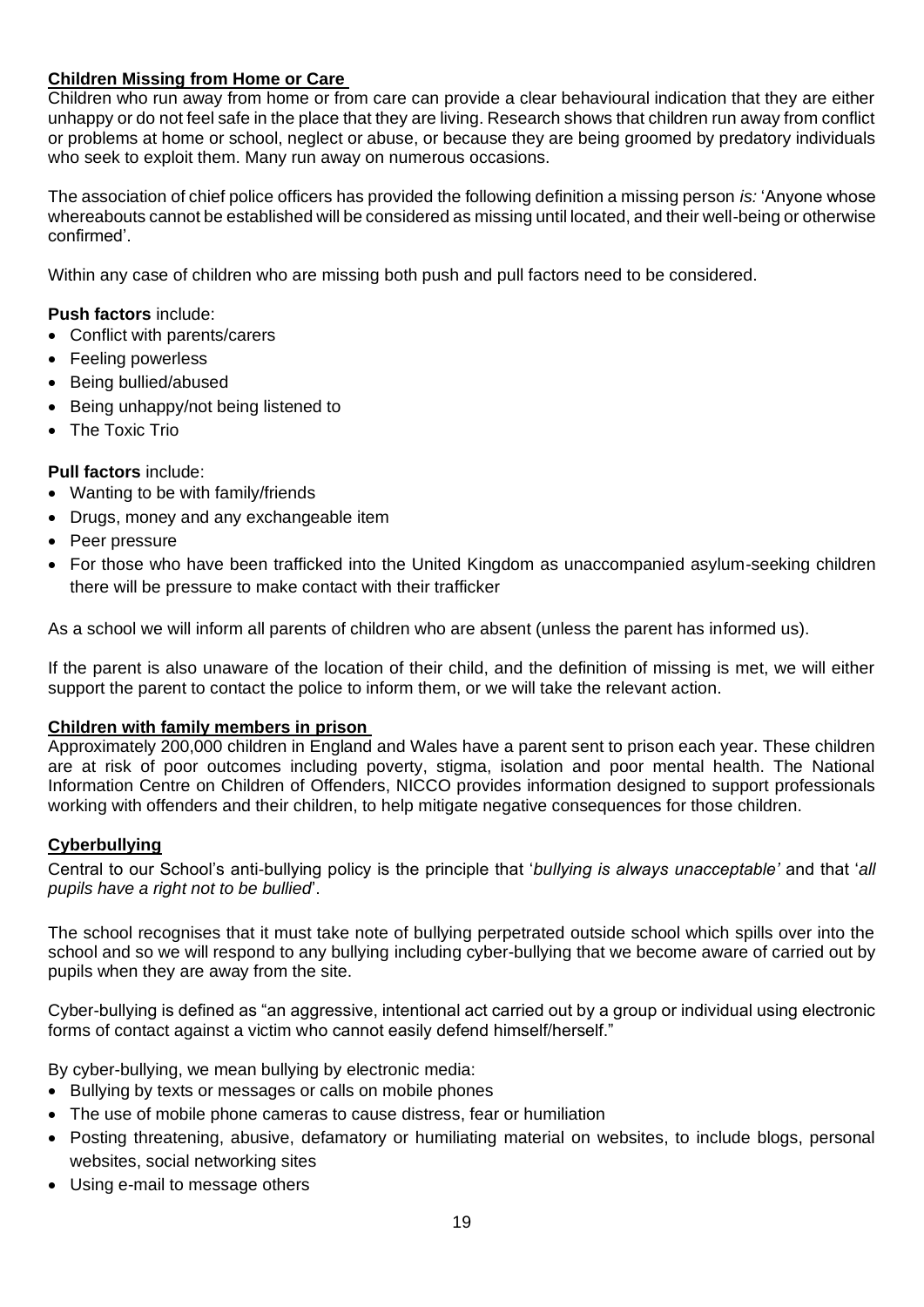- Hijacking/cloning e-mail accounts
- Making threatening, abusive, defamatory or humiliating remarks in on-line forums

Cyber-bullying may be at a level where it is criminal.

If we become aware of any incidents of cyberbullying, we will consider each case individually as to any criminal act that may have been committed. The school will pass on information to the police if it feels that it is appropriate, or we are required to do so.

## **Child Sexual Exploitation**

Child Sexual Exploitation (CSE) is a form of sexual abuse where children are sexually exploited for money, power or status. It can involve violent, humiliating and degrading sexual assaults. In some cases, young people are persuaded or forced into exchanging sexual activity for money, drugs, gifts, affection or status. Consent cannot be given, even where a child may believe they are voluntarily engaging in sexual activity with the person who is exploiting them. Child sexual exploitation does not always involve physical contact and can happen online. A significant number of children who are victims of sexual exploitation go missing from home, care and education at some point.

#### INDICATORS

- Children who appear with unexplained gifts, money or new possessions
- Children who associate with other young people involved in exploitation
- Children who have older boyfriends or girlfriends
- Children who suffer from sexually transmitted infections or become pregnant
- Children who suffer from changes in emotional well-being
- Children who misuse drugs and alcohol
- Children who go missing for periods of time or regularly come home late
- Children who regularly miss school or education or do not take part in education
- Children who present with depression or are withdrawn.

Members of staff need to be aware that, under the Sexual Offences Act (2003), it is an "abuse of a position of trust", and thus a criminal offence, for someone working in a school to "groom" or engage in sexual activity with a pupil aged under 18. The consent of the pupil (or the agreement of his or her parents) is irrelevant. Staff should also note that, under the Serious Crime Act (2015), is it now a criminal offence for an adult to communicate with a child under 16 if the communication is sexual or intended to elicit a response that is sexual

# **Children Missing from Education (CME)**

The School understands its duty, as explained in KCSIE, in relation to the risks posed by Children Missing from Education. All children, regardless of their circumstances, are entitled to a full-time education that is suitable to their age, ability, aptitude and any Special Educational Needs they

may have. A child going missing from education is a potential indicator of a range of safeguarding risks, including abuse and neglect, and other issues.

The school will report to the Local Authority, instances of prolonged unauthorised absence or a pupil being removed from the school's list under the circumstances outlined in KCSIE. All staff must also be aware of their role to prevent children from going missing from education. In the short-term, the school will take appropriate action to find any pupil who is discovered to be missing from the school during the registration process; the school secretary should normally be informed in the first instance and will coordinate the action taken. A written record is made of any incident of a pupil missing from the School, the action taken, and any reasons given by the pupil for being missing. For longer term absence, the school will ensure that any pupil currently on the Child Protection Register who is absent without explanation for two days is referred to Children's Social Services.

Monitoring the attendance of pupils in the school forms part of the safeguarding responsibilities of all members of staff. Indeed, a child going missing from education is a potential indicator of abuse or neglect. If a pupil's attendance falls below 85% and parents have not provided a letter from a GP or other medical expert that the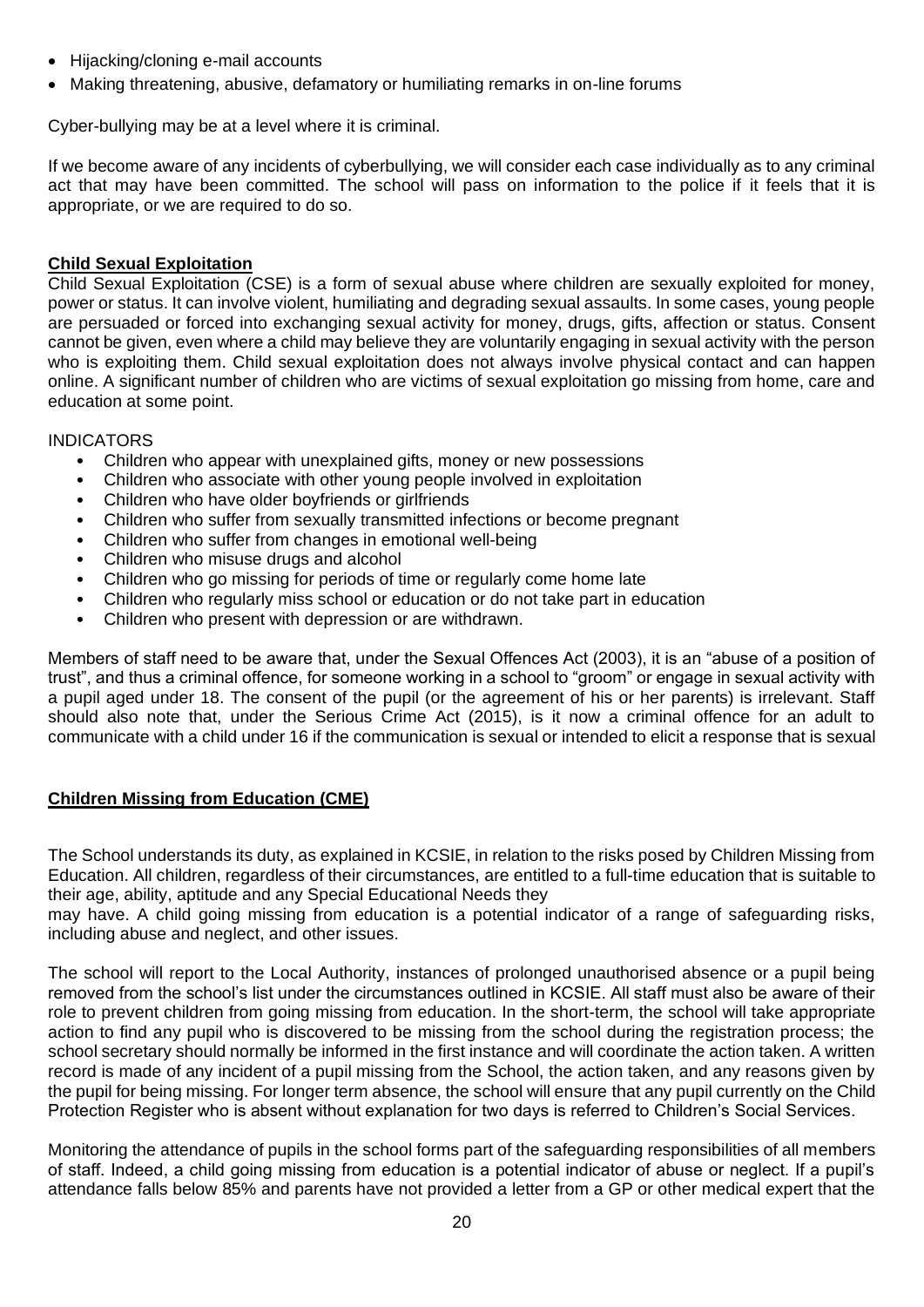absence is due to valid medical reasons, then the pupil's Local Authority will be informed. The Local Authority will also be informed if any pupil fails to attend school regularly or has been absent without the School's permission for a continuous period of ten school days or more. A pupil's name may be deleted from the admission register on certain grounds. These are:

- (i) when the pupil has been taken out of school to be home educated
- (ii) when the family has apparently moved away
- (iii) when the pupil has been certified as medically unfit to attend
- (iv) when the pupil is in custody for more than four months
- (v) when the pupil has been permanently excluded

A class register is taken at the start of the day and at the beginning of the session after lunch to monitor the attendance of all pupils. If it is judged that a pupil is at risk of leaving school during the day without permission, then a risk assessment will be put in place to ensure that the DSL and/or Deputy DSL is/are informed as soon as the pupil is known to be missing so that appropriate searches can take place. The DSL will liaise with parents / external services as appropriate to ensure the on-going safety of the pupil.

#### Leavers / Withdrawal from the School

In the case of a child who is leaving this school to attend an alternative school or college and for whom there has been a child protection concern:

Copies of official child protection records will be passed on by the head teacher/DSL at the receiving school. A receipt stating that these records have been received is requested. If the pupil is on the Child Protection Register, the DSL will contact their Social Worker. To promote the welfare and protect the safety of the child, it will also be necessary for information to be shared with future schools.

In the case of any child of compulsory school age for whom parents have given notice, the school admissions secretary will:

- find out the name and address of the receiving school and check that the pupil has started at the new school
- inform the local authority of the destination school, or a parent's intention to home-educate their child or if there is no known destination school
- inform the local authority if a child is due to start at this school and does not turn up
- check, if parents have said that they are moving abroad, with the school to which they are moving
- keep a summary log of children who have left the school.

In the case of a child who has to leave due to non-payment of fees, the school will inform the child's local authority to check that the child has been enrolled at another school. The school secretary will keep the DSL informed at each stage of the procedures outlined above.

#### **Cybercrime**

Cybercrime is criminal activity committed using computers and/or the internet. It is broadly categorised as either 'cyber-enabled' (crimes that can happen off-line but are enabled at scale and at speed on-line) or 'cyber dependent' (crimes that can be committed only by using a computer).

Cyber-dependent crimes include;

• unauthorised access to computers (illegal 'hacking'), for example accessing a school's computer network to look for test paper answers or change grades awarded;

• denial of Service (Dos or DDoS) attacks or 'booting'. These are attempts to make a computer, network or website unavailable by overwhelming it with internet traffic from multiple sources; and,

• making, supplying or obtaining malware (malicious software) such as viruses, spyware, ransomware, botnets and Remote Access Trojans with the intent to commit further offence, including those above.

Children with particular skill and interest in computing and technology may inadvertently or deliberately stray into cyber-dependent crime. If there are concerns about a child in this area, the designated safeguarding lead (or a deputy), should consider referring into the Cyber Choices programme. This is a nationwide police programme supported by the Home Office and led by the National Crime Agency, working with regional and local policing. It aims to intervene where young people are at risk of committing, or being drawn into, low level cyber-dependent offences and divert them to a more positive use of their skills and interests. Note that Cyber Choices does not currently cover 'cyber-enabled' crime such as fraud, purchasing of illegal drugs on-line and child sexual abuse and exploitation, nor other areas of concern such as on-line bullying or general on-line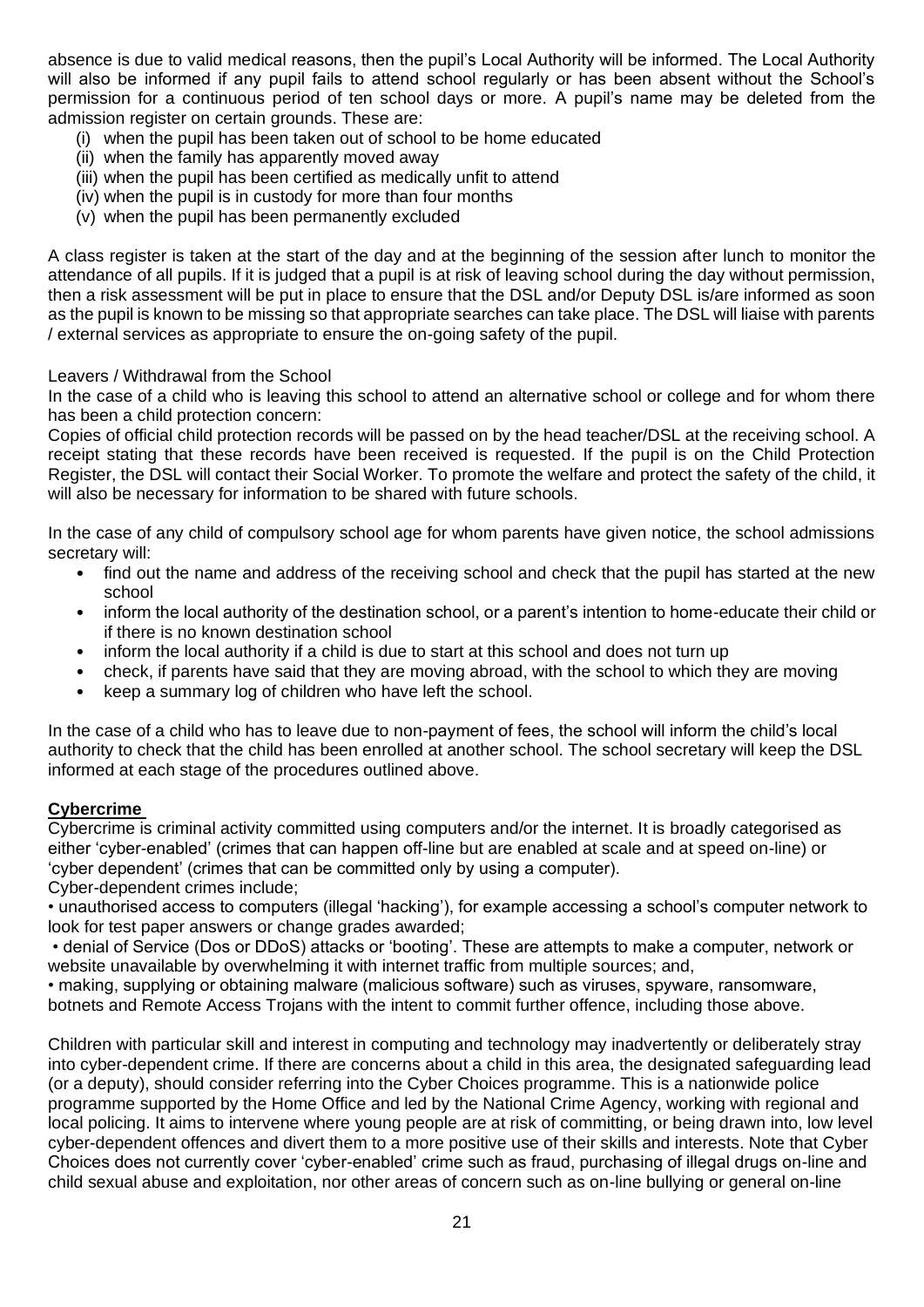safety. Additional advice can be found at: Cyber Choices, 'NPCC- When to call the Police' and National Cyber Security Centre - NCSC.GOV.UK

## **Domestic Abuse and Violence**

Domestic abuse and violence are safeguarding issues; children and young people are at risk and also vulnerable in terms of keeping themselves safe from others. All children can witness and be adversely affected by domestic abuse in the context of their home life where domestic abuse occurs between family members. Exposure to domestic abuse and / or violence can have a serious, long-lasting emotional and psychological impact on children. In some cases, a child may blame themselves for the abuse or may have had to leave the family home as a result. Members of staff with information about this matter must bring it to the attention of the DSL, who will consult with the local authority.

## **Operation Encompass**

This initiative helps police and schools work together to provide emotional and practical help to children who have been involved in domestic abuse. When the police are called to an incident of domestic abuse, where there are children in the household who have experienced the domestic incident, the police will inform the key adult (usually the DSL) before the child or children arrive at school the following day. This ensures that the school has up to date and relevant information about the child's circumstances and can enable support to be given to the child according to their needs. DSLs should endeavour to alert relevant staff as soon as possible where this is appropriate. Police forces not signed up to operation encompass will have their own arrangements in place.

# **Gangs and Child Criminal Exploitation (CCE) / County Lines**

Criminal exploitation of children is a geographically widespread form of harm: drug networks or gangs groom and exploit children and young people to carry drugs and money from urban areas to suburban and rural areas, market and seaside towns (County Lines); forced labour; forced to shoplift or pickpocket; or threaten others.

Key to identifying potential involvement in CCE are missing episodes, when the victim may have been trafficked for the purpose of transporting drugs and a referral to the National Referral Mechanism (January 2020) will be considered. This can affect any child or young person (male or female) under the age of 18 years. It

- can still be exploitation even if the activity appears consensual;
- can involve force and / or enticement-based methods of compliance and is often accompanied by violence or threats of violence;
- can be perpetrated by individuals or groups, males or females, and young people or adults
- is typified by some form of power imbalance in favour of those perpetrating the exploitation

Members of staff with information about this matter must bring it to the attention of the DSL, who will consult with the local authority.

#### **Homelessness**

Being homeless or being at risk of becoming homeless presents a real risk to a child's welfare. The designated safeguarding lead (and any deputies) should be aware of contact details and referral routes into the Local Housing Authority so they can raise/progress concerns at the earliest opportunity. Indicators that a family may be at risk of homelessness include household debt, rent arrears, domestic abuse and anti-social behaviour, as well as the family being asked to leave a property.

Whilst referrals and/or discussion with the Local Housing Authority should be progressed as appropriate, and in accordance with local procedures, this does not, and should not, replace a referral into children's social care where a child has been harmed or is at risk of harm.

The Homelessness Reduction Act 2017 places a new legal duty on English councils so that everyone who is homeless or at risk of homelessness will have access to meaningful help including an assessment of their needs and circumstances, the development of a personalised housing plan, and work to help them retain their accommodation or find a new place to live. Links to fact sheets are available in KCSIE 2021.

The new duties shift focus to early intervention and encourage those at risk to seek support as soon as possible, before they are facing a homelessness crisis. In most cases school and college staff will be considering homelessness in the context of children who live with their families, and intervention will be on that basis. However, it should also be recognised in some cases 16 and 17 year olds could be living independently from their parents or guardians, for example through their exclusion from the family home, and will require a different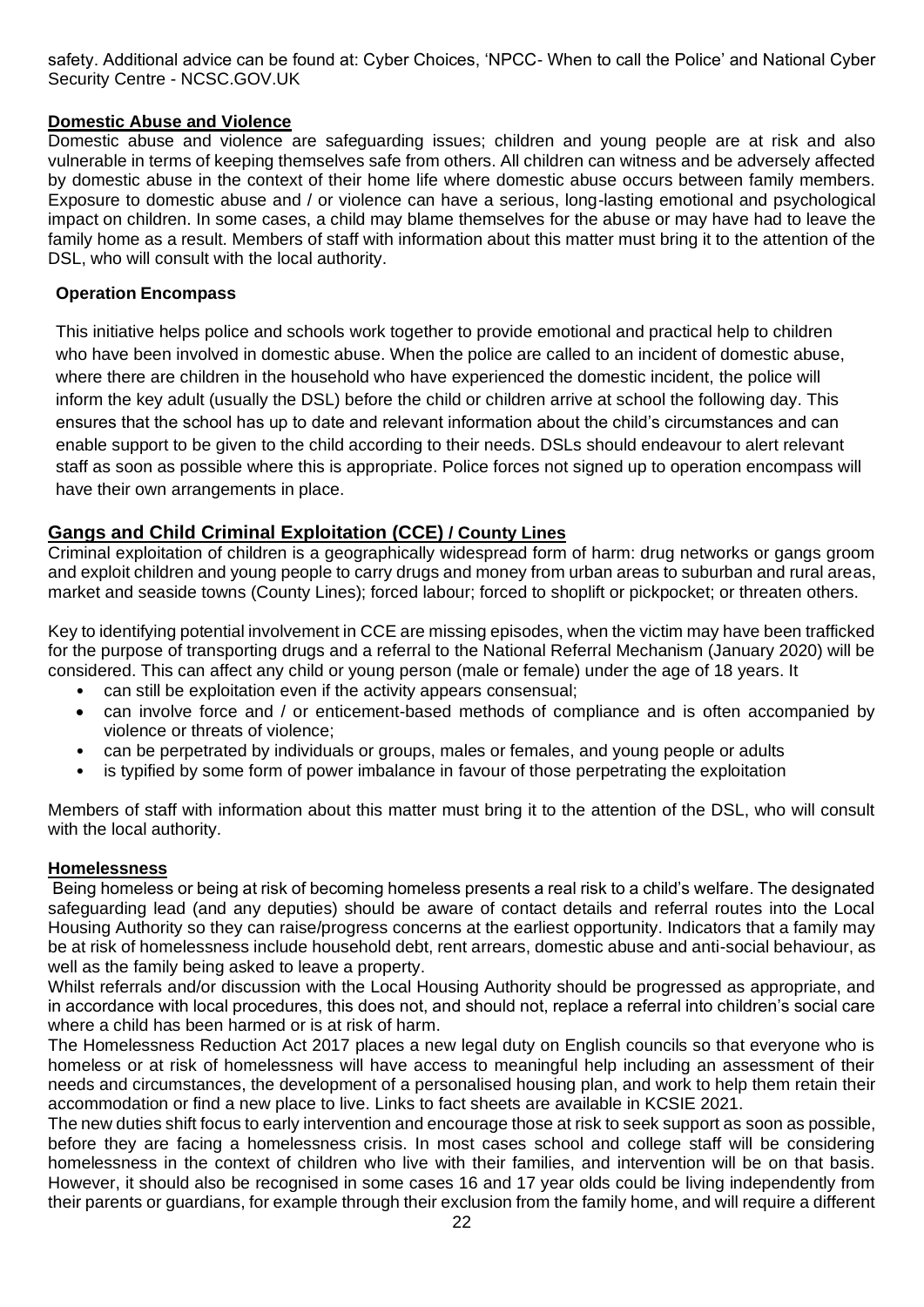level of intervention and support. Children's social care will be the lead agency for these children and the designated safeguarding lead (or a deputy) should ensure appropriate referrals are made based on the child's circumstances. The Department and the Ministry of Housing, Communities and Local Government have published joint statutory guidance on the provision of accommodation for 16 and 17 year olds who may be homeless and/or require accommodation

## **Honour-based Abuse (HBA) Including Female Genital Mutilation (FGM) and Forced Marriage**

Honour-based abuse (HBA) encompasses crimes that have been committed to protect or defend the honour of the family and / or community. Female Genital Mutilation (FGM) and forced marriage are examples of such. All forms of HBA are abuse (regardless of motivation) and should be handled and escalated as such. It should be noted that such abuse can often involve a wider network of family and community that can include multiple perpetrators.

## *Female Genital Mutilation*

All cases of known or suspected honour-based abuse will be reported via the school's normal channel, appropriate professional advice sought and external referrals completed. Staff are also directed to the [NSPCC website](https://www.nspcc.org.uk/) for guidance. The school recognises and adheres to its mandatory duty to report any suspected or known cases of FGM to the police.

## **The following may be indicators of risk:**

- The family comes from a community that is known to practice FGM
- Any female child born to a woman who has been subjected to FGM must be considered to be at risk, as must other female children in the extended family
- Any female who has a relative who has already undergone FGM must be considered to be at risk
- The socio-economic position of the family and the level of integration within UK society can increase risk

## **Indicators that FGM may soon take place:**

- Parents state that they or a relative will take the child out of the country for a prolonged period
- A child may talk about a long holiday (usually within the school summer holiday) to her country of origin or another country where the practice is prevalent
- A child may confide to a professional that she is to have a 'special procedure' or to attend a special occasion
- A professional hears reference to FGM in conversation, for example, a child may tell other children about it

# **The following may be short-term indicators that FGM has taken place:**

- Prolonged absence from school with noticeable behaviour changes on the girl's return
- Longer/frequent visits to the toilet, particularly after a holiday abroad or at any time
- Some girls may find it difficult to sit still and appear uncomfortable or may complain of pain between their legs
- Some girls may speak about 'something somebody did to them, that they are not allowed to talk about'
- A professional overhears a conversation amongst children about a `special procedure' that took place when on holiday
- Young girls refusing to participate in PE regularly without a medical note
- Recurrent Urinary Tract Infections (UTI) or complaints of abdominal pain
- Intense pain and/or hemorrhage that can lead to shock during and after the procedure
- Occasionally death
- Haemorrhage that can also lead to anaemia
- Wound infection, including tetanus. Tetanus is fatal in 50 to 60 percent of all cases
- Urine retention from swelling and/or blockage of the urethra
- Injury to adjacent tissues
- Fracture or dislocation as a result of restraint
- Damage to other organs

#### **In the UK, girls and women affected by FGM will manifest some of these long-term health complications. They may range from mild to severe or chronic.**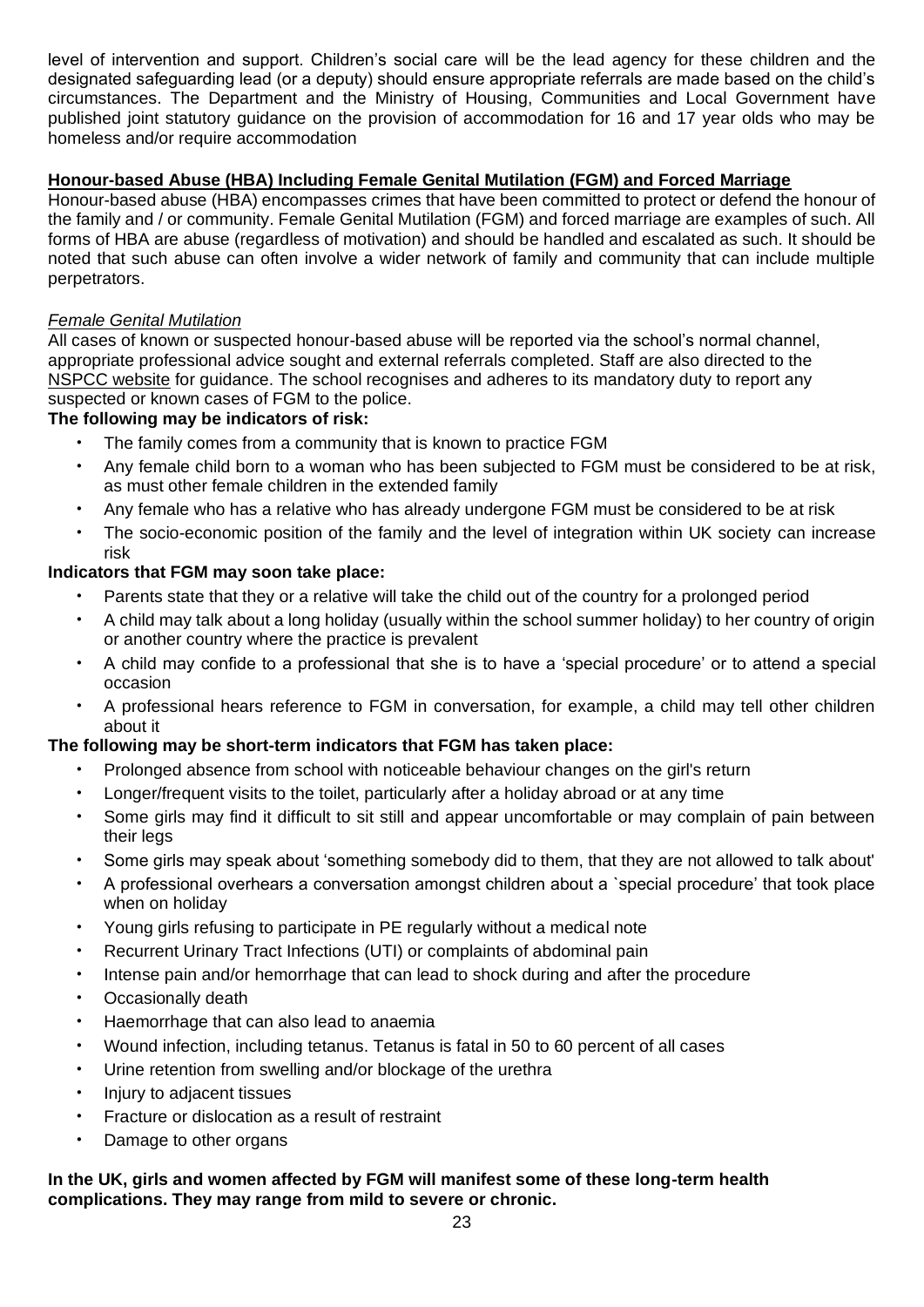- Excessive damage to the reproductive system
- Uterine, vaginal and pelvic infections
- **Infertility**
- Cysts
- Complications with menstruation
- Psychological damage including a number of mental health and psychosexual problems, eg depression, anxiety, post-traumatic stress, fear of sexual activity. Many children exhibit behavioural changes after FGM but problems may not be evident until adulthood
- Abscesses
- Sexual dysfunction
- Difficulty in passing urine
- Increased risk of HIV transmission/hepatitis B/C using same instruments on several girls

Whilst all staff should speak to the DSL with regard to any concerns about FGM, there is a specific legal duty on teachers. If a teacher, in the course of their work in the profession, discovers that an act of FGM appears to have been carried out on a girl under the age of 18, the teacher must report this to the Police. Those failing to report such cases to the Police will face disciplinary sanctions. Unless the teacher has good reason not to, they should still consider and discuss the case with the DSL to involve Children's Social Services as appropriate. This duty does not apply where a teacher merely suspects that an act of FGM may have been carried out or that a girl may be at risk of FGM. In all at risk or suspected cases and in cases relating to girls aged 18 or over, teachers should discuss their concerns with the DSL immediately. Any non-teaching staff with concerns about FGM should also report their concerns to the DSL immediately.

#### **Forced Marriage**

This became a criminal offence in June 2014. It is a form of child, adult and domestic abuse and in line with statutory guidance, is treated by such at this school. The School is sensitive to differing family patterns and lifestyles and child-rearing patterns that vary across different racial, ethnic and cultural groups. However, child abuse cannot be condoned for religious or cultural reasons. The School's Safeguarding and Child Protection Policies will be used to protect a victim or potential victim of forced marriage. If a case of forced marriage is suspected, it will be viewed as a safeguarding concern. Parents and carers will not be approached or involved about a referral to any other agencies.

#### **Modern Slavery and the National Referral Mechanism**

Modern slavery encompasses human trafficking and slavery, servitude and forced or compulsory labour. Exploitation can take many forms, including: sexual exploitation, forced labour, slavery, servitude, forced criminality and the removal of organs. Further information on the signs that someone may be a victim of modern slavery, the support available to victims and how to refer them to the NRM is available in the Modern Slavery Statutory Guidance. Modern slavery: how to identify and support victims - GOV.UK (www.gov.uk)

#### **Mental Health**

Mental health issues can sometimes be an indicator that a child has suffered or is at risk of suffering abuse, neglect or exploitation. Only appropriately trained professionals should attempt to make a diagnosis of a mental health problem. That said, staff are extremely well placed to observe children day-to-day and identify those whose behaviour suggests that they may be experiencing a mental health problem or be at risk of developing one. Where children have suffered abuse and neglect, or other potentially traumatic adverse childhood experiences, this can have a lasting impact throughout childhood, adolescence and into adulthood. Those who support pupils' mental health, whilst bearing in mind patient confidentiality, will seek to ensure that key staff (such as the SLT) are aware of how these children's experiences, can impact on their mental health, behaviour and education. If staff have a mental health concern about a child that is also a safeguarding concern, immediate action should be taken.

#### **Online Safety (eSafety)**

Safeguarding of children extends to the online environment (the 'virtual' or digital world). FHS will ensure that appropriate filtering methods are in place to ensure that pupils are safe from all types of inappropriate and unacceptable materials, including terrorist and extremist material.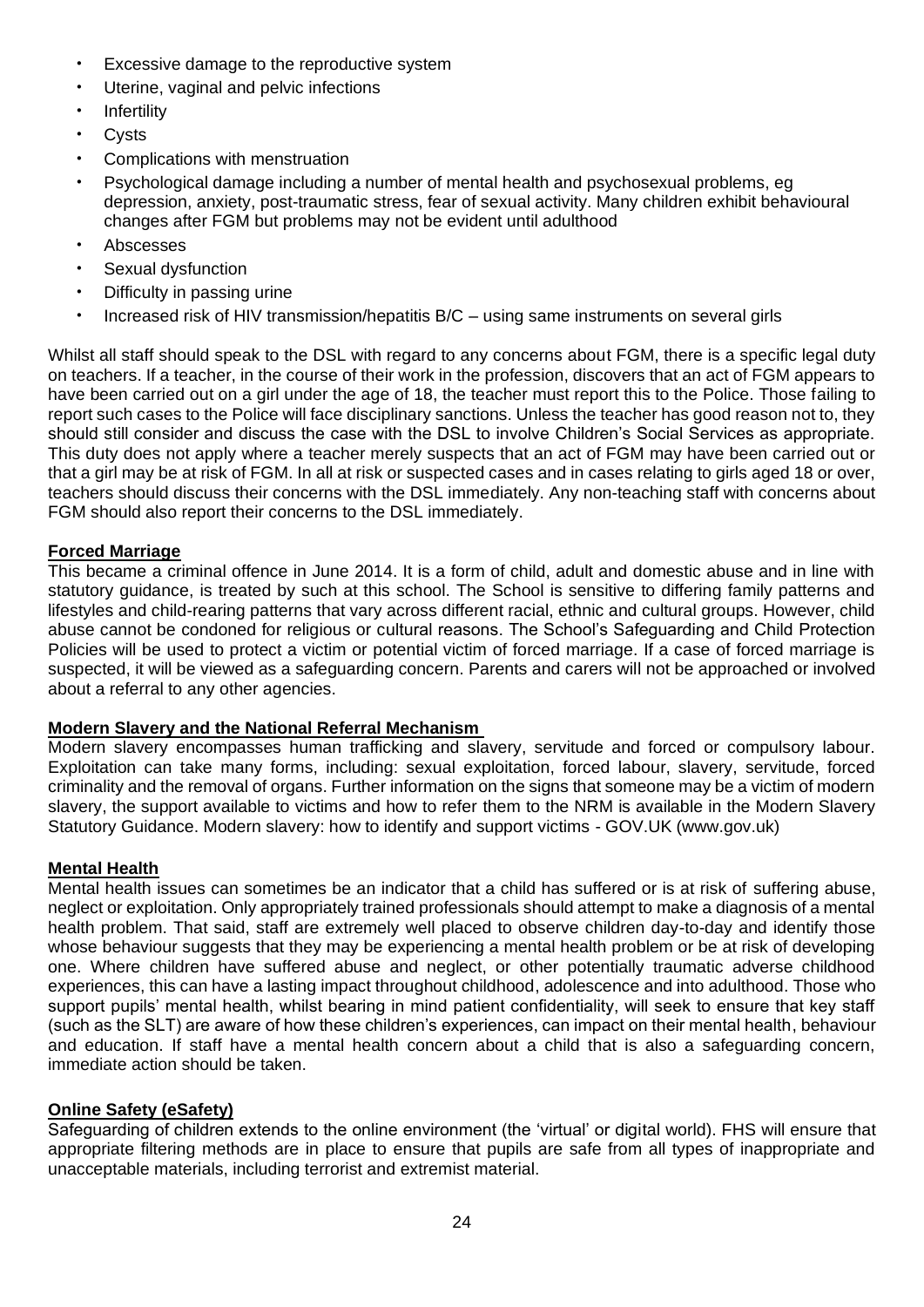All Staff should be aware of the risks posed to children by technology and the internet, and should understand their role in preventing, identifying and responding to harm caused by its use. Abuse can take place wholly online or technology may be used to facilitate offline abuse.

The breadth of issues classified within online safety is considerable, but can be categorised into three areas of risk:

- Content: being exposed to illegal, inappropriate or harmful material; for example, pornography, fake news, racist or radical and extremist views;
- Contact: being subjected to harmful online interaction with other users; for example, commercial advertising as well as adults posing as children or young adults; and
- Conduct: personal online behaviour that increases the likelihood of, or causes, harm; for example, making, sending and receiving explicit images, or online bullying.

There is a separate eSafety Policy. WHS has adopted a whole-school approach to online safety which captures the range and complexity of the risks and of children's experiences of those risks; seeks to mitigate those risks as far as possible without depriving children of the significant benefits provided by technology and the internet; and handles all cases of online harm appropriately and with sensitivity. In particular, this policy sets out the risks posed to children by the internet and technology, the indicators that a child may be at risk of such harm, and the measures taken by the school to mitigate these risks, including pupil and parent education, staff training, and limiting the risk of harm caused by the school's IT systems (eg, appropriate filters). Further to this, it includes reference to the use of mobile technologies, including the management of access to 3G / 4G / 5G through mobile devices.

Any online incidents that raise safeguarding concerns should be handled by the DSL and reports made to Children's Services and the Police as appropriate.

The following online incidents must always be reported to the Police.

- Discovery of indecent images of children and young people
- Behaviour considered to be 'grooming'; whether it be perpetrated by those intending to groom for extremist or sexual purposes
- Sending of obscene materials.

On discovery of illegal content, the equipment or materials found should not be tampered with and advice should be sought from the Police. Computers or other devices should not be switched off unless instructed to do so by the Police. Further access to the illegal content should be prevented by keeping other people out of the area. If necessary, the monitor itself can be turned off but the computer should remain as you have found it (DO NOT shut the machine down). No attempt should be made to download, print or send any materials found.

All illegal content must be reported to the Police and the Internet Watch Foundation (www.iwf.org.uk).

If an incident involving youth produced sexual imagery (often referred to as sexting) comes to the school's attention, the incident should be referred to the DSL as soon as possible and they will hold an initial review meeting with appropriate staff. There will be subsequent interviews with the young people involved if appropriate. Parents will be informed at an early stage and involved in the process unless there is good reason to believe that involving parents would put the young person at risk of harm. At any point in the process if there is a concern a young person has been harmed or is at risk of harm, a referral will be made to children's social care and/or the police immediately.

Farrowdale House Independent School's E-Safety and Acceptable use of Technology Policy can be found on the school website or upon request. All staff are aware of the contents. The E-Safety Policy and related policies must be read alongside this document and in conjunction with the DfE guidance: Teaching on-line safety in schools, 2019.

# [https://assets.publishing.service.gov.uk/government/uploads/system/uploads/attachment\\_data/file/8117](https://assets.publishing.service.gov.uk/government/uploads/system/uploads/attachment_data/file/811796/Teaching_online_safety_in_school.pdf) [96/Teaching\\_online\\_safety\\_in\\_school.pdf](https://assets.publishing.service.gov.uk/government/uploads/system/uploads/attachment_data/file/811796/Teaching_online_safety_in_school.pdf)

Children must be safeguarded from potentially harmful and inappropriate online material. As such, theschool ensure appropriate filters and appropriate monitoring systems are in place. Children will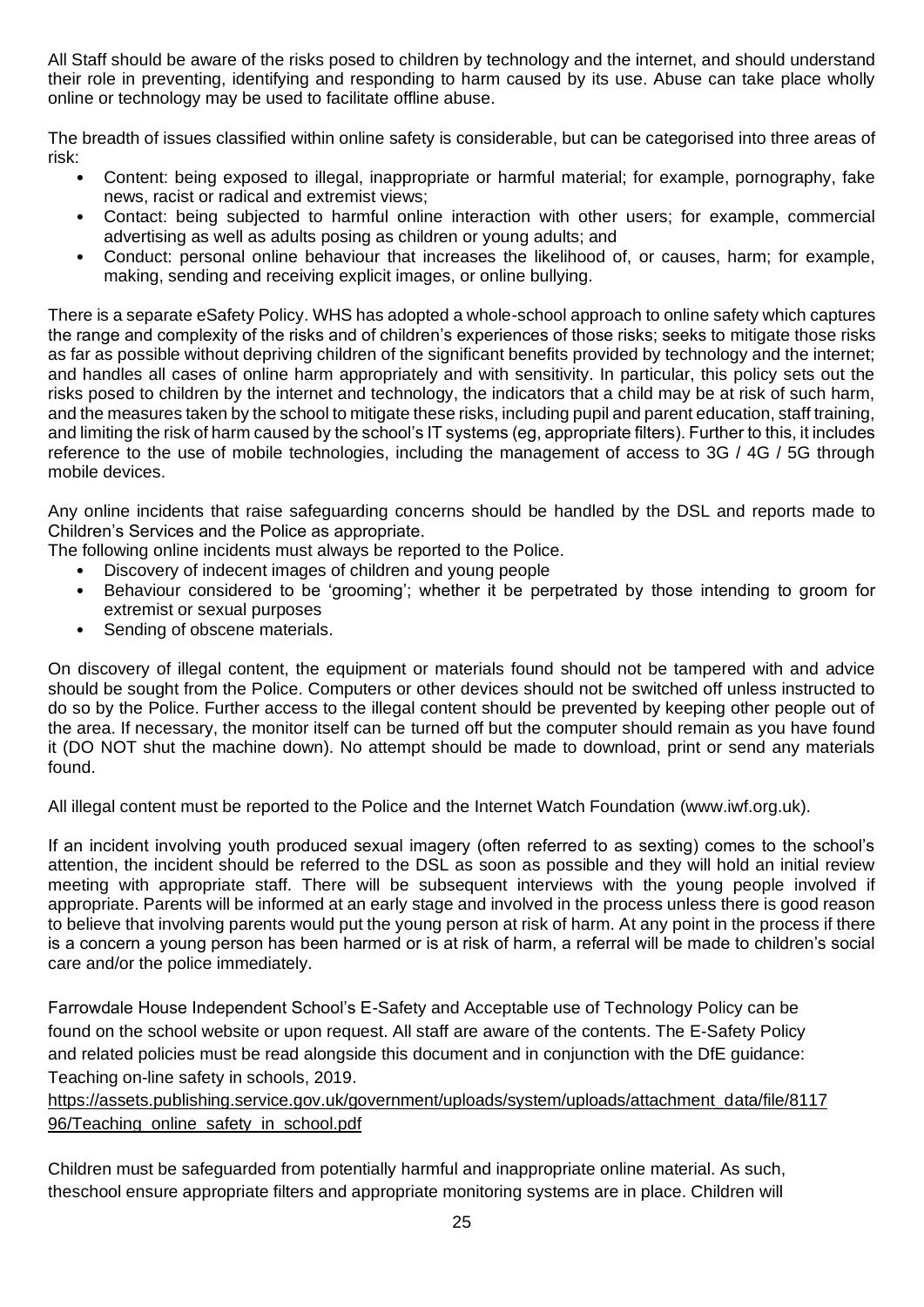not be able to access harmful or inappropriate material from the school IT system. The proprietors are careful that "over blocking" does not lead to unreasonable restrictions as to what children can be taught with regards to online teaching and safeguarding.

Online safety is included in our curriculum provision and ensures children are taught about safeguarding, including online, through teaching and learning opportunities. This may include covering relevant issues through a variety of lessons and learning opportunities. Although appropriate blocking is essential, it does not restrict our students learning or lead to unreasonable restrictions as to what our students can be taught with regards to online teaching and safeguarding.

This policy sets out specific measures that ensure students in the school work safely, including protection from terrorist or extremist material, peer abuse, and bullying via online platforms, including sexting.

# **Opportunities to Teach Pupils Safeguarding**

The school will raise awareness and teach all pupils about the importance of safeguarding procedures. Children in Key Stage 2 will be taught the basic safeguarding procedures and importance of talking to a trusted adult about a friend.

Throughout PSHE, Computing and Assemblies, pupils are taught key safeguarding issues such as safety online (see the E Safety Policy) and relationships and sex education (in line with the School's Relationships and Sex Education Policy)

## **Peer on Peer Abuse**

The school recognises that children are capable of abusing their peers and abuse should never be tolerated or passed off as "banter" or "part of growing up". Such abuse can be physical, emotional, sexual and exploitative. "Sexual violence and sexual harassment can occur between two children of any age and sex, from primary through to secondary stage and into colleges. It can occur through a group of children sexually assaulting or sexually harassing a single child or group of children. Sexual violence and sexual harassment exist on a continuum and may overlap; they can occur online and face to face (both physically and verbally) and are never acceptable. All staff are advised to maintain an attitude of 'it could happen here'. *Keeping Children Safe in Education 2021*

Staff should not develop high thresholds before taking action: it must be taken as seriously as abuse by adults and be subject to the same safeguarding procedures. In the event of disclosures about pupil-on-pupil abuse, all children involved – whether perpetrator or victim – are treated as being at risk.

Members of staff must not attempt to deal with peer-on-peer abuse as a pastoral, classroom or disciplinary issue, and should not impose their own thresholds before consulting the DSL. It is true that there will sometimes be a grey area between, on the one hand, incidents which should be regarded as abusive, and on the other, incidents which are more properly dealt with in schools such as (for example) children fighting or experimenting sexually. The DSL can advise staff on the thresholds which pertain to different definitions of peer-on-peer abuse, and in some cases may seek further clarification from pupils.

Staff should be aware that safeguarding issues can manifest themselves via peer-on-peer abuse.

This is most likely to include, but may not be limited to:

- bullying (including cyberbullying)
- physical abuse such as hitting, kicking, shaking, biting, hair pulling, or otherwise causing physical harm
- sexual violence and sexual harassment
- sexting (also known as youth produced sexual imagery)
- upskirting (either for sexual gratification of the perpetrator or to cause upset to the victim)
- initiation / hazing type violence and rituals.

If there is reasonable cause to suspect that a child is suffering or likely to suffer harm at the hands of another child, the DSL will consult children's social care on matters relating to the safety and welfare of a child and will consult with police in respect of matters relating to a possible crime. Allegations against pupils who have left the school but remain under 18 will be passed to the Police and / or the Local Authority in the area in which the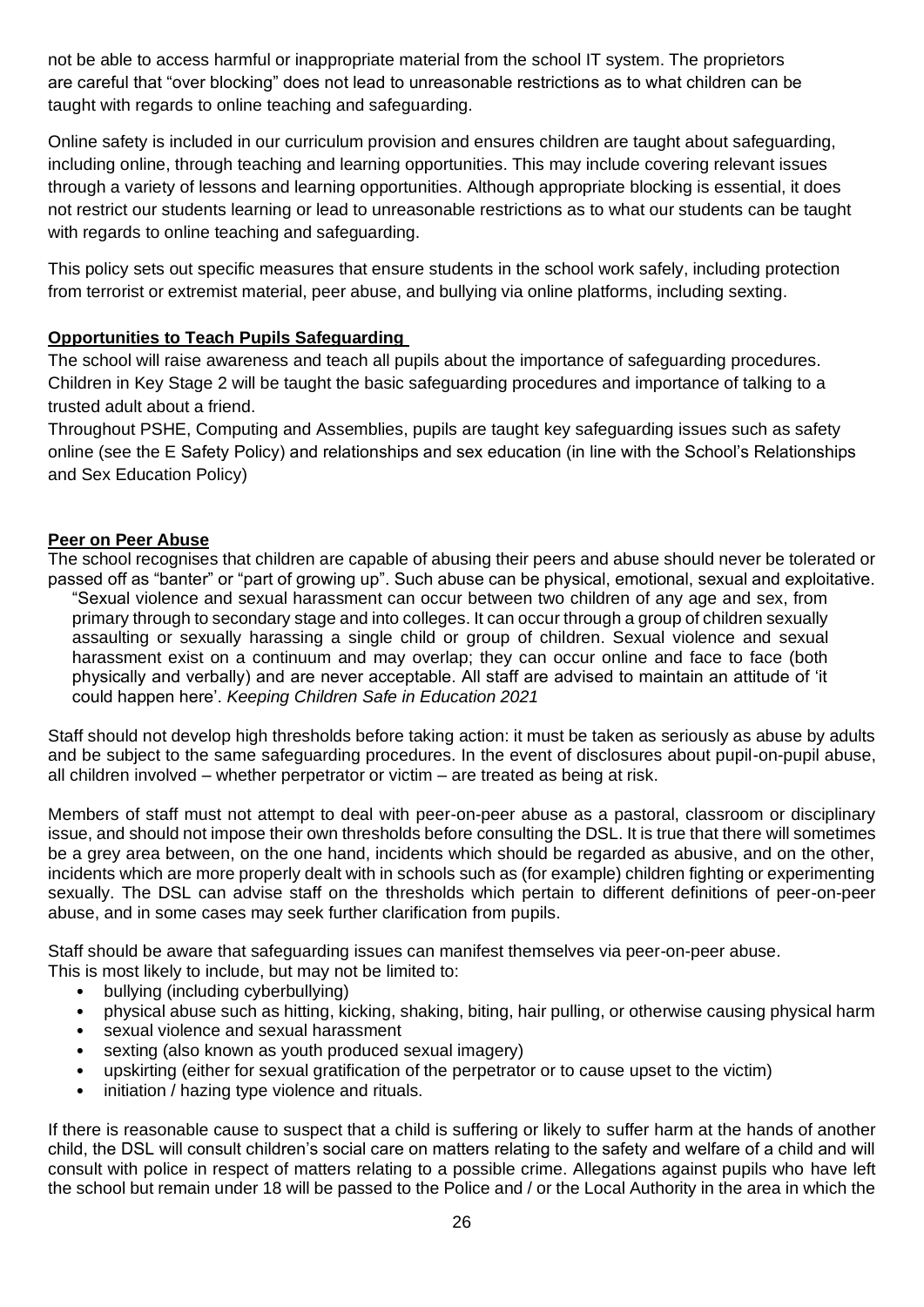pupil is currently living. Generally speaking, the School will always quickly inform the parents of victim(s) and perpetrator(s) of potential peer on peer abuse, unless (a) it has reason to believe that a child is at risk of significant harm, and by doing so would make the situation worse or (b) it has been told not to by the Police or Local Authority.

A victim of peer-on-peer abuse is likely to need considerable support. In addition, the perpetrator is likely to have unmet needs (the evidence suggests such children have often suffered disruption in their own lives) as well as posing a significant risk of harm to other children. As such, a pupil against whom an allegation of abuse has been made may be suspended from the school during an investigation. After the immediate issues have been addressed, and depending on the severity of those issues, the Local Authority may decide to oversee risk assessments and care plans for the victim and / or the perpetrator, in which case the school will cooperate fully; the local authority may decide to hand the matter back to the school, in which case the needs of the victim and / or perpetrator will be addressed as appropriate.

The school actively seeks to prevent all forms of peer-on-peer abuse by educating pupils and staff, challenging the attitudes that underlie such abuse, encouraging a culture of tolerance and respect amongst all members of the School community, and responding to all cases of peer on peer abuse and any cases of bullying (no matter how trivial) promptly and appropriately. Pupils are educated about the nature and prevalence of peer-on-peer abuse through PSHE and Wellbeing lessons: they are told what to do if they witness or are victims of such abuse, the effect that it can have on the victims and the possible reasons for it, including the vulnerability of the perpetrator. Pupils are regularly informed about the school's approach to such issues, including its zerotolerance policy towards all forms of bullying and peer on peer abuse. Staff are trained on the nature, prevalence and effect of peer-on-peer abuse, how to prevent, identify and respond to it.

#### **INDICATORS**

- Failing to attend school, disengaging from classes or struggling to carry out school related tasks to the standard you would ordinarily expect
- Physical injuries
- Having difficulties with mental health and / or emotional wellbeing
- Becoming withdrawn, shy, experiencing headaches, stomach aches, anxiety, panic attacks, suffering from nightmares or lack of sleep or sleeping too much
- Drugs and / or alcohol use
- Changes in appearance and/or starting to act in a way that is not appropriate for the child's age
- Children who have:
	- o witnessed or experienced abuse or violence themselves
	- o suffered from the loss of a close family member or friend
	- o experienced considerable disruption in their lives

If a member of staff thinks for whatever reason that a child may be at risk of abuse from another child or young person, or that a child may be abusing others, the member of staff should report their concern to the DSL without delay in accordance with the Safeguarding policy. If a child is in immediate danger or at risk of harm, a referral to Children's Social Services and / or the Police should be made immediately.

#### **Serious Bullying**

Bullying can take many forms. Broadly, it is unkind behaviour intended to assert the power of one person over another, usually by frightening or humiliating the victim. It may take the form of verbal, physical or emotional abuse or harassment. A victim may be picked on because of gender, race, religion, culture, physical appearance, sexual orientation, a special educational need or disability – or for no obvious reason at all. The Anti-Bullying Policy contains further details on the school's approach.

Members of staff with information about this matter must bring it to the attention of the DSL, who will consult with the local authority.

#### **Child on Child Sexual Violence and Sexual Harassment**

In respect of sexual violence and sexual harassment between children, the school takes a proactive approach to prevent such incidents from taking place. We incorporate healthy relationships, people who help us, British values etc. in to our curriculum time in an age appropriate way for the year groups in school, and with consideration that a more personalised or contextualised approach for more vulnerable children, victims of abuse and some SEND children. Also from September 2021 we have included Relationship Education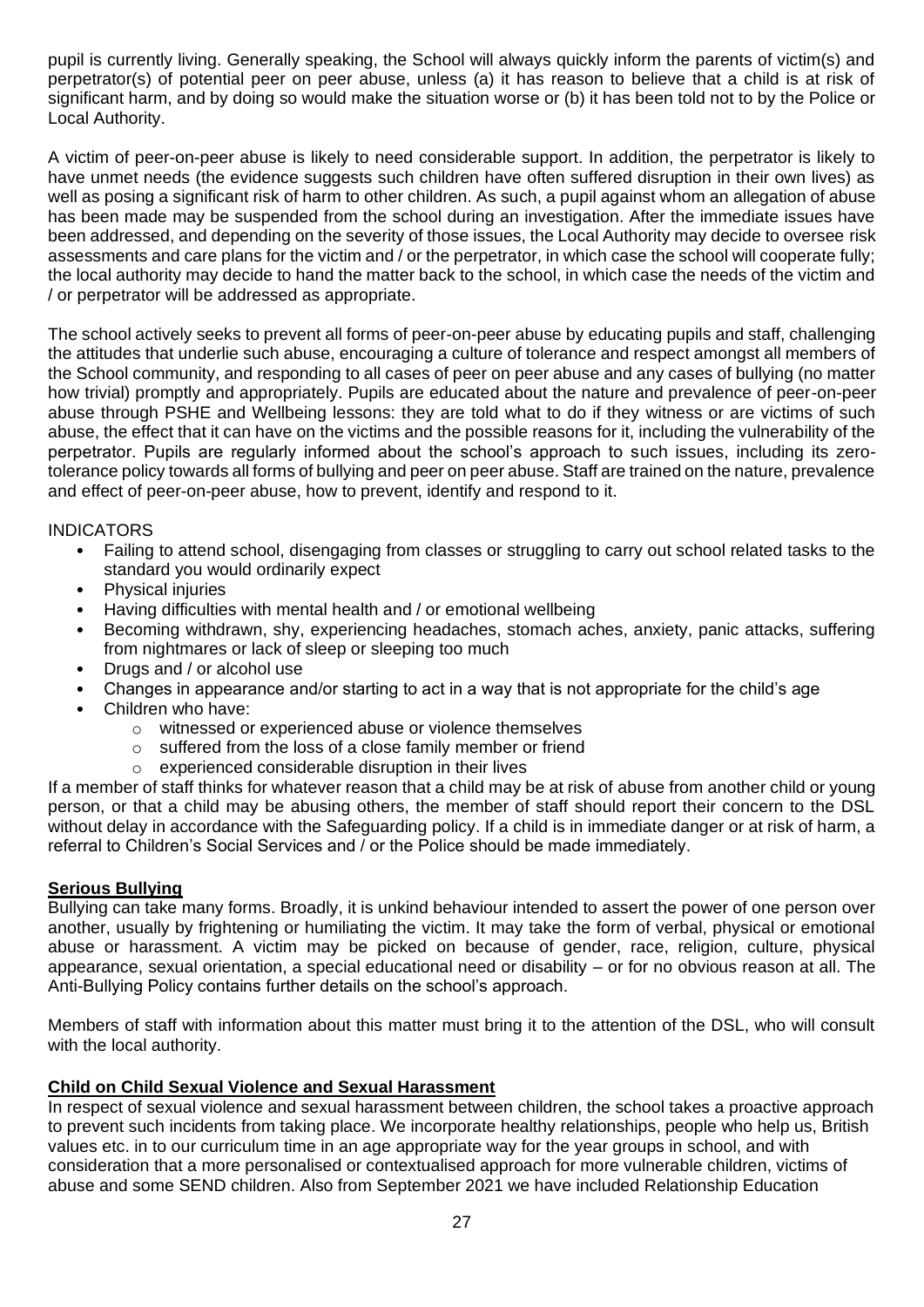(primary) in the school timetable, in line with DfE guidance and the national curriculum.

These matters are often complex and will require support from Children's Social Care and Police, as necessary. Victims should be immediately reassured that they have acted appropriately in reporting the matter and they must not be given the impression that they are creating a problem by making such a report, nor should they be made to feel ashamed. Reports should be managed in accordance with good practice. Staff should always discuss concerns about sexually harmful behaviour involving pupils with the DSL. It is important that sexual violence and sexual harassment are shown to be unacceptable, and not passed off as "banter" or "part of growing up". Where an incident between two pupils takes place away from the school, the school's safeguarding duties remain the same.

The school will take reasonable measure to protect the anonymity of any children involved in any report of sexual violence or sexual harassment, including considering the impact of social media. Where there is a report of sexual violence, the DSL should make an immediate risk and needs assessment, then keep those assessments under review. This must consider:

- the victim, especially their protection and support
- the alleged perpetrator; and
- all the other children (and, if appropriate, staff) at the School, especially any actions that are appropriate to protect them.

Engagement with specialist services will then be required. Careful consideration will be given to:

- the wishes of the victim in terms of how they want to proceed
- Any investigation will be progressed and any support that they might need will be offered
- The nature of the alleged incident(s), including: whether a crime may have been committed and consideration of harmful sexual behaviour
- The ages of the children involved
- The developmental stages of the children involved
- Any power imbalance between the children. For example, is the alleged perpetrator significantly older, more mature or more confident? Does the victim have a disability or learning difficulty?
- If the alleged incident is a one-off or a sustained pattern of abuse
- Are there ongoing risks to the victim, other children staff; and
- Other related issues and wider context.

See Appendix 3 for flowchart of dealing with an allegation of peer-on-peer abuse.

#### **Sexting (Youth Produced Sexual Imagery [YPSI])**

Sexting is defined here as "sending or posting sexually suggestive images, including nude or semi-nude photographs, via mobiles or over the Internet". Creating and sharing sexual photos and videos of under-18s is illegal.

Children under 13 are given extra protection from sexual abuse under the Sexual Offences Act 2003. This law makes it clear that sexual activity with a child under 13 is never acceptable, and that children of this age can never legally give consent to engage in sexual activity. This applies to children who have not yet reached their 13th birthday i.e. children who are aged 12 and under. Any situations involving children under 13 and youth produced sexual imagery must be taken seriously as potentially being indicative of a wider safeguarding or child protection concern or as being problematic sexual behaviour.

Sexting can potentially open up young people to unsolicited online abuse and attention, blackmail and cyber bullying. It can also cause a lot of emotional distress. Educators play a pivotal role here. It is important for adults to gauge their relationship with a child and begin discussions accordingly. We teach and reinforce online safety and help children understand that it is okay to say no to sharing content they are uncomfortable with. Adults should make children understand that trust and consent are extremely important in a healthy relationship, and nobody can pressurise them into doing things they are not comfortable with.

The school adopts the UK Council for Child Internet Safety guidance 'Sexting in schools and colleges: Responding to incidents and safeguarding young people' in respect of our response to sexting. This guidance clearly sets out how to handle incidents, should they occur and what preventative steps can be taken to educate young people.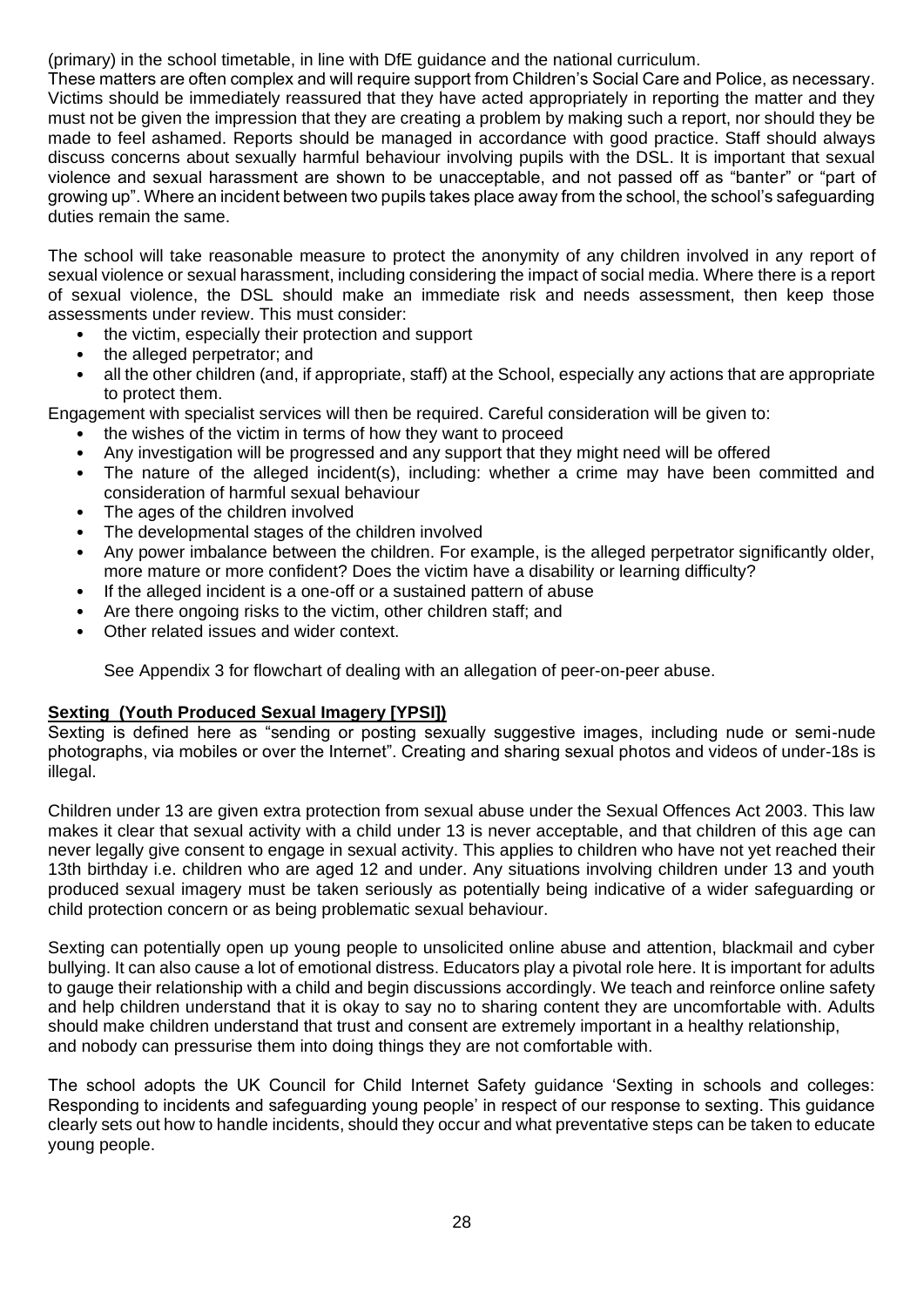In the case that an incident involving sexting came to the school's attention, the incident should be referred to the DSL as soon as possible such that an initial review meeting with appropriate school staff can be held before subsequent interviews with the child/children involved (if appropriate). Parents should be informed at an early stage and involved in the process, unless there is good reason to believe that involving parents would put the young person at risk of harm. The UKCCIS guidance will be followed. In particular, members of staff who suspect that a sexualised image of a child is contained on an electronic device should not ask to view the image. At any point in the process, if there is a concern a young person is in need or at risk of harm, a referral should be made to Children's Social Services and / or the Police immediately, in accordance with the procedures set out in this policy.

#### Upskirting/Voyeurism Act

This typically involves taking a picture under a person's clothing without them knowing, with the intention of viewing their genitals or buttocks to obtain sexual gratification, or cause the victim humiliation, distress or alarm. It is important that all staff are vigilant regarding upskirting, in case they hear of any such cases happening outside of school. Upskirting is now classed as a *criminal offence* and does not discriminate against boys or girls.

Sexting can potentially open up young people to unsolicited online abuse and attention, blackmail and cyber bullying. It can also cause a lot of emotional distress. Educators play a pivotal role here. It is important for adults to gauge their relationship with a child and begin discussions accordingly. As teachers, we discuss the dos and don'ts when it comes to navigating content online and help children understand that it is okay to say no to sharing content they are uncomfortable with. Adults should make children understand that trust and consent are extremely important in a healthy relationship and nobody can pressurise them into doing things they are not comfortable with.

#### Imbalance of Power

An individual or group taking advantage of an imbalance in power to coerce, manipulate or deceive a child into sexual or criminal activity is of itself abusive. Both Child Sexual Exploitation (CSE) and Child Criminal Exploitation (CCE) are both examples of this. Whilst age may be the most obvious, this power imbalance can also be due to a range of other factors including gender, sexual identity, cognitive ability, physical strength, status, and access to economic or other resources. In some cases, the abuse will be:

- in exchange for something the victim needs or wants
- for the financial or other advantage of the perpetrator or facilitator and / or
- through violence or the threat of violence.

The abuse can be perpetrated by individuals or groups, males or females, and children or adults. The abuse can be a one-off occurrence or a series of incidents over time and range from opportunistic to complex organised abuse. It can involve force and / or enticement-based methods of compliance and may, or may not, be accompanied by violence or threats of violence. Victims can be exploited even when activity appears consensual, and it should be noted exploitation as well as being physical can be facilitated and / or take place online.

#### **Private Fostering**

A private fostering arrangement is one that is made privately (without the involvement of a local authority) for the care of a child under the age of 16 years (under 18, if disabled) by someone other than a parent or close relative, in their own home, with the intention that it should last for 28 days or more. (Close family relative is defined as a 'grandparent, brother, sister, uncle or aunt' and includes half-siblings and step-parents; it does not include great-aunts or uncles, great grandparents or cousins.)

If a member of staff becomes aware of a private fostering arrangement they will notify the Designated Safeguarding Lead or their deputy as soon as possible. All known or suspected Private Fostering Arrangements will be reported to children's social care in the area where the child resides.

#### **Radicalisation and Violent Extremism**

Prevent is part of the Government's counter-terrorism strategy and aims to stop people becoming terrorists or supporting terrorism. FHS is clear that exploitation and radicalisation will be viewed as a safeguarding concern and will be referred to the appropriate safeguarding authorities. Radicalisation refers to the process by which a person comes to support terrorism and forms of extremism.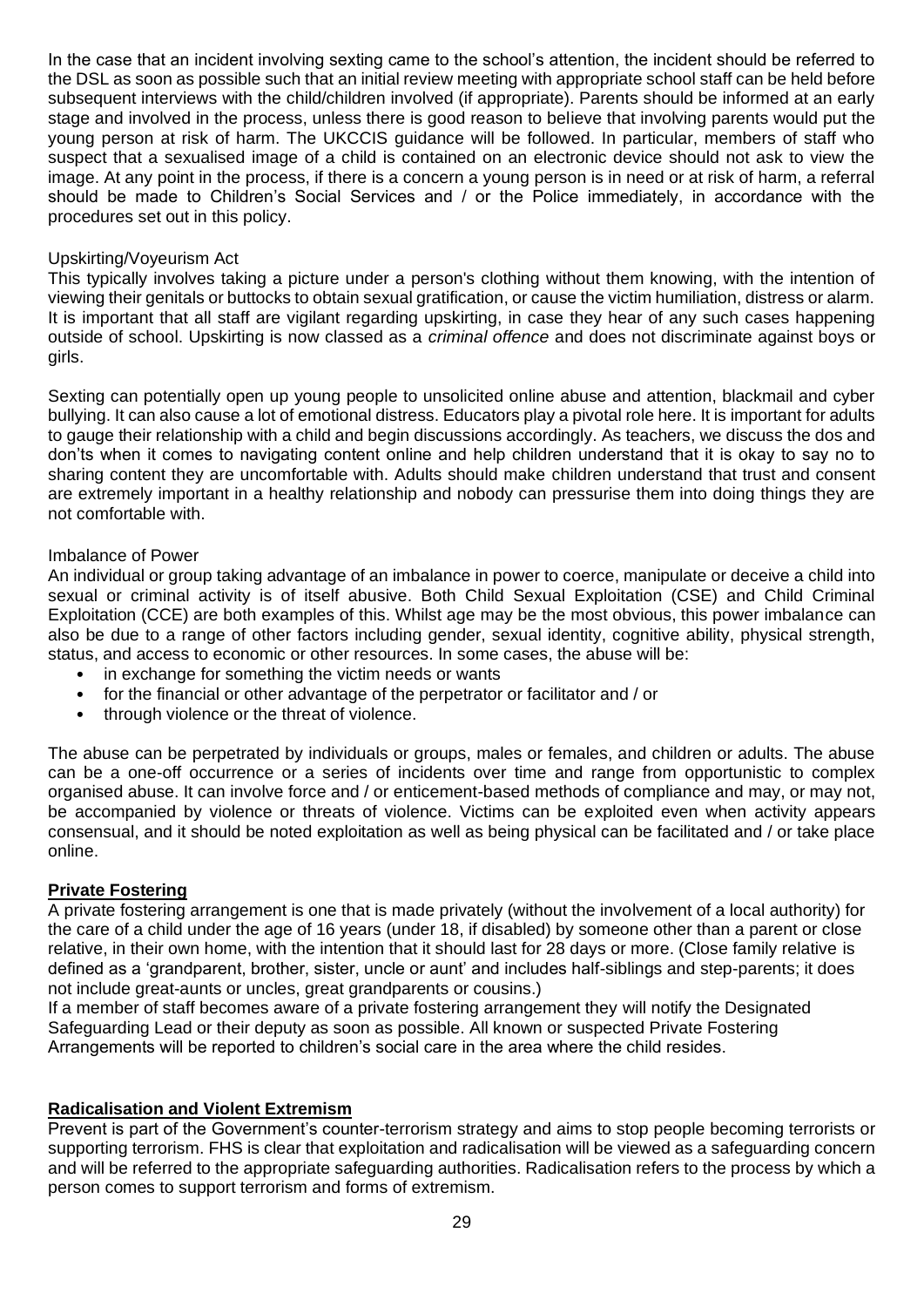At FHS, we build pupils' resilience to radicalisation by promoting fundamental British values and enabling our pupils to challenge extremist views. We value the fundamental rights of freedom of speech, expression of beliefs and ideology and tolerance of others which are the core values of our democratic society. However, all rights come with responsibilities and free speech, or beliefs designed to manipulate the vulnerable or which advocate harm or hatred towards others will not be tolerated. FHS seeks to protect its pupils and staff from all messages and forms of violent extremism and ideologies including those linked to, but not restricted to the following: Far Right/Neo Nazi, White Supremacy ideology, extremist Islamic ideology, Irish Nationalist and Loyalist paramilitary groups and extremist Animal Rights groups.

The school has an important role to play in supporting the Government's Prevent Strategy. Prevent aims to protect those who are vulnerable to exploitation from those who seek to get people to support or commit acts of violence. This could be staff and parents as well as pupils. Staff are well placed to recognise individuals, whether parents, pupils or staff, who may be vulnerable and therefore more susceptible to radicalisation by violent extremists or terrorists. It is fundamental to our 'duty of care' and falls within our statutory safeguarding responsibilities. Every member of staff has a role to play in protecting and supporting vulnerable individuals.

There is no single way of identifying an individual who is likely to be susceptible to an extremist ideology. It can happen in many different ways and settings. Specific background factors may contribute to vulnerability which are often combined with specific influences such as family, friends or online, and with specific needs for which an extremist or terrorist group may appear to provide an answer to their psychological or emotional problems. The internet and the use of social media in particular has become a major factor in the radicalisation of young people.

As with other safeguarding risks, staff should be alert to changes in children's behaviour which could indicate that they may be in need of help or protection. Staff should use their judgement in identifying children who might be at risk of radicalisation and act proportionately.

## *What to do if you have a concern*

If a member of staff in a school has a concern about a particular pupil they should follow the school's normal safeguarding procedures, including discussing with the school's DSL and where deemed necessary, with Children's Social Care.

You can also **contact your local police force or dial 101** (the non-emergency number). They can talk to you in confidence about your concerns and help you gain access to support and advice. The Department for Education has dedicated a telephone **helpline (020 7340 7264)** to enable staff and proprietors to raise concerns relating to extremism directly. Concerns can also be raised by email to: **counter.extremism@education.gsi.gov.uk**. Please note that the helpline is not intended for use in emergency situations, such as a child being at immediate risk of harm or a security incident, in which case the normal emergency procedures should be followed.

Under Operation Dovetail, Channel cases across Greater Manchester (including our local authority of Oldham) are managed by a team of Channel Co-ordinators hosted by Manchester City Council on behalf of the Greater Manchester districts. They work closely with Channel Panel chairs and children's and adults' services in districts in managing Channel cases.

Due to this, there is no Oldham specific Key Contact. However, the following key contacts are relevant:

- 1. Reporting concerns about Terrorism
	- a. If an emergency, dial 999
	- b. If you consider anything suspicious or connected with terrorism, contact Greater Manchester Police on the non-emergency number 101 or the Anti-Terrorist Hotline on 0800 789 321.
- 2. If worried that a child of young person in Oldham is at risk of being radicalized by people who are involved in, or support, terrorism, please contact the Multi Agency Safeguarding Hub on 0161 770 7777
- 3. If worried that an adult is at risk of being radicalized by people who are involved in, or support, terrorism, please contact the Multi Agency Safeguarding Hub on 0161 770 7777

Channel is a mechanism for ensuring that individuals identified as vulnerable to violent extremism are supported through existing multi-agency safeguarding frameworks. This ensures professionals from relevant partner agencies are brought together to share information and decide upon the most appropriate support for that person.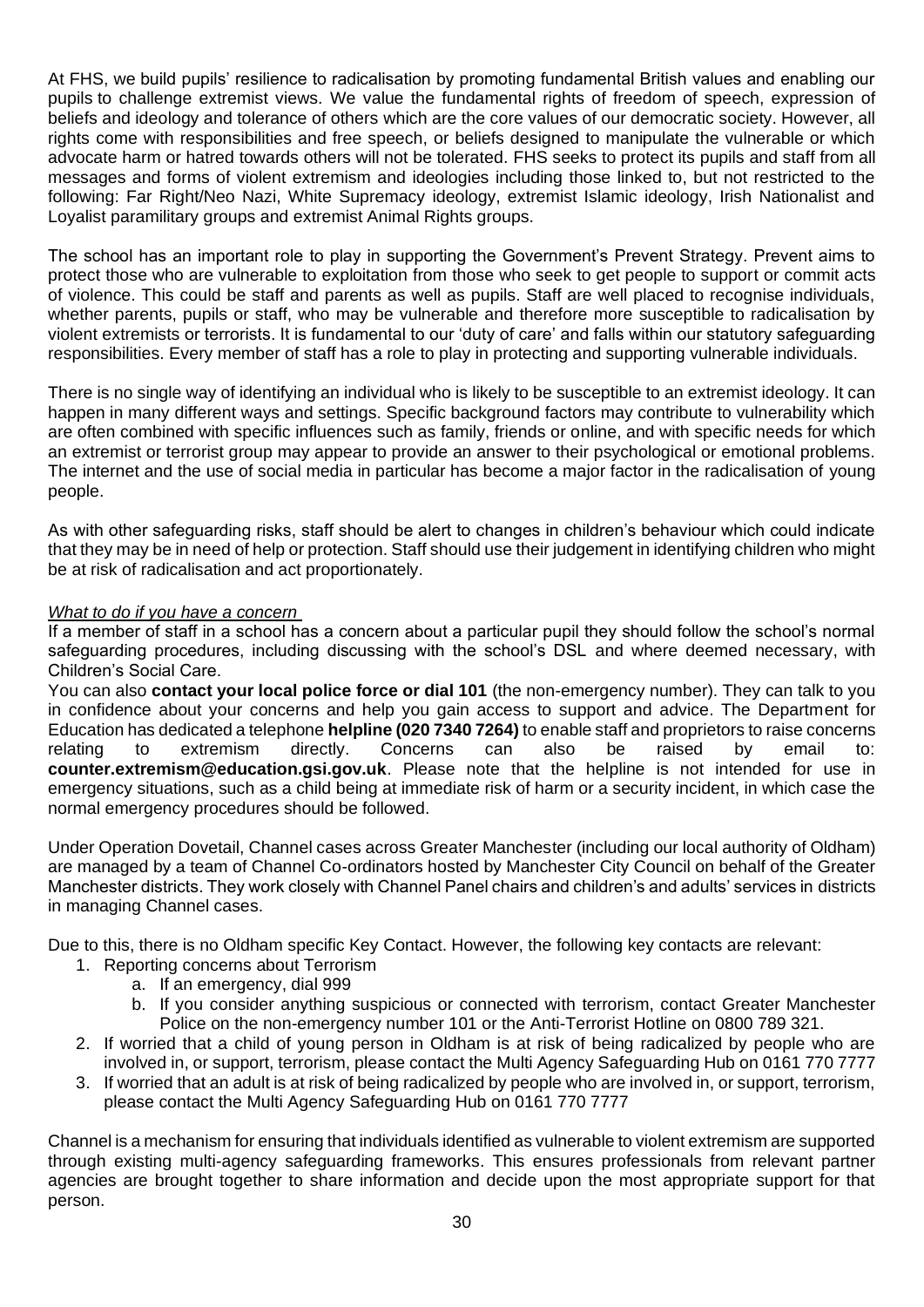The referral procedures set out below also apply where there are concerns about children who may be at risk of being drawn into terrorism. The DSL is the designated Prevent duty person responsible for coordinating action within the school and liaising with other agencies, including the Prevent Lead. The school has assessed the risk of radicalisation posed to the School's pupils and it considers the current risk to be low. The risk is reviewed annually as part of this policy's review procedure.

- The School will work in partnership with parents and with other agencies, including Police, LSCP and the local Prevent and Channel teams.
- The DSL will attend Prevent awareness training and provide advice to other members of staff.
- The School will help young people stay safe online through appropriate filters (see the e-Safety Policy).
- Any visiting speakers to the school will be vetted to prevent extremist views being expressed.
- The School will work more generally to ensure the Fundamental British Values of democracy, rule of law and acceptance of others are celebrated, modelled and are not undermined.

#### INDICATORS

- A conviction that their religion, culture or beliefs are under threat and treated unjustly;
- A tendency to look for conspiracy theories, and a distrust of mainstream media;
- A sense of debt or guilt;
- Blaming parents for family problems;
- Feeling let down, and perhaps 'religious seeking';
- Peer pressure, low self-esteem, and/or the need for identity and belonging;
- Physical change / growth spurt (being bigger than peers);
- Being secretive about who they have been talking to online and what sites they visit;
- Switching screens when you come near the phone, tablet or computer;
- Possessing items electronic devices or phones you have not given them; and
- Becoming emotionally volatile.

## **Use of External Agencies and Speakers- see '***Visiting Speakers Procedures'*

When inviting visiting speakers to our school we will assess the suitability and effectiveness of input from external agencies or individuals to ensure that:

- any messages communicated to children are consistent with the ethos of the school and do not marginalise any communities, groups or individuals;
- any messages do not seek to glorify criminal activity or violent extremism or seek to radicalise children through extreme or narrow views of faith, religion or culture or other ideologies;
- activities are matched to the needs of children and
- activities are carefully evaluated by schools to ensure that they are effective.

We recognise, however, that the ethos of our school is to encourage children to understand opposing views and ideologies, appropriate to their age, understanding and abilities, and to be able to actively engage with them in informed debate, and we may use external agencies or speakers to facilitate and support this. Therefore, by delivering a broad and balanced programme, augmented by the use of external sources where appropriate, we strive to ensure our children recognise risk and build resilience to manage any such risk themselves where appropriate to their age and ability but also to help children develop the critical thinking skills needed to engage in informed debate. All visiting speakers will be accompanied whilst on the school site.

## The Home Office has issued guidance: "**HOW SOCIAL MEDIA IS USED TO ENCOURAGE TRAVEL TO SYRIA AND IRAQ BRIEFING NOTE FOR SCHOOL**"

The use of social media for on-line radicalisation July 2015

#### **Using the Internet Safely - School Internet Filtering Service**

The school ensures the children are safe from terrorist and extremist material when accessing the internet through the school filtering service (EXA). The school internet filtering service provider (EXA) advises and makes the school aware of how it ensures children are safe from terrorist and extremist material when accessing the internet in school.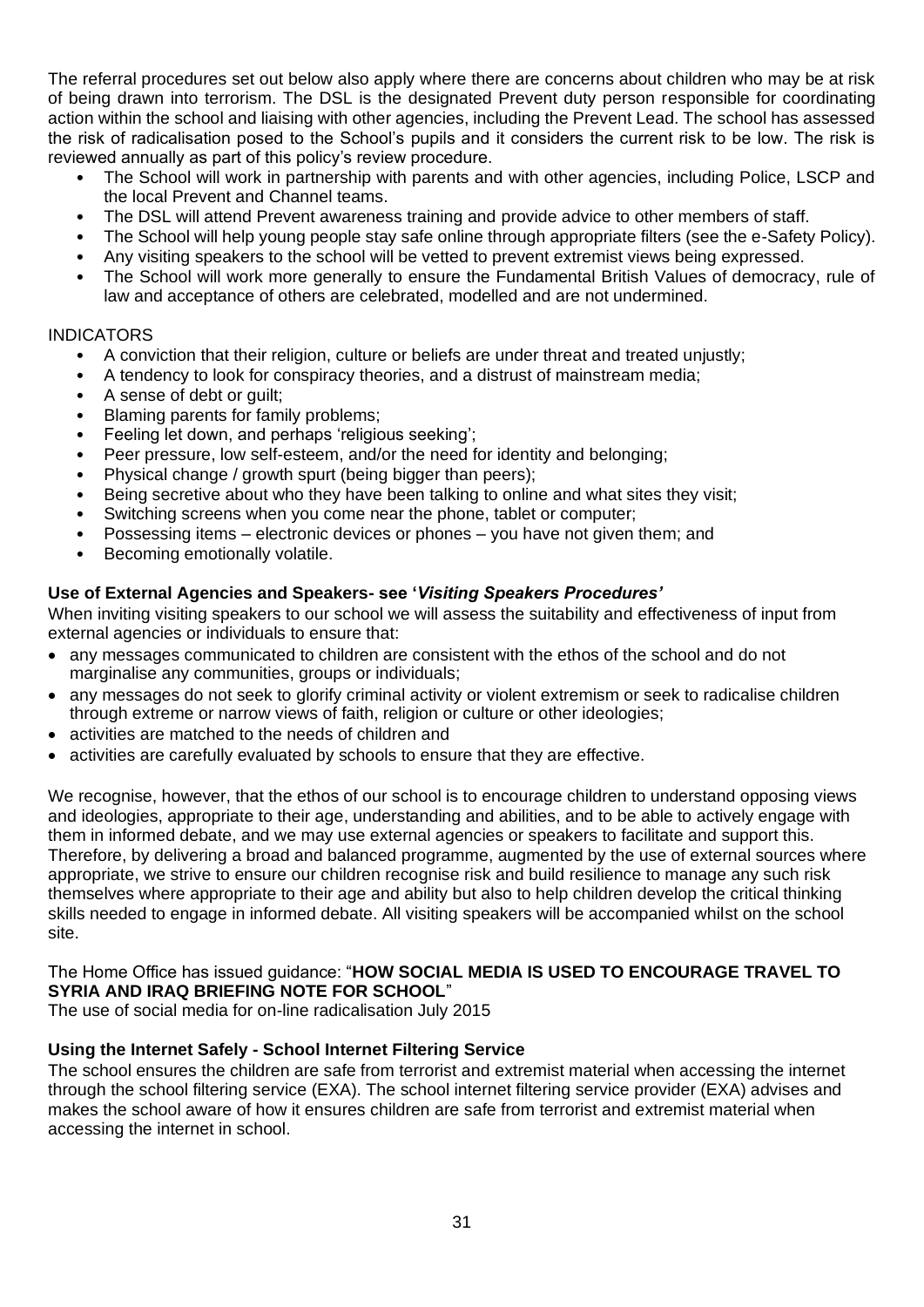## **Self-harm**

This includes pupils deliberately cutting their own skin, eating disorders and substance abuse. Members of staff with information about this matter must bring it to the attention of the DSL, who will consult with the local authority, where appropriate.

#### **Serious violence**

This involves pupils being at risk from or involved with serious violent crime, such that they are at risk from harm and exploitation. Members of staff with information about this matter must bring it to the attention of the DSL, who will consult with the local authority.

#### **Other actions to cause concern**

Children may find themselves in situations that are not listed above but still might be at significant risk. These might include, for example, situations where another child in the household has been harmed or the household contains a known abuser. Members of staff with information about this matter must bring it to the attention of the DSL, who will consult with the local authority.

# **6. Working with parents / individuals with parental responsibility**

Farrowdale House Independent School recognises the importance of working, where appropriate, in partnership with parents and carers to ensure the welfare and safety of our students.

The school will therefore:

- Make parents aware of the school's statutory role in safeguarding and promoting the welfare of students, including the duty to refer students on, where necessary, by making all policies available on the website and on request.
- Work with parents to support the needs of their child.
- Consider the safety of the student and, should a concern arise, the Designated Safeguarding Lead (DSL) has the responsibility toseek advice prior to contacting parents.
- Aim to help parents understand that the school has a responsibility for the welfare of all students and has a duty to refer cases to the Local Authority in the interests of the student as appropriate.
- Ensure a robust complaints system is in place to deal with issues raised by parents and carers.
- Provide advice and signpost parents and carers to other services where students need extra support.

# **7. Equal Opportunities**

Farrowdale House Independent School must take into account the Equality, Diversity, and Values Policy when discharging their duties under this policy.

# **8. Monitoring and Review of this Policy**

The Designated Safeguarding Lead (DSL) at Farrowdale House Independent School will monitor the working of this policy and will report as required to the Head Teacher and Proprietor. It will be reviewed at least annually.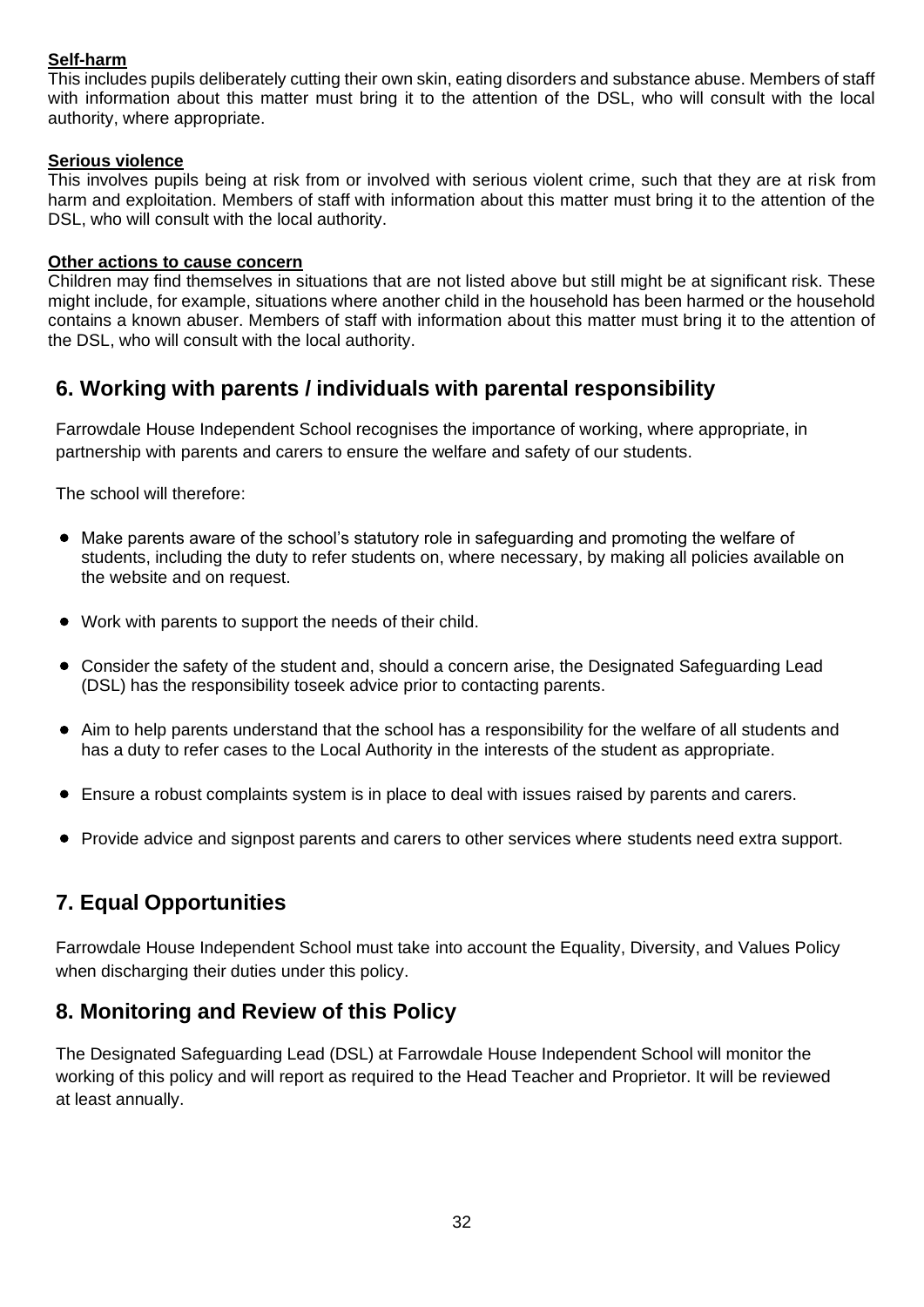# **Appendix 1 - Staff Guidance**

# **A. Procedures in respect of Child Abuse**

Child abuse exists where children have been physically or emotionally abused or severely neglected. Abuse of children is likely to be noticed by the school staff and Health Workers or Education Welfare Officers. It is essential, therefore, that all those whose work brings them into contact with children and their families know the signs of child abuse and are aware of the procedures that they must follow to safeguard the child.

Part one of Keeping Children Safe in Education 2021 should be referred to for a list of those children who may be in need of safeguarding support.

Farrowdale House Independent School has the role of recognising and responding to potential indicators of abuse and neglect. All other action should be taken by those with statutory powers to help the child. Early contact and close liaison with such agencies are therefore regarded as essential by the school.

In the event of an actual or suspected case of child abuse by adults, parents, teachers, or any other adult, it is the responsibility of staff to report this to the Designated Safeguarding Lead (DSL) as soon as possible. The Designated Safeguarding Lead (DSL) is responsible for ensuring that children are identified and the appropriate agency is involved.

The Designated Safeguarding Lead (DSL) will attend any reviews called by the Local Authority, and may call on appropriate members of staff for reports. It is important that if staff overhear children discussing 'abuse' or 'neglect' that this information is relayed forinvestigation. Staff should not assume that somebody else will take action and must share information which might be critical in keeping children safe.

Staff leading school off-site visits, particularly residential ones, should provide a list of the students taking part to the Designated Safeguarding Lead (DSL), to ensure that they are made aware of all essential information relating to the students in their care.

A confidential register will be maintained of all those students known to be at risk. Names will be entered on the register if it is confirmed by the Local Authority that the child is actually at risk.

**B. Guidance for all staff on dealing with disclosure / suspected abuse / neglect / sexual harassment, sexual assault, violence, honour based abuse (forced marriage and female genital mutilation), children who are at risk from or involved with violent crime and peer-on-peer abuse**

- 1. Dealing with disclosures of abuse
- Always listen carefully and quietly. Do not press for any evidence at all.
- Remain calm and reassuring. Do not dismiss the disclosure and do not show distress or concern.
- Do not refute the allegation.
- Show that you care through open and reassuring facial expressions and body language.
- Do not interrogate or ask leading questions (it could later undermine a case).
- Ensure you take a written verbatim account of the child's disclosure.
- Staff should be aware that written accounts could become part of a statutory assessment or criminal investigation.
- Where there is an online element, the key consideration is for staff not to view or forward illegal images of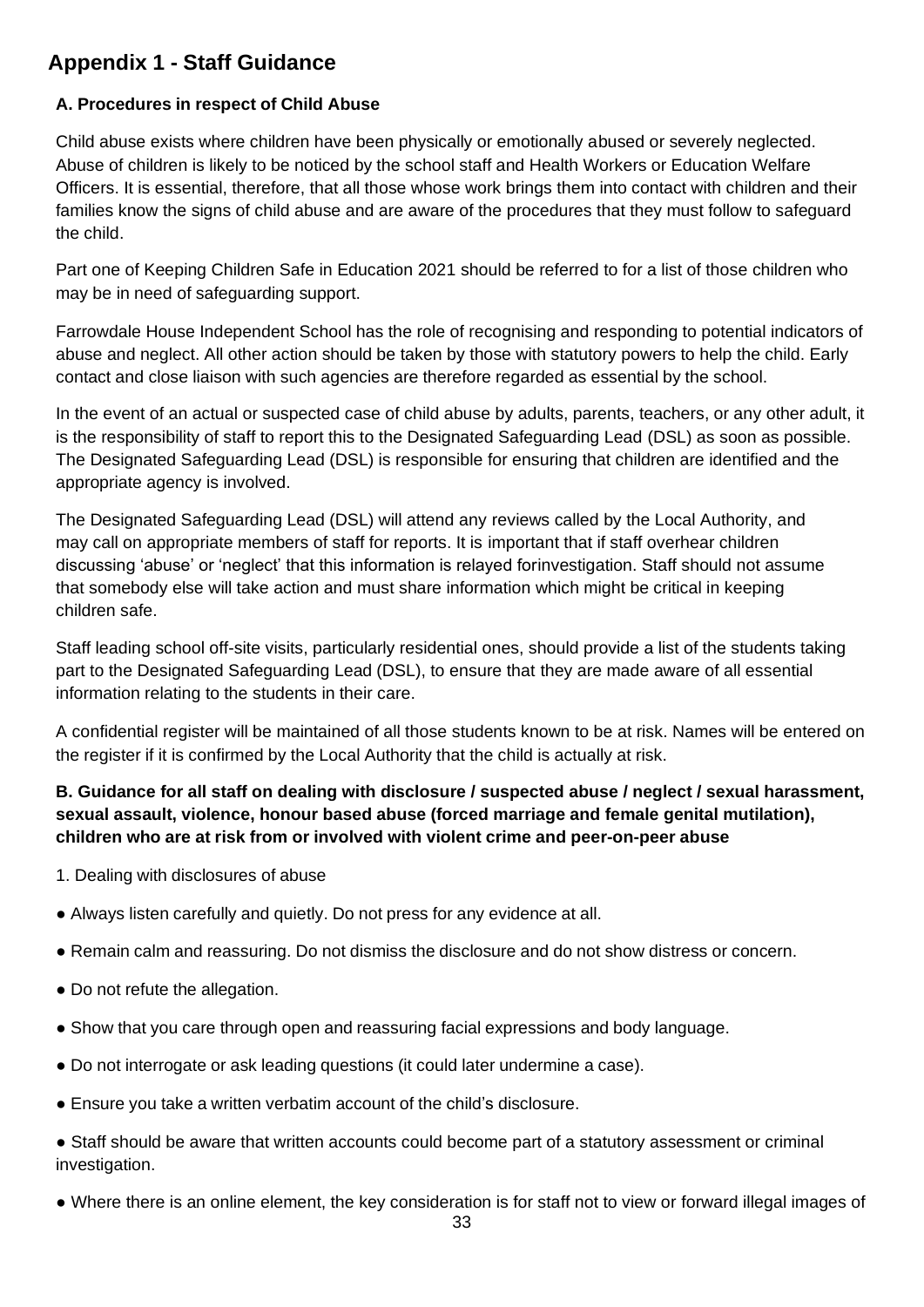a child.

Where viewing images is unavoidable, the following link provides advice on how to respond: [https://assets.publishing.service.gov.uk/government/uploads/system/uploads/attachment\\_data/file/759007/](https://assets.publishing.service.gov.uk/government/uploads/system/uploads/attachment_data/file/759007/6_2939_SP_NCA_Sexting_In_Schools_FINAL_Update_Jan17.pdf) [6\\_2939\\_SP\\_NCA\\_Sexting\\_In\\_Schools\\_FINAL\\_Update\\_Jan17.pdf](https://assets.publishing.service.gov.uk/government/uploads/system/uploads/attachment_data/file/759007/6_2939_SP_NCA_Sexting_In_Schools_FINAL_Update_Jan17.pdf)

2. At this point, staff should take the following steps:

● Explain to the student that the disclosure must be reported – emphasise your trust in them.

● Do not promise to keep the allegation secret or that 'everything will be alright.'

• Reassure the student by telling them that they have done the right thing in telling you. Do not offer physical reassurance.

• Do not admonish in any way e.g. 'I wish you had told me sooner.'

• Inform the DSL initially verbally.

● Under no circumstances discuss the matter with any other person. If the allegations prove to be untrue, any such discussion would be deemed defamatory. Information to staff is on a 'need to know' basis at the discretion of the DSL.

●Complete a safeguarding Cause for Concern form (copies found in every classroom, staffroom and office), which should contain:

○ The information revealed by the student. It should not contain any opinion whatsoever.

 $\circ$  Actions taken by yourself, including when the suspicions were reported, to whom the suspicions were reported, and follow-up action taken within the school.

○ Date and sign any written record of events and action taken and keep confidential and secure.

- The DSL keeps Child Protection records centrally and securely and are not kept in the child's file.
- All staff are under a duty to report all suspicions of abuse to the DSL.
- The DSL is responsible for passing on these concerns to Children's Services.
- Accurate records are essential in the event of further investigations.

3. If you see or hear something that is concerning:

- Don't ignore it or assume that it is someone else's responsibility to report it.
- Discuss your concerns with the DSL
- Don't feel silly if it worries you, someone else needs to know.

● If it is related to a child being at risk, see the DSL or Deputy DSL immediately and definitely before the child goes home that day where possible.

● All staff may raise concerns directly with Children's Services if they feel an incident is not being dealt with appropriately or they are unable to locate relevant staff.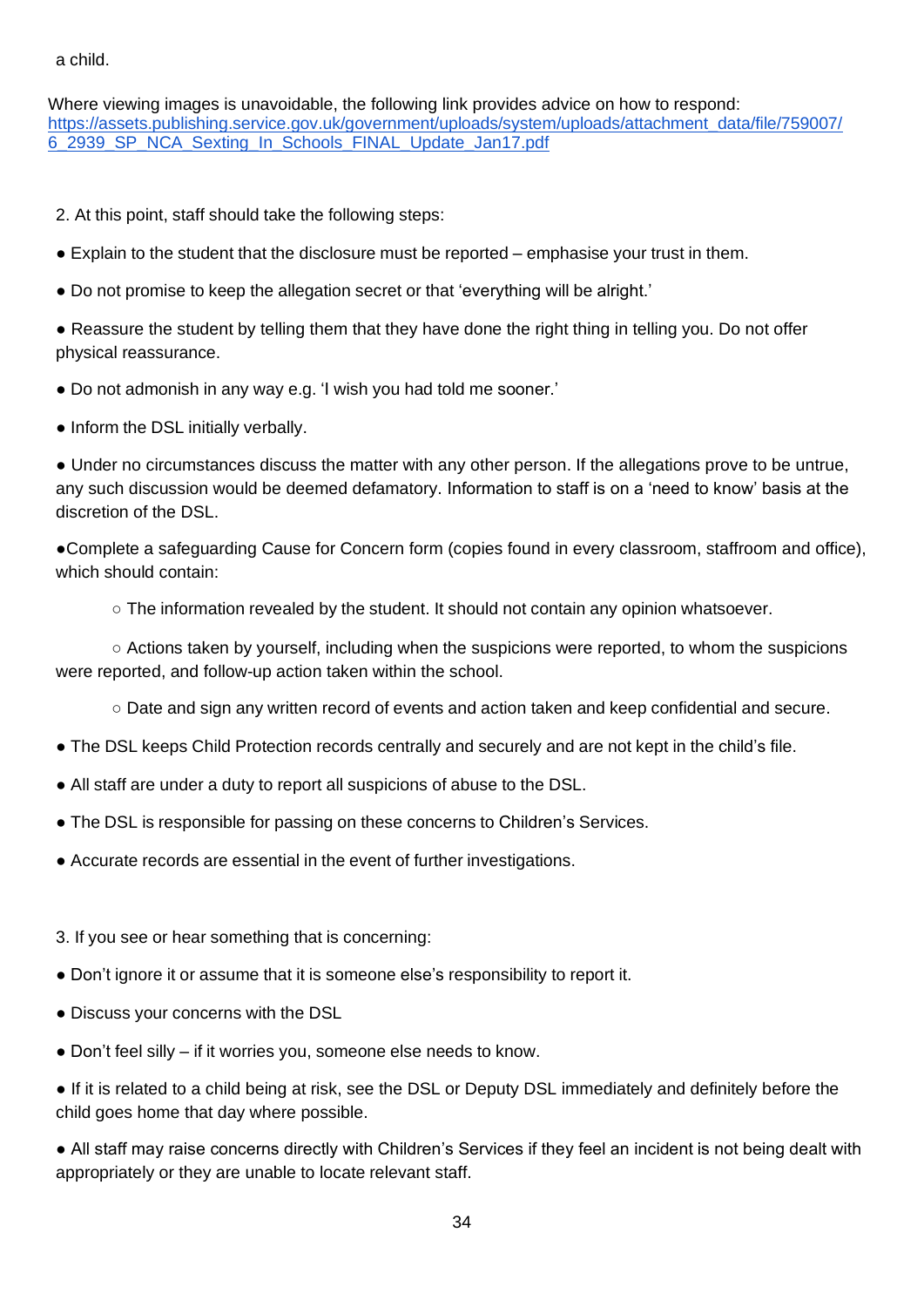● Concerns about adults in the school should be made directly to the Head Teacher.

# Child Protection Procedures – Points of action

1. If anyone discovers or suspects child abuse/peer on peer sexual violence or sexual harassment, they must inform the DSL. The DSL will, in the appropriate manner and according to procedures, assess the situation.

2. The DSL will, if appropriate, take the following steps:

- Where there is a report of peer on peer sexual violence, the DSL will make an immediate risk and needs assessment in accordance with part five of Keeping Children Safe in Education 2021. Where there is a report of sexual harassment, the need for a risk assessment will be considered on a case by case basis.
- Where it is clear that a Child Protection Referral (significant harm) is needed, they will contact Social Services without delay.
- Where the DSL is not sure whether it is a Child Protection issue, or where the DSL needs to check the Child Protection register, they may seek advice from the Oldham MASH team (Multi Agency Safeguarding Hub) (or other local authority equivalent if relevant)
- They will follow locally agreed protocols which can be found on the Oldham Safeguarding Children Partnership website (https://www.olscb.org/professionals/policies/)

3. The DSL will attend a Child Protection Conference. We recognize the importance of multi-agency working and will ensure that staff are able to attend all relevant meetings, case conferences, core groups, and strategy meetings. We will provide relevant training and support for staff required to attend any meetings.

# **Appendix 2 - Information on child abuse and categories of abuse**

All staff in Farrowdale House Independent School should be aware that abuse, neglect, and safeguarding issues are rarely standalone events that can be covered by one definition or label. In most cases multiple issues will overlap with one another.

**Abuse: a form of maltreatment of a child. Somebody may abuse or neglect a child by inflicting harm or by failing to act to prevent harm. Children may be abused in a family or in an institutional or community setting by those known to them or, more rarely, by others. Abuse can take place wholly online, or technology may be used to facilitate offline abuse. They may be abused by an adult or adults or by another child or children**

**All staff in school should be aware of the definitions, the signs and the symptoms of abuse, neglect and specific safeguarding issues so that they are able to identify cases of children who may be in need of help or protection.** These may include children who run away or go missing, children at risk of Female Genital Mutilation (FGM) or Child Sexual Exploitation or radicalisation.

Staff and others should know how to identify children in need or at risk and how to respond. Specific attention should be given to safeguarding arrangements where children are engaged in close one-to-one teaching, particularly in specialist performing arts and sports provision.

# **There are four categories of abuse and these are:**

**Physical abuse:** a form of abuse which may involve hitting, shaking, throwing, poisoning, burning or scalding, drowning, suffocating or otherwise causing physical harm to a child. Physical harm may also be caused when a parent or carer fabricates the symptoms of, or deliberately induces, illness in a child. INDICATORS

Children with frequent injuries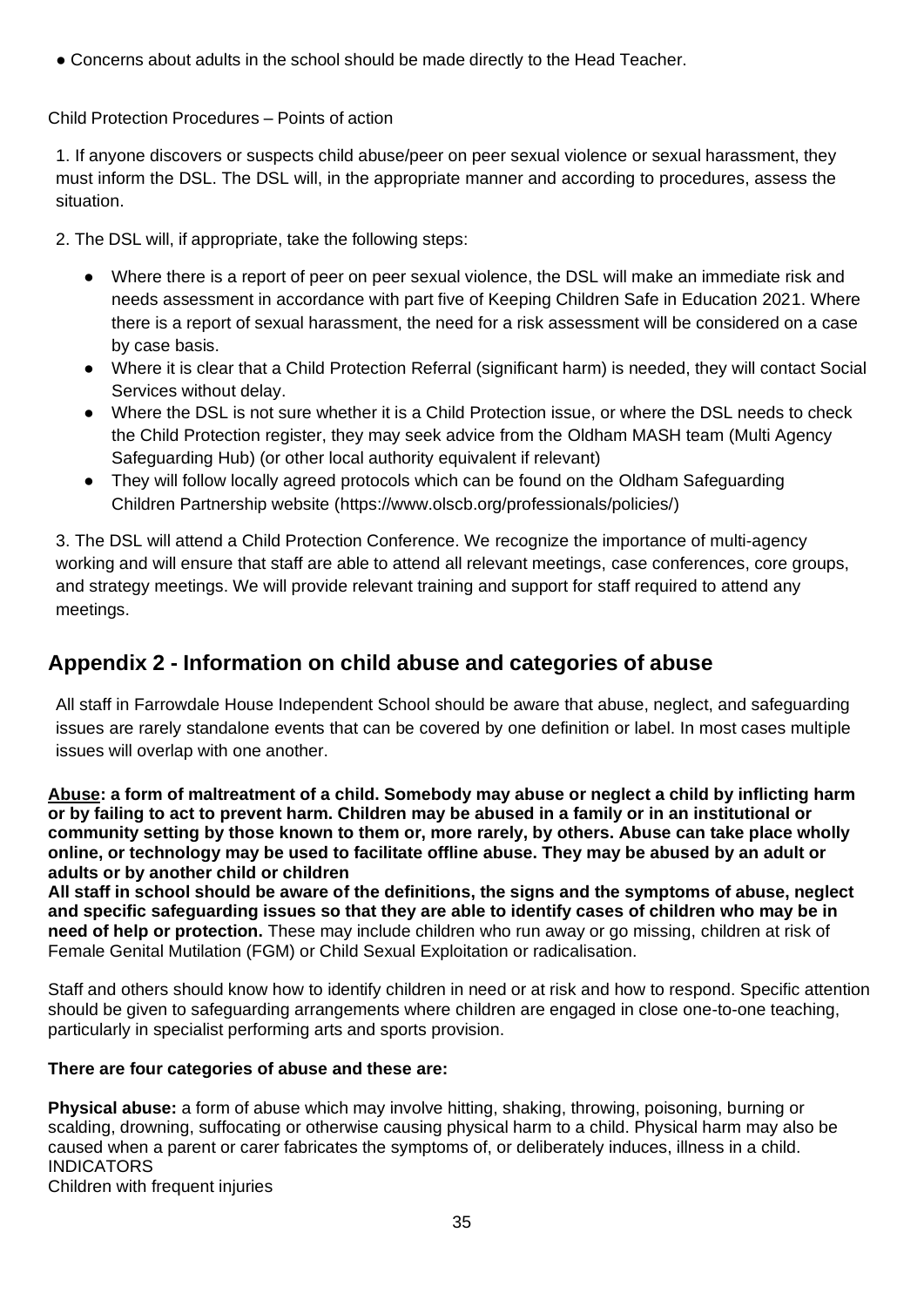#### Children with unexplained or unusual fractures or broken bones

Children with unexplained bruises or cuts, burns or scalds, bite marks. Typical accidental injuries involve knees, shins, elbows, palms of the hands, chin and forehead. They are in keeping with any explanation given and the development of the child. The body map shows injuries that are less likely to have been caused accidentally and are therefore possible indicators of physical abuse.



**Emotional abuse:** the persistent emotional maltreatment of a child such as to cause severe and adverse effects on the child's emotional development. It may involve conveying to a child that they are worthless or unloved, inadequate, or valued only insofar as they meet the needs of another person. It may include not giving the child opportunities to express their views, deliberately silencing them or 'making fun' of what they say or how they communicate. It may feature age or developmentally inappropriate expectations being imposed on children. These may include interactions that are beyond a child's developmental capability as well as overprotection and limitation of exploration and learning or preventing the child from participating in normal social interaction. It may involve seeing or hearing the ill-treatment of another. It may involve serious bullying (including cyberbullying), causing children frequently to feel frightened or in danger, or the exploitation or corruption of children. Some level of emotional abuse is involved in all types of maltreatment of a child, although it may occur alone.

INDICATORS Children Children who are excessively withdrawn, fearful, or anxious about doing something wrong Lack of confidence / self-esteem Sudden speech disorders Self-harming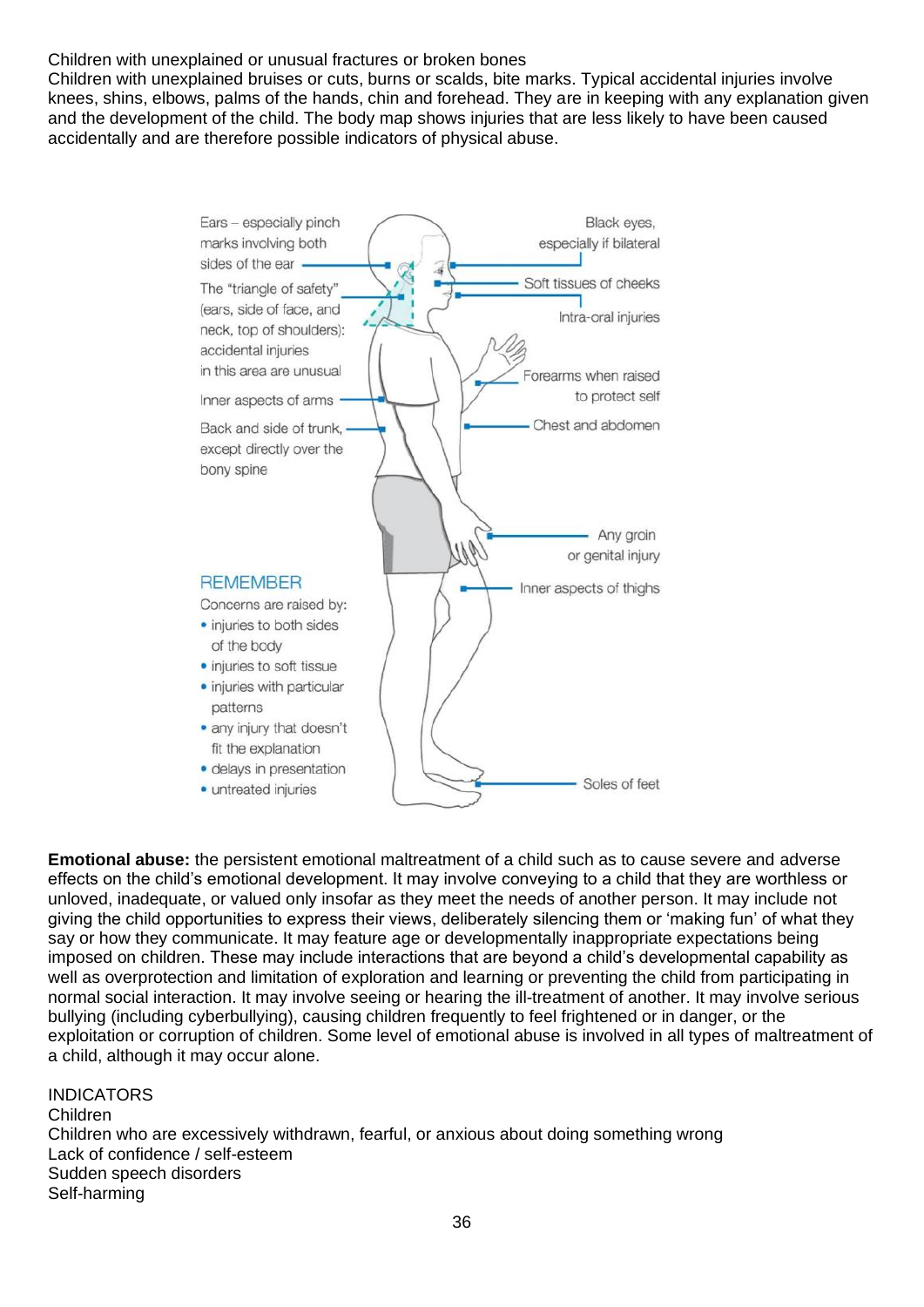Extremes of passivity and / or aggression Compulsive stealing Drug, alcohol, solvent abuse Fear of parents being contacted Unwillingness or inability to play Excessive need for approval, attention and affection. Parents or carers who withdraw their attention from their child, giving the child the "cold shoulder" Blaming their problems on their child

Humiliating their child, for example, by name-calling or making negative comparisons.

**Sexual abuse:** involves forcing or enticing a child or young person to take part in sexual activities, not necessarily involving a high level of violence, whether or not the child is aware of what is happening. The activities may involve physical contact, including assault by penetration (for example rape or oral sex) or nonpenetrative acts such as masturbation, kissing, rubbing and touching outside of clothing. They may also include non-contact activities, such as involving children in looking at, or in the production of, sexual images, watching sexual activities, encouraging children to behave in sexually inappropriate ways, or grooming a child in preparation for abuse. Sexual abuse can take place online, and technology can be used to facilitate offline abuse. Sexual abuse is not solely perpetrated by adult males. Women can also commit acts of sexual abuse, as can other children. The sexual abuse of children by other children is a specific safeguarding issue in education.

# INDICATORS

Children who display knowledge or interest in sexual acts inappropriate to their age

Children who use sexual language or have sexual knowledge that you would not expect them to have

Children who ask others to behave sexually or play sexual games

Children with physical sexual health problems, including soreness in the genital and anal areas, sexually transmitted infections or underage pregnancy

Children who have sudden changes in behaviour and school performance

Children who self-harm, self-mutilation or attempts at suicide

Children who allude to secrets which they cannot reveal

Children who have a tendency to cling or need constant reassurance

Children with a fear of undressing for gym activities.

**Neglect:** the persistent failure to meet a child's basic physical and/or psychological needs, likely to result in the serious impairment of the child's health or development. Neglect may occur during pregnancy, for example, as a result of maternal substance abuse. Once a child is born, neglect may involve a parent or carer failing to: provide adequate food, clothing and shelter (including exclusion from home or abandonment); protect a child from physical and emotional harm or danger; ensure adequate supervision (including the use of inadequate care-givers); or ensure access to appropriate medical care or treatment. It may also include neglect of, or unresponsiveness to, a child's basic emotional needs.

#### INDICATORS

Children who are living in a home that is indisputably dirty or unsafe Children who are left hungry or dirty Children who are left without adequate clothing, e.g.: not having a winter coat Children who are living in dangerous conditions, i.e.: around drugs, alcohol or violence Children who are often angry, aggressive or self-harm Children who fail to receive basic health care Parents who fail to seek medical treatment when their children are ill or are injured Children who have poor personal hygiene Children who are frequently tired Children who are frequently late / non-attendance at school Children who have a poor relationship with peers Children who are compulsively stealing and scavenging Children who run away Children with a loss of weight / being constantly underweight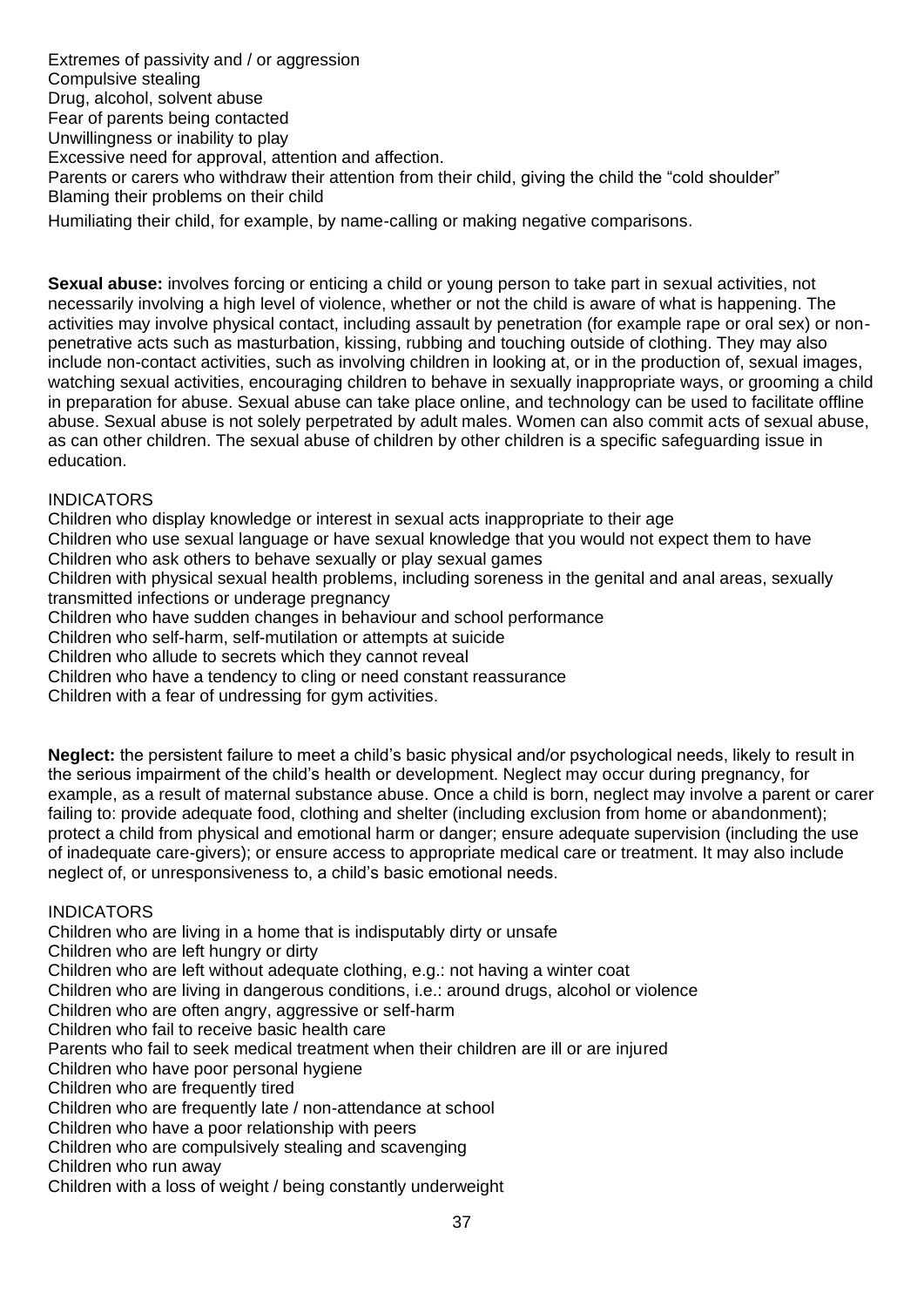# **Appendix 3 – Dealing with an allegation of peer-on-peer abuse**



# **Appendix 4 – Role of the Designated Safeguarding Lead and Deputy Designated Safeguarding Lead**

Governing bodies and proprietors should ensure an appropriate senior member of staff, from the school or college leadership team, is appointed to the role of designated safeguarding lead. The designated safeguarding lead should take lead responsibility for safeguarding and child protection (including online safety). This should be explicit in the role holder's job description.

This person should have the appropriate status and authority within the school or college to carry out the duties of the post. The role of the designated safeguarding lead carries a significant level of responsibility, and they should be given the additional time, funding, training, resources and support they need to carry out the role effectively. Their additional responsibilities include providing advice and support to other staff on child welfare, safeguarding and child protection matters, taking part in strategy discussions and interagency meetings, and/or supporting other staff to do so, and to contributing to the assessment of children.

#### **Deputy designated safeguarding leads**

It is a matter for individual schools and colleges as to whether they choose to have one or more deputy designated safeguarding leads. Any deputies should be trained to the same standard as the designated safeguarding lead and the role should be explicit in their job description. Whilst the activities of the designated safeguarding lead can be delegated to appropriately trained deputies, the ultimate lead responsibility for child protection, as set out above, remains with the designated safeguarding lead, this lead responsibility should not be delegated.

# **Availability**

During term time the designated safeguarding lead (or a deputy) should always be available (during school or college hours) for staff in the school or college to discuss any safeguarding concerns. Whilst generally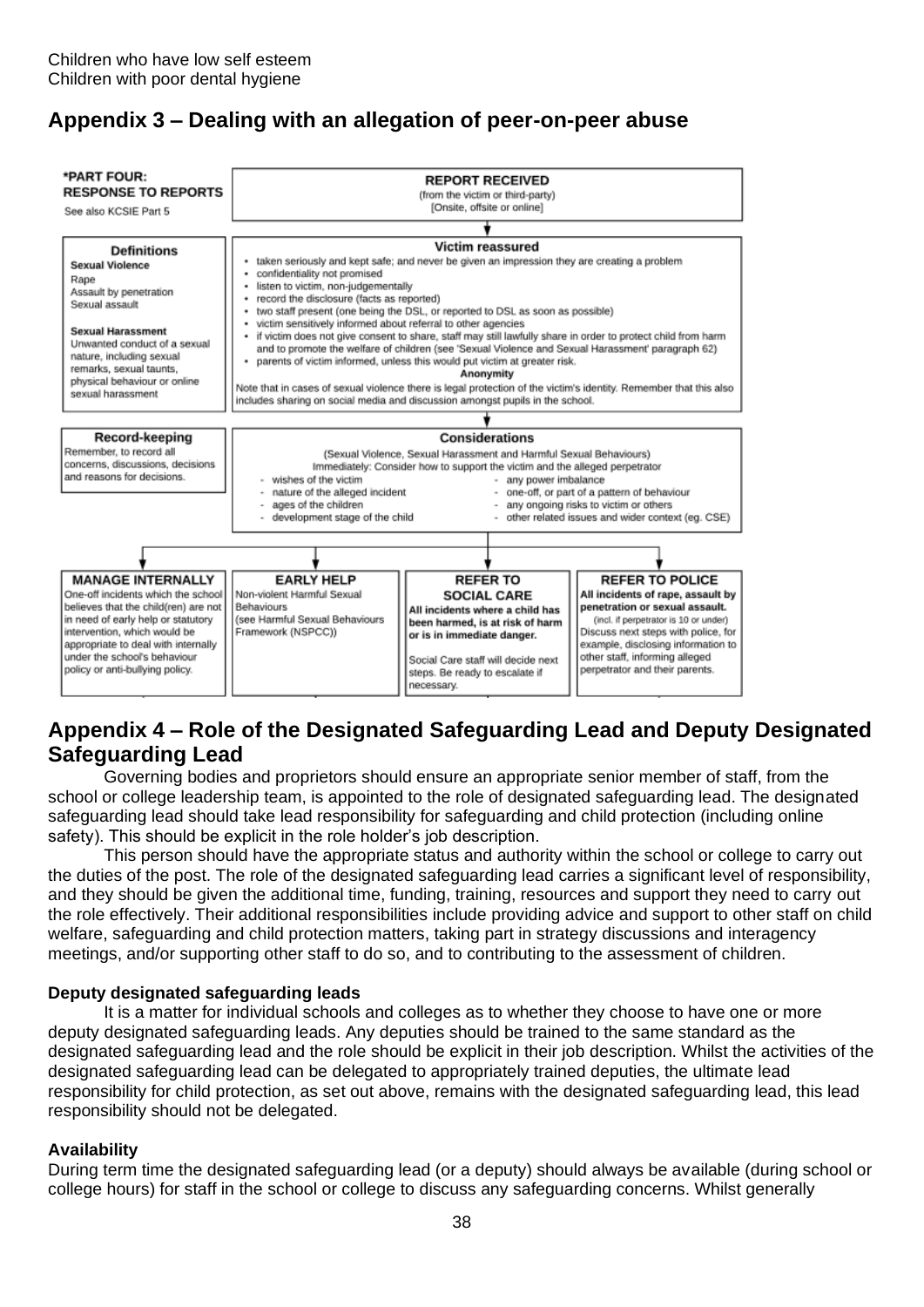speaking the designated safeguarding lead (or deputy) would be expected to be available in person, it is a matter for individual schools and colleges, working with the designated safeguarding lead, to define what "available" means and whether in exceptional circumstances availability via phone and or Skype or other such media is acceptable. It is a matter for individual schools and colleges and the designated safeguarding lead to arrange adequate and appropriate cover arrangements for any out of hours/out of term activities.

## **Manage referrals**

The designated safeguarding lead is expected to refer cases:

- of suspected abuse and neglect to the local authority children's social care as required and support staff who make referrals to local authority children's social care;
- to the Channel programme where there is a radicalisation concern as required and support staff who make referrals to the Channel programme;
- where a person is dismissed or left due to risk/harm to a child to the Disclosure and Barring Service as required; and
- where a crime may have been committed to the Police as required.

## **Working with others**

The designated safeguarding lead is expected to:

- act as a source of support, advice and expertise for all staff;
- act as a point of contact with the safeguarding partners
- liaise with the headteacher or principal to inform him or her of issues- especially ongoing enquiries under section 47 of the Children Act 1989 and police investigations;
- as required, liaise with the "case manager" (as per Part four) and the local authority designated officer(s) (LADO) for child protection concerns in cases which concern a staff member;
- liaise with staff (especially teachers, pastoral support staff, school nurses, IT Technicians, senior mental health leads and special educational needs coordinators (SENCOs), or the named person with oversight for SEN in a college and Senior Mental Health Leads) on matters of safety and safeguarding and welfare (including online and digital safety) and when deciding whether to make a referral by liaising with relevant agencies so that children's needs are considered holistically;
- liaise with the senior mental health lead and, where available, the Mental Health Support Team, where safeguarding concerns are linked to mental health;
- promote supportive engagement with parents and/or carers in safeguarding and promoting the welfare of children, including where families may be facing challenging circumstances; • work with the headteacher and relevant strategic leads, taking lead responsibility for promoting educational outcomes by knowing the welfare, safeguarding and child protection issues that children in need are experiencing, or have experienced, and identifying the impact that these issues might be having on children's attendance, engagement and achievement at school or college. This includes:
	- ensure that the school or college knows who its cohort of children who have or have had a social worker are, understanding their academic progress and attainment, and maintaining a culture of high aspirations for this cohort; and,
	- support teaching staff to provide additional academic support or reasonable adjustments to help children who have or have had a social worker reach their potential, recognising that even when statutory social care intervention has ended, there is still a lasting impact on children's educational outcomes.

#### **Information sharing and managing the child protection file**

The designated safeguarding lead is responsible for ensuring that child protection files are kept up to date.

Information should be kept confidential and stored securely. It is good practice to keep concerns and referrals in a separate child protection file for each child.

Records should include:

- a clear and comprehensive summary of the concern;
- details of how the concern was followed up and resolved;
- a note of any action taken, decisions reached and the outcome.

They should ensure the file is only accessed by those who need to see it and where the file or content within it is shared, this happens in line with information sharing advice as set out in Part one and Part two of this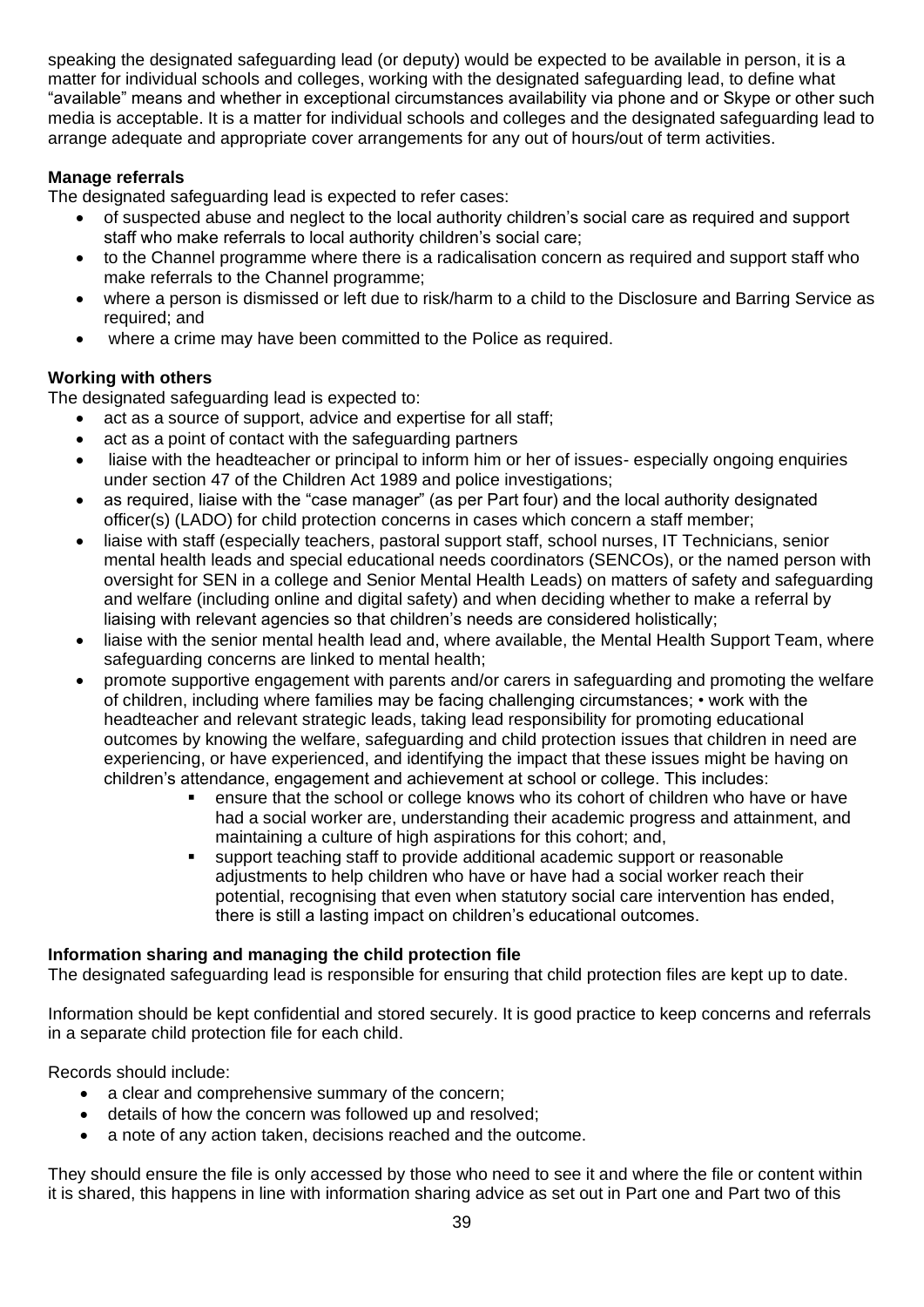guidance.

Where children leave the school or college (including in year transfers) the designated safeguarding lead should ensure their child protection file is transferred to the new school or college as soon as possible, and within 5 days for an in-year transfer or within the first 5 days of the start of a new term. This should be transferred separately from the main pupil file, ensuring secure transit, and confirmation of receipt should be obtained. Receiving schools and colleges should ensure key staff such as designated safeguarding leads and SENCOs or the named person with oversight for SEN in colleges, are aware as required.

Lack of information about their circumstances can impact on the child's safety, welfare and educational outcomes. In addition to the child protection file, the designated safeguarding lead should also consider if it would be appropriate to share any additional information with the new school or college in advance of a child leaving to help them put in place the right support to safeguard this child and to help the child thrive in the school or college. For example, information that would allow the new school or college to continue supporting children who have had a social worker and been victims of abuse and have that support in place for when the child arrives.

# **Raising Awareness**

The designated safeguarding lead should:

- ensure each member of staff has access to, and understands, the school's or college's child protection policy and procedures, especially new and part-time staff;
- ensure the school's or college's child protection policy is reviewed annually (as a minimum) and the procedures and implementation are updated and reviewed regularly, and work with governing bodies or proprietors regarding this;
- ensure the child protection policy is available publicly and parents are aware of the fact that referrals about suspected abuse or neglect may be made and the role of the school or college in this;
- link with the safeguarding partner arrangements to make sure staff are aware of any training opportunities and the latest local policies on local safeguarding arrangements; and,
- help promote educational outcomes by sharing the information about the welfare, safeguarding and child protection issues that children who have or have had a social worker are experiencing with teachers and school and college leadership staff

# **Training, knowledge and skills**

The designated safeguarding lead (and any deputies) should undergo training to provide them with the knowledge and skills required to carry out the role. This training should be updated at least every two years. The designated safeguarding lead should undertake Prevent awareness training. Training should provide designated safeguarding leads with a good understanding of their own role, how to identify, understand and respond to specific needs that can increase the vulnerability of children, as well as specific harms that can put children at risk, and the processes, procedures and responsibilities of other agencies, particularly children's social care, so they:

- understand the assessment process for providing early help and statutory intervention, including local criteria for action and local authority children's social care referral arrangements;
- have a working knowledge of how local authorities conduct a child protection case conference and a child protection review conference and be able to attend and contribute to these effectively when required to do so;
- understand the importance of the role the designated safeguarding lead has in providing information and support to children social care in order to safeguard and promote the welfare of children;
- understand the lasting impact that adversity and trauma can have, including on children's behaviour, mental health and wellbeing, and what is needed in responding to this in promoting educational outcomes;
- are alert to the specific needs of children in need, those with special educational needs and disabilities (SEND), those with relevant health conditions and young carers;
- understand the importance of information sharing, both within the school and college, and with the safeguarding partners, other agencies, organisations and practitioners;
- understand and support the school or college with regards to the requirements of the Prevent duty and are able to provide advice and support to staff on protecting children from the risk of radicalisation;
- are able to understand the unique risks associated with online safety and be confident that they have the relevant knowledge and up to date capability required to keep children safe whilst they are online